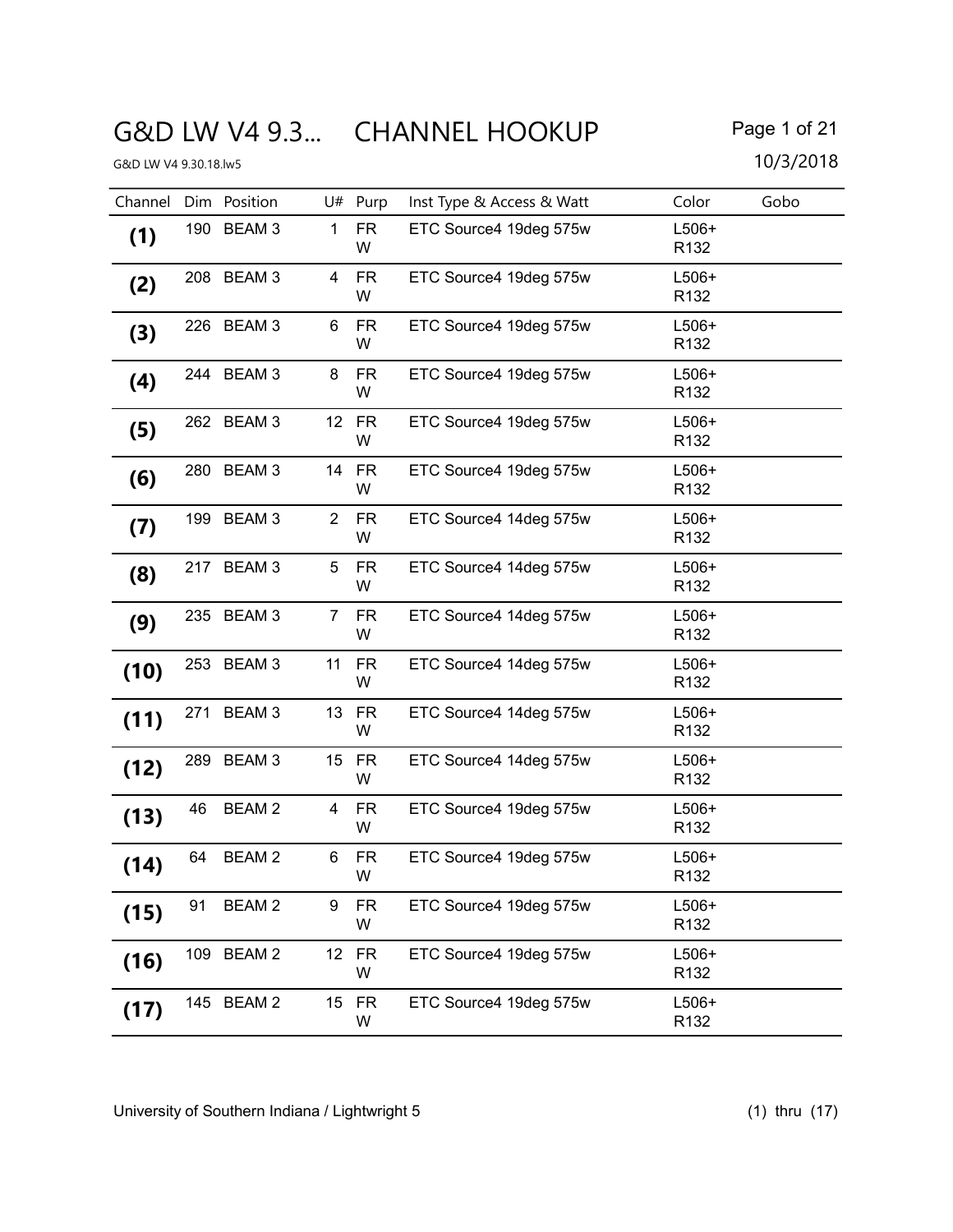## G&D LW V4 9.3... CHANNEL HOOKUP Page 2 of 21

| Channel |    | Dim Position          |                | U# Purp                 | Inst Type & Access & Watt    | Color                       | Gobo |
|---------|----|-----------------------|----------------|-------------------------|------------------------------|-----------------------------|------|
| (18)    |    | 172 BEAM 2            |                | 19 FR<br>W              | ETC Source4 19deg 575w       | $L506+$<br>R <sub>132</sub> |      |
| (19)    | 28 | <b>BEAM2</b>          | $\overline{2}$ | <b>FR</b><br>W          | ETC Source4 14deg 575w       | $L506+$<br>R <sub>132</sub> |      |
| (20)    | 55 | <b>BEAM2</b>          | 5              | FR.<br>W                | ETC Source4 14deg 575w       | $L506+$<br>R <sub>132</sub> |      |
| (21)    | 73 | <b>BEAM2</b>          | 8              | <b>FR</b><br>W          | ETC Source4 14deg 575w       | $L506+$<br>R <sub>132</sub> |      |
| (22)    |    | 118 BEAM 2            | 13             | <b>FR</b><br>W          | ETC Source4 14deg 575w       | $L506+$<br>R <sub>132</sub> |      |
| (23)    |    | 154 BEAM 2            |                | 16 FR<br>W              | ETC Source4 14deg 575w       | $L506+$<br>R <sub>132</sub> |      |
| (24)    |    | 181 BEAM 2            |                | 20 FR<br>W              | ETC Source4 14deg 575w       | $L506+$<br>R <sub>132</sub> |      |
| (31)    |    | HR BOX<br><b>BOOM</b> | 1              | <b>FR</b><br><b>MIX</b> | ETC Source4 LEDLS 19deg 117w | R <sub>132</sub>            |      |
| (32)    |    | HR BOX<br><b>BOOM</b> | $\overline{2}$ | <b>FR</b><br><b>MIX</b> | ETC Source4 LEDLS 14deg 575w | R <sub>132</sub>            |      |
| (33)    |    | HR BOX<br><b>BOOM</b> | 3              | <b>FR</b><br><b>MIX</b> | ETC Source4 LEDLS 14deg 575w | R <sub>132</sub>            |      |
| (34)    |    | HR BOX<br><b>BOOM</b> | $\overline{7}$ | <b>FR</b><br><b>MIX</b> | ETC Source4 LEDLS 26deg 117w | R <sub>132</sub>            |      |
| (35)    |    | HR BOX<br><b>BOOM</b> | 8              | FR<br><b>MIX</b>        | ETC Source4 LEDLS 19deg 117w | R <sub>132</sub>            |      |
| (36)    |    | HR BOX<br><b>BOOM</b> | 9              | <b>FR</b><br>MIX        | ETC Source4 LEDLS 19deg 117w | R <sub>132</sub>            |      |
| (41)    |    | HL BOX<br><b>BOOM</b> | 3              | <b>FR</b><br>MIX        | ETC Source4 LEDLS 14deg 575w | R132                        |      |
| (42)    |    | HL BOX<br><b>BOOM</b> | $\overline{2}$ | <b>FR</b><br><b>MIX</b> | ETC Source4 LEDLS 14deg 575w | R <sub>132</sub>            |      |
| (43)    |    | HL BOX<br><b>BOOM</b> | 1              | <b>FR</b><br>MIX        | ETC Source4 LEDLS 19deg 117w | R132                        |      |
| (44)    |    | HL BOX<br><b>BOOM</b> | 9              | FR<br>MIX               | ETC Source4 LEDLS 19deg 117w | R <sub>132</sub>            |      |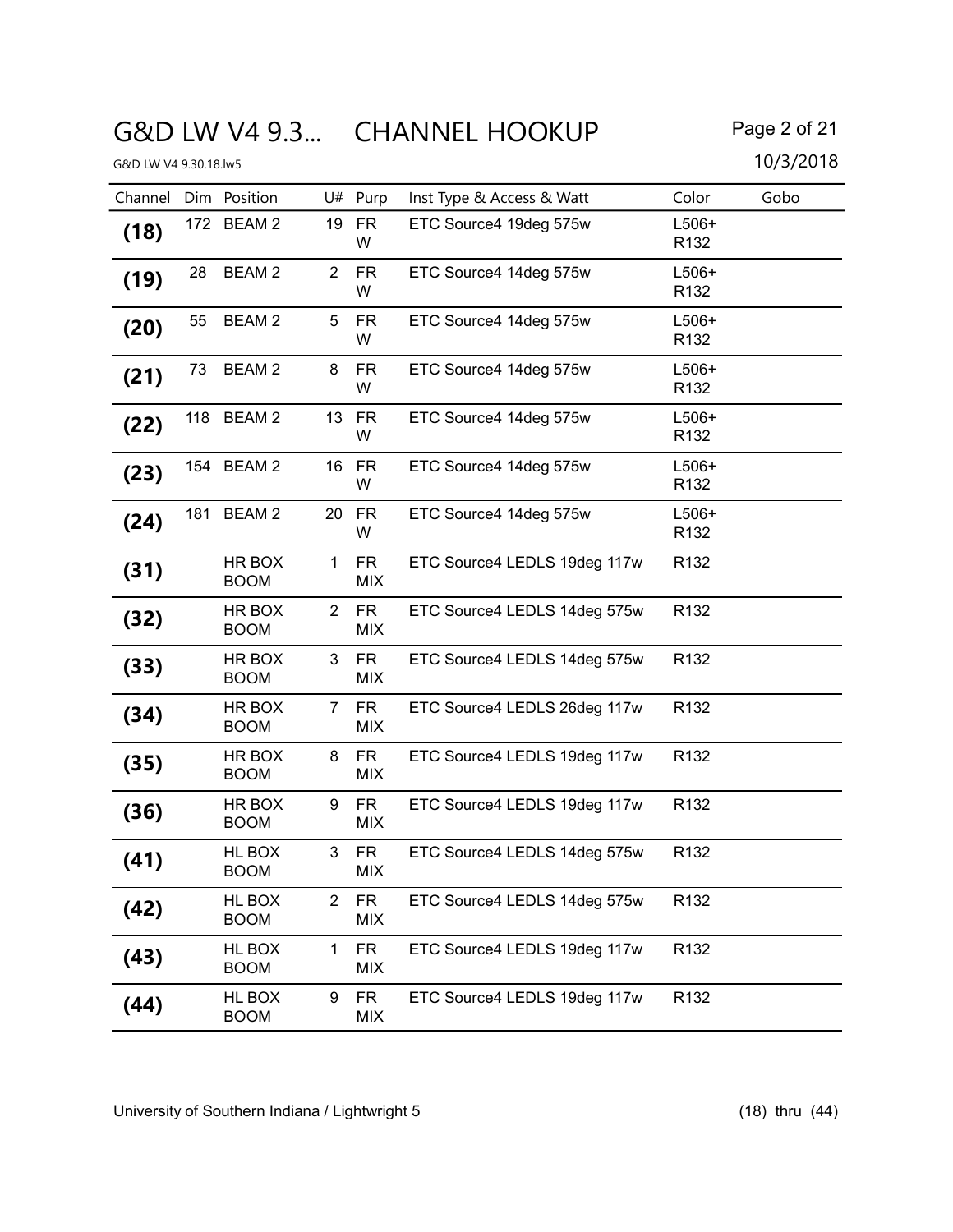## G&D LW V4 9.3... CHANNEL HOOKUP Page 3 of 21

| 10/3/2018<br>G&D LW V4 9.30.18.lw5 |  |                       |                |                          |                                |                             |      |  |  |  |
|------------------------------------|--|-----------------------|----------------|--------------------------|--------------------------------|-----------------------------|------|--|--|--|
|                                    |  | Channel Dim Position  |                | $U#$ Purp                | Inst Type & Access & Watt      | Color                       | Gobo |  |  |  |
| (45)                               |  | HL BOX<br><b>BOOM</b> | 8              | <b>FR</b><br><b>MIX</b>  | ETC Source4 LEDLS 19deg 117w   | R <sub>132</sub>            |      |  |  |  |
| (46)                               |  | HL BOX<br><b>BOOM</b> | $\overline{7}$ | <b>FR</b><br><b>MIX</b>  | ETC Source4 LEDLS 26deg 117w   | R <sub>132</sub>            |      |  |  |  |
| (51)                               |  | HR BOX<br><b>BOOM</b> | 4              | FR C                     | ETC Source4 19deg 575w         | $L202+$<br>R <sub>132</sub> |      |  |  |  |
| (52)                               |  | HR BOX<br><b>BOOM</b> | 5              | FR C                     | ETC Source4 14deg 575w         | $L202+$<br>R <sub>132</sub> |      |  |  |  |
| (53)                               |  | HR BOX<br><b>BOOM</b> | 6              | FR C                     | ETC Source4 14deg 575w         | $L202+$<br>R <sub>132</sub> |      |  |  |  |
| (54)                               |  | HR BOX<br><b>BOOM</b> |                |                          | 10 FR C ETC Source4 26deg 575w | $L202+$<br>R <sub>132</sub> |      |  |  |  |
| (55)                               |  | HR BOX<br><b>BOOM</b> |                |                          | 11 FR C ETC Source4 19deg 575w | $L202+$<br>R <sub>132</sub> |      |  |  |  |
| (56)                               |  | HR BOX<br><b>BOOM</b> |                |                          | 12 FR C ETC Source4 19deg 575w | $L202+$<br>R <sub>132</sub> |      |  |  |  |
| (61)                               |  | HL BOX<br><b>BOOM</b> | 6              | FR C                     | ETC Source4 14deg 575w         | R51+R132                    |      |  |  |  |
| (62)                               |  | HL BOX<br><b>BOOM</b> | 5              |                          | FR C ETC Source4 14deg 575w    | R51+R132                    |      |  |  |  |
| (63)                               |  | HL BOX<br><b>BOOM</b> | 4              |                          | FR C ETC Source4 19deg 575w    | R51+R132                    |      |  |  |  |
| (64)                               |  | HL BOX<br><b>BOOM</b> |                |                          | 12 FR C ETC Source4 19deg 575w | R51+R132                    |      |  |  |  |
| (65)                               |  | HL BOX<br><b>BOOM</b> | 11             |                          | FR C ETC Source4 19deg 575w    | R51+R132                    |      |  |  |  |
| (66)                               |  | HL BOX<br><b>BOOM</b> |                |                          | 10 FR C ETC Source4 26deg 575w | R51+R132                    |      |  |  |  |
| (71)                               |  | LX <sub>1</sub>       | 8              | <b>DWN</b><br><b>MIX</b> | Elation Arena PAR Zoom 220w    |                             |      |  |  |  |
| (72)                               |  | LX <sub>1</sub>       | 13             | <b>DWN</b><br><b>MIX</b> | Elation Arena PAR Zoom 220w    |                             |      |  |  |  |
| (73)                               |  | LX <sub>1</sub>       | 17             | <b>DWN</b><br><b>MIX</b> | Elation Arena PAR Zoom 220w    |                             |      |  |  |  |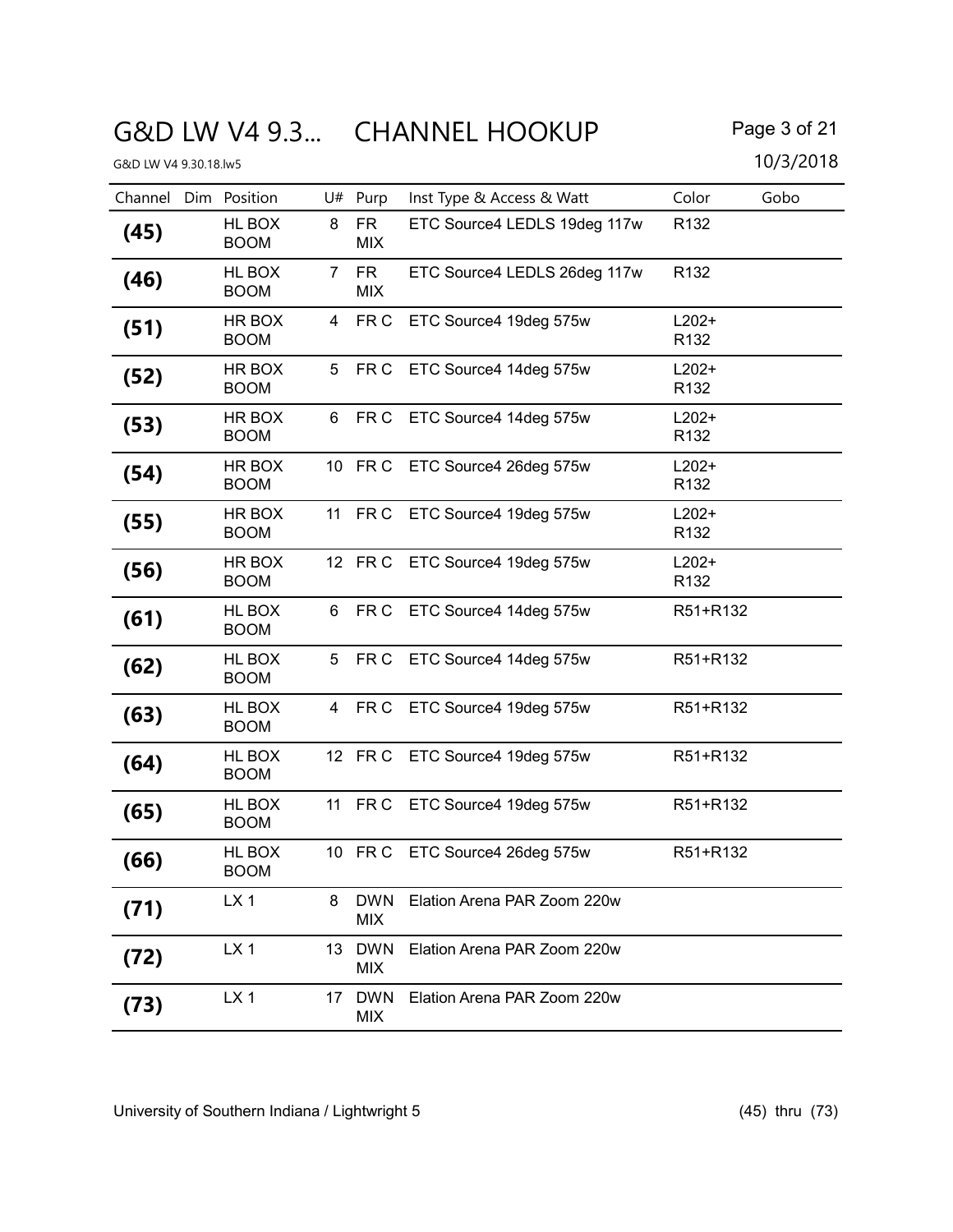## G&D LW V4 9.3... CHANNEL HOOKUP Page 4 of 21

|      | Channel Dim Position |    | U# Purp                  | Inst Type & Access & Watt   | Color | Gobo |
|------|----------------------|----|--------------------------|-----------------------------|-------|------|
| (74) | LX <sub>1</sub>      | 23 | <b>DWN</b><br><b>MIX</b> | Elation Arena PAR Zoom 220w |       |      |
| (75) | LX <sub>2</sub>      | 8  | <b>DWN</b><br><b>MIX</b> | Elation Arena PAR Zoom 220w |       |      |
| (76) | LX <sub>2</sub>      |    | 13 DWN<br><b>MIX</b>     | Elation Arena PAR Zoom 220w |       |      |
| (77) | LX <sub>2</sub>      |    | 17 DWN<br><b>MIX</b>     | Elation Arena PAR Zoom 220w |       |      |
| (78) | LX <sub>2</sub>      |    | 22 DWN<br><b>MIX</b>     | Elation Arena PAR Zoom 220w |       |      |
| (79) | LX <sub>3</sub>      | 6  | DWN<br><b>MIX</b>        | Elation Arena PAR Zoom 220w |       |      |
| (80) | LX <sub>3</sub>      | 11 | <b>DWN</b><br><b>MIX</b> | Elation Arena PAR Zoom 220w |       |      |
| (81) | LX <sub>3</sub>      |    | 15 DWN<br><b>MIX</b>     | Elation Arena PAR Zoom 220w |       |      |
| (82) | LX <sub>3</sub>      |    | 20 DWN<br><b>MIX</b>     | Elation Arena PAR Zoom 220w |       |      |
| (83) | LX4                  | 9  | <b>DWN</b><br><b>MIX</b> | Elation Arena PAR Zoom 220w |       |      |
| (84) | LX4                  |    | 14 DWN<br><b>MIX</b>     | Elation Arena PAR Zoom 220w |       |      |
| (85) | LX4                  |    | 18 DWN<br><b>MIX</b>     | Elation Arena PAR Zoom 220w |       |      |
| (86) | LX4                  |    | 23 DWN<br><b>MIX</b>     | Elation Arena PAR Zoom 220w |       |      |
| (91) | LX <sub>1</sub>      | 6  | DWN<br>W                 | Altman 65 6in Fresnel 750w  | R305  |      |
| (92) | LX <sub>1</sub>      |    | 12 DWN<br>W              | Altman 65 6in Fresnel 750w  | R305  |      |
| (93) | LX <sub>1</sub>      | 16 | <b>DWN</b><br>W          | Altman 65 6in Fresnel 750w  | R305  |      |
| (94) | LX <sub>1</sub>      |    | 20 DWN<br>W              | Altman 65 6in Fresnel 750w  | R305  |      |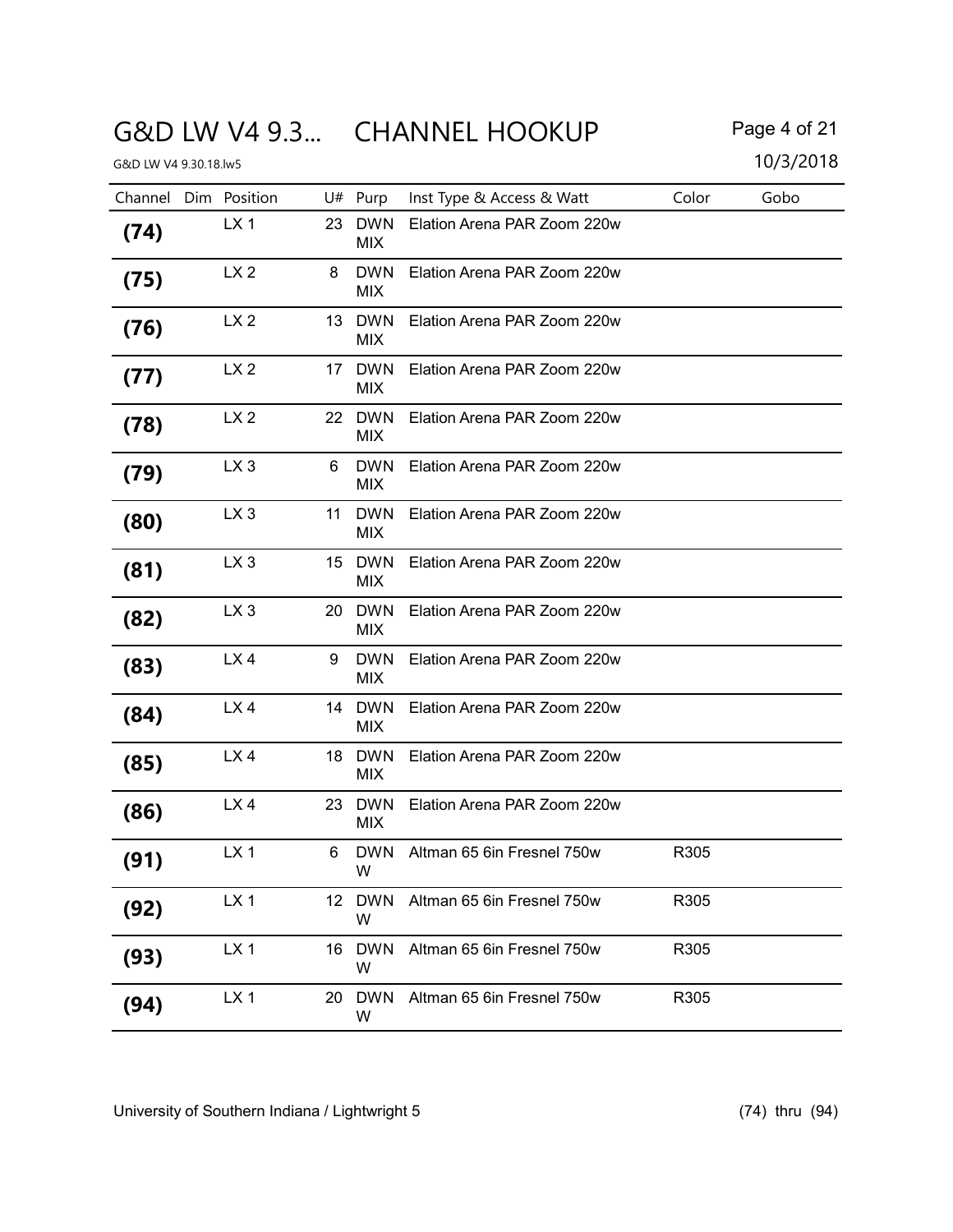## G&D LW V4 9.3... CHANNEL HOOKUP Page 5 of 21

|                      | G&D LW V4 9.30.18.lw5 |                 |                |                  |                                   |                  |      |  |  |  |  |
|----------------------|-----------------------|-----------------|----------------|------------------|-----------------------------------|------------------|------|--|--|--|--|
| Channel Dim Position |                       |                 |                | U# Purp          | Inst Type & Access & Watt         | Color            | Gobo |  |  |  |  |
| (95)                 |                       | LX <sub>1</sub> | 25             | <b>DWN</b><br>W  | Altman 65 6in Fresnel 750w        | R305             |      |  |  |  |  |
| (96)                 |                       | LX <sub>2</sub> | 6              | <b>DWN</b><br>W  | Altman 65 6in Fresnel 750w        | R305             |      |  |  |  |  |
| (97)                 |                       | LX <sub>2</sub> |                | 12 DWN<br>W      | Altman 65 6in Fresnel 750w        | R305             |      |  |  |  |  |
| (98)                 |                       | LX <sub>2</sub> |                | 16 DWN<br>W      | Altman 65 6in Fresnel 750w        | R305             |      |  |  |  |  |
| (99)                 |                       | LX <sub>2</sub> | 20             | <b>DWN</b><br>W  | Altman 65 6in Fresnel 750w        | R <sub>305</sub> |      |  |  |  |  |
| (100)                |                       | LX <sub>2</sub> | 24             | <b>DWN</b><br>W  | Altman 65 6in Fresnel 750w        | R305             |      |  |  |  |  |
| (101)                |                       | LX <sub>3</sub> | 4              | <b>DWN</b><br>W  | Altman 65 6in Fresnel 750w        | R305             |      |  |  |  |  |
| (102)                |                       | LX <sub>3</sub> | 10             | <b>DWN</b><br>W  | Altman 65 6in Fresnel 750w        | R305             |      |  |  |  |  |
| (103)                |                       | LX <sub>3</sub> |                | 14 DWN<br>W      | Altman 65 6in Fresnel 750w        | R305             |      |  |  |  |  |
| (104)                |                       | LX <sub>3</sub> |                | 18 DWN<br>W      | Altman 65 6in Fresnel 750w        | R305             |      |  |  |  |  |
| (105)                |                       | LX <sub>3</sub> | 22             | <b>DWN</b><br>W  | Altman 65 6in Fresnel 750w        | R305             |      |  |  |  |  |
| (106)                |                       | LX4             | $\overline{7}$ | <b>DWN</b><br>W  | Altman 65 6in Fresnel 750w        | R305             |      |  |  |  |  |
| (107)                |                       | LX4             | 13             | <b>DWN</b><br>W  | Altman 65 6in Fresnel 750w        | R305             |      |  |  |  |  |
| (108)                |                       | LX4             |                | W                | 17 DWN Altman 65 6in Fresnel 750w | R305             |      |  |  |  |  |
| (109)                |                       | LX4             | 21             | <b>DWN</b><br>W  | Altman 65 6in Fresnel 750w        | R305             |      |  |  |  |  |
| (110)                |                       | LX4             | 25             | <b>DWN</b><br>W  | Altman 65 6in Fresnel 750w        | R305             |      |  |  |  |  |
| (121)                |                       | LX <sub>1</sub> | 7              | BK<br><b>MIX</b> | ETC Source4 LEDLS 36deg 117w      | R <sub>119</sub> |      |  |  |  |  |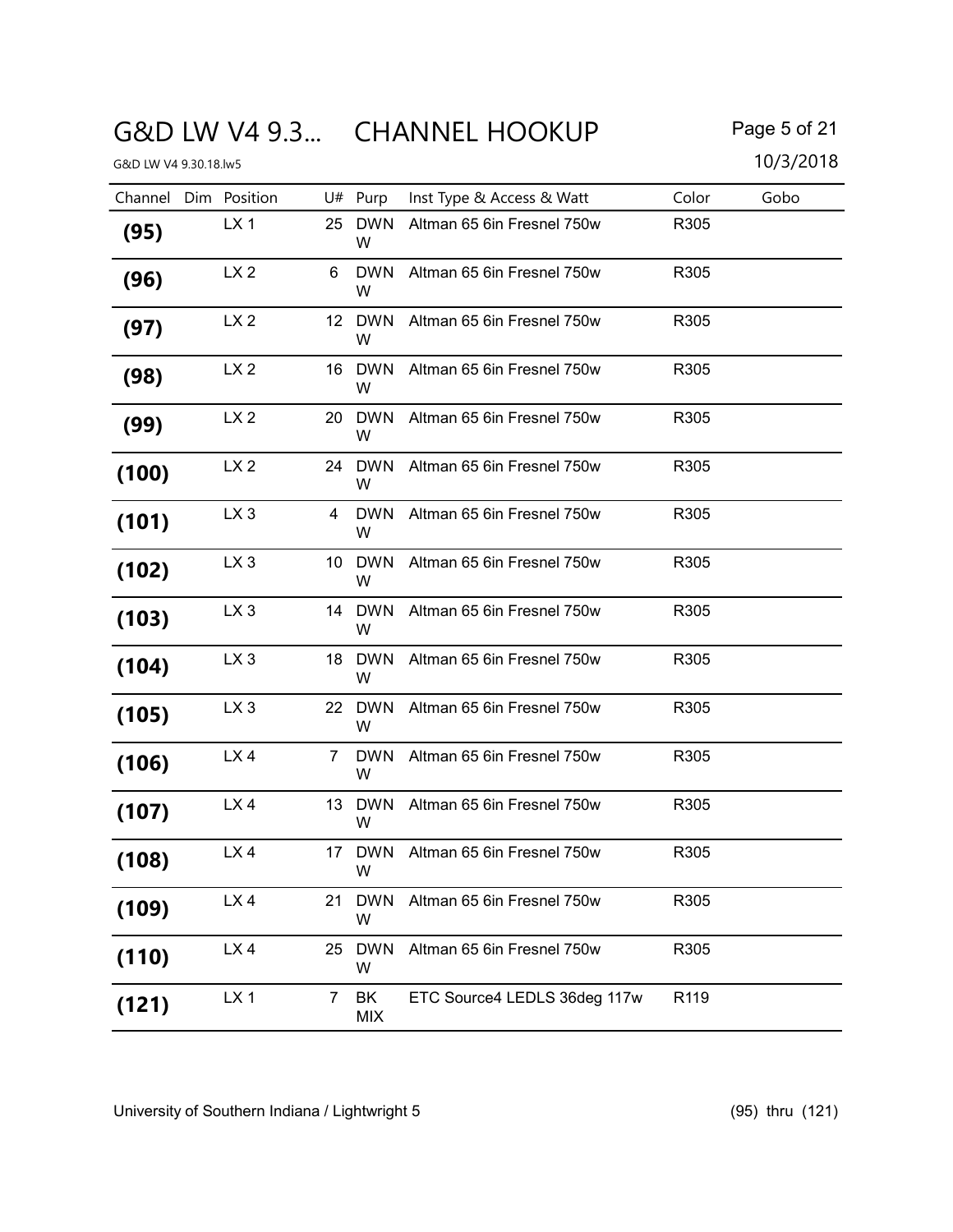## G&D LW V4 9.3... CHANNEL HOOKUP Page 6 of 21

|       | G&D LW V4 9.30.18.lw5 |                      |                |                     |                              |                  |      |  |  |  |  |
|-------|-----------------------|----------------------|----------------|---------------------|------------------------------|------------------|------|--|--|--|--|
|       |                       | Channel Dim Position |                | U# Purp             | Inst Type & Access & Watt    | Color            | Gobo |  |  |  |  |
| (122) |                       | LX <sub>1</sub>      | 11             | BK<br><b>MIX</b>    | ETC Source4 LEDLS 36deg 117w | R <sub>119</sub> |      |  |  |  |  |
| (123) |                       | LX <sub>1</sub>      |                | 15 BK<br><b>MIX</b> | ETC Source4 LEDLS 36deg 117w | R119             |      |  |  |  |  |
| (124) |                       | LX <sub>1</sub>      | 19             | BK<br><b>MIX</b>    | ETC Source4 LEDLS 36deg 117w | R119             |      |  |  |  |  |
| (125) |                       | LX <sub>1</sub>      |                | 24 BK<br><b>MIX</b> | ETC Source4 LEDLS 36deg 117w | R119             |      |  |  |  |  |
| (126) |                       | LX <sub>2</sub>      | $7\phantom{.}$ | BK<br><b>MIX</b>    | ETC Source4 LEDLS 36deg 117w | R119             |      |  |  |  |  |
| (127) |                       | LX <sub>2</sub>      | 11             | BK<br><b>MIX</b>    | ETC Source4 LEDLS 36deg 117w | R119             |      |  |  |  |  |
| (128) |                       | LX <sub>2</sub>      |                | 14 BK<br><b>MIX</b> | ETC Source4 LEDLS 36deg 117w | R119             |      |  |  |  |  |
| (129) |                       | LX <sub>2</sub>      | 19             | BK<br><b>MIX</b>    | ETC Source4 LEDLS 36deg 117w | R119             |      |  |  |  |  |
| (130) |                       | LX <sub>2</sub>      |                | 23 BK<br><b>MIX</b> | ETC Source4 LEDLS 36deg 117w | R <sub>119</sub> |      |  |  |  |  |
| (131) |                       | LX <sub>3</sub>      | 5              | BK<br><b>MIX</b>    | ETC Source4 LEDLS 36deg 117w | R119             |      |  |  |  |  |
| (132) |                       | LX <sub>3</sub>      | 9              | BK<br><b>MIX</b>    | ETC Source4 LEDLS 36deg 117w | R <sub>119</sub> |      |  |  |  |  |
| (133) |                       | LX <sub>3</sub>      |                | 13 BK<br><b>MIX</b> | ETC Source4 LEDLS 36deg 117w | R <sub>119</sub> |      |  |  |  |  |
| (134) |                       | LX <sub>3</sub>      | 17             | BK<br><b>MIX</b>    | ETC Source4 LEDLS 36deg 117w | R119             |      |  |  |  |  |
| (135) |                       | LX <sub>3</sub>      |                | 21 BK<br><b>MIX</b> | ETC Source4 LEDLS 36deg 117w | R119             |      |  |  |  |  |
| (136) |                       | LX4                  | 8              | BK<br><b>MIX</b>    | ETC Source4 LEDLS 36deg 117w | R119             |      |  |  |  |  |
| (137) |                       | LX4                  |                | 12 BK<br><b>MIX</b> | ETC Source4 LEDLS 36deg 117w | R119             |      |  |  |  |  |
| (138) |                       | LX4                  | 16             | BK<br><b>MIX</b>    | ETC Source4 LEDLS 36deg 117w | R119             |      |  |  |  |  |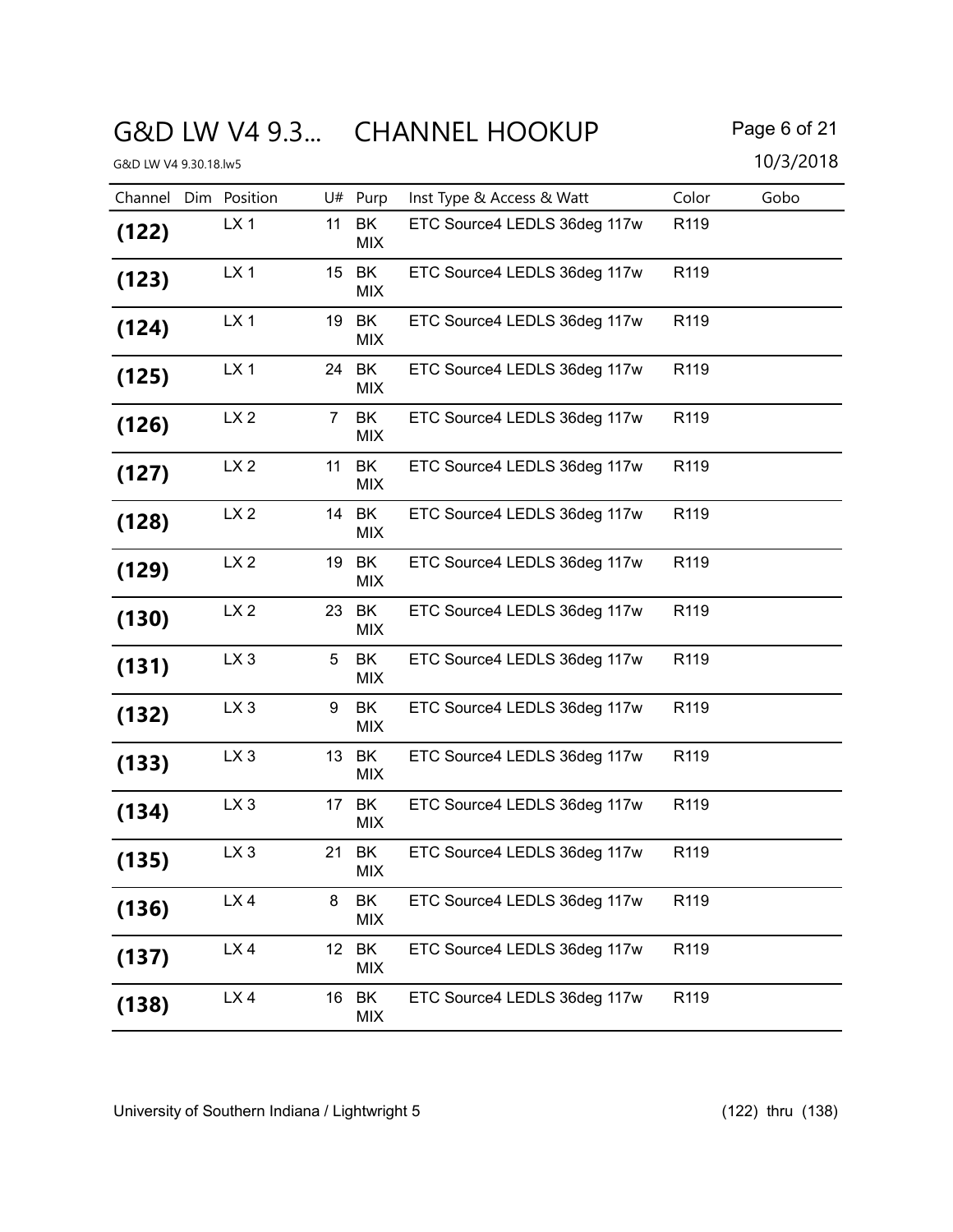## G&D LW V4 9.3... CHANNEL HOOKUP Page 7 of 21

|       | G&D LW V4 9.30.18.lw5 |                      |                |                         |                              |                  |      |  |  |  |  |
|-------|-----------------------|----------------------|----------------|-------------------------|------------------------------|------------------|------|--|--|--|--|
|       |                       | Channel Dim Position |                | U# Purp                 | Inst Type & Access & Watt    | Color            | Gobo |  |  |  |  |
| (139) |                       | LX4                  | 20             | BK<br><b>MIX</b>        | ETC Source4 LEDLS 36deg 117w | R <sub>119</sub> |      |  |  |  |  |
| (140) |                       | LX4                  |                | 24 BK<br><b>MIX</b>     | ETC Source4 LEDLS 36deg 117w | R119             |      |  |  |  |  |
| (151) |                       | LX <sub>1</sub>      | $\overline{2}$ | <b>SD</b><br><b>MIX</b> | ETC Source4 LEDLS 36deg 117w | R <sub>119</sub> |      |  |  |  |  |
| (152) |                       | LX <sub>1</sub>      | 3              | <b>SD</b><br><b>MIX</b> | ETC Source4 LEDLS 26deg 117w | R <sub>119</sub> |      |  |  |  |  |
| (153) |                       | LX <sub>1</sub>      | 4              | <b>SD</b><br><b>MIX</b> | ETC Source4 LEDLS 19deg 117w | R119             |      |  |  |  |  |
| (154) |                       | LX <sub>2</sub>      | $\overline{2}$ | <b>SD</b><br><b>MIX</b> | ETC Source4 LEDLS 36deg 117w | R119             |      |  |  |  |  |
| (155) |                       | LX <sub>2</sub>      | 3              | <b>SD</b><br><b>MIX</b> | ETC Source4 LEDLS 26deg 117w | R <sub>119</sub> |      |  |  |  |  |
| (156) |                       | LX <sub>2</sub>      | 4              | <b>SD</b><br><b>MIX</b> | ETC Source4 LEDLS 19deg 117w | R <sub>119</sub> |      |  |  |  |  |
| (157) |                       | LX <sub>3</sub>      | 1              | <b>SD</b><br><b>MIX</b> | ETC Source4 LEDLS 36deg 117w | R119             |      |  |  |  |  |
| (158) |                       | LX <sub>3</sub>      | $\overline{2}$ | <b>SD</b><br><b>MIX</b> | ETC Source4 LEDLS 26deg 117w | R119             |      |  |  |  |  |
| (159) |                       | LX <sub>3</sub>      | 3              | <b>SD</b><br><b>MIX</b> | ETC Source4 LEDLS 19deg 117w | R <sub>119</sub> |      |  |  |  |  |
| (160) |                       | LX4                  | 2              | <b>SD</b><br><b>MIX</b> | ETC Source4 LEDLS 36deg 117w | R <sub>119</sub> |      |  |  |  |  |
| (161) |                       | LX4                  | 3              | <b>SD</b><br><b>MIX</b> | ETC Source4 LEDLS 26deg 117w | R119             |      |  |  |  |  |
| (162) |                       | LX4                  | 4              | <b>SD</b><br><b>MIX</b> | ETC Source4 LEDLS 19deg 117w | R <sub>119</sub> |      |  |  |  |  |
| (171) |                       | LX <sub>1</sub>      | 27             | SD<br><b>MIX</b>        | ETC Source4 LEDLS 19deg 117w | R119             |      |  |  |  |  |
| (172) |                       | LX <sub>1</sub>      | 28             | SD<br>MIX               | ETC Source4 LEDLS 26deg 117w | R119             |      |  |  |  |  |
| (173) |                       | LX <sub>1</sub>      | 29             | <b>SD</b><br><b>MIX</b> | ETC Source4 LEDLS 36deg 117w | R119             |      |  |  |  |  |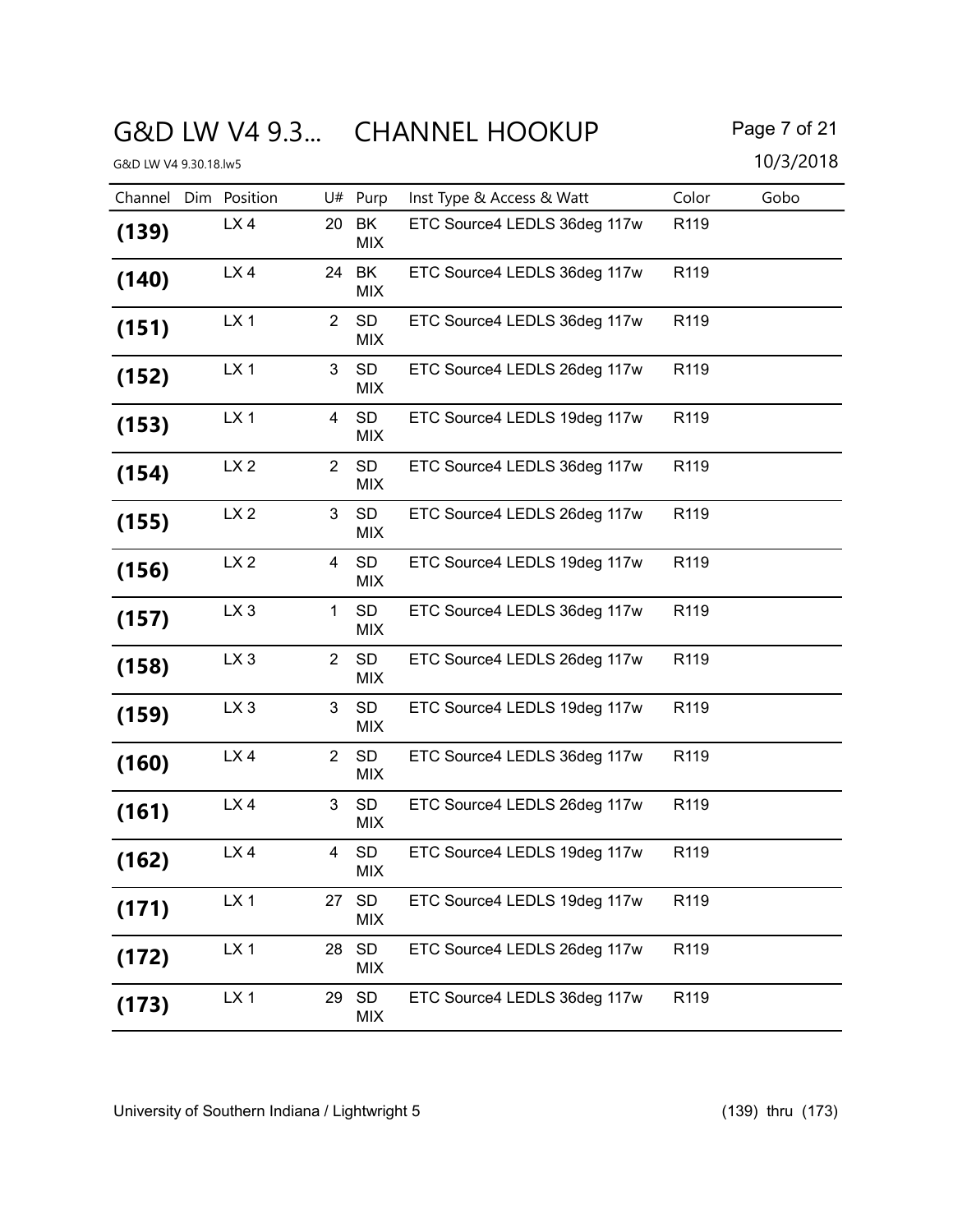## G&D LW V4 9.3... CHANNEL HOOKUP Page 8 of 21

|       | 10/3/2018<br>G&D LW V4 9.30.18.lw5 |                              |                |                         |                              |                  |      |  |  |  |  |
|-------|------------------------------------|------------------------------|----------------|-------------------------|------------------------------|------------------|------|--|--|--|--|
|       |                                    | Channel Dim Position         |                | U# Purp                 | Inst Type & Access & Watt    | Color            | Gobo |  |  |  |  |
| (174) |                                    | LX <sub>2</sub>              | 26             | <b>SD</b><br><b>MIX</b> | ETC Source4 LEDLS 19deg 117w | R <sub>119</sub> |      |  |  |  |  |
| (175) |                                    | LX <sub>2</sub>              | 27             | <b>SD</b><br><b>MIX</b> | ETC Source4 LEDLS 26deg 117w | R119             |      |  |  |  |  |
| (176) |                                    | LX <sub>2</sub>              | 28             | <b>SD</b><br><b>MIX</b> | ETC Source4 LEDLS 36deg 117w | R <sub>119</sub> |      |  |  |  |  |
| (177) |                                    | LX <sub>3</sub>              | 24             | <b>SD</b><br><b>MIX</b> | ETC Source4 LEDLS 19deg 117w | R119             |      |  |  |  |  |
| (178) |                                    | LX <sub>3</sub>              |                | 25 SD<br><b>MIX</b>     | ETC Source4 LEDLS 26deg 117w | R <sub>119</sub> |      |  |  |  |  |
| (179) |                                    | LX <sub>3</sub>              | 26             | <b>SD</b><br><b>MIX</b> | ETC Source4 LEDLS 36deg 117w | R119             |      |  |  |  |  |
| (180) |                                    | LX4                          |                | 28 SD<br><b>MIX</b>     | ETC Source4 LEDLS 19deg 117w | R119             |      |  |  |  |  |
| (181) |                                    | LX4                          |                | 29 SD<br><b>MIX</b>     | ETC Source4 LEDLS 26deg 117w | R119             |      |  |  |  |  |
| (182) |                                    | LX4                          | 30             | SD<br><b>MIX</b>        | ETC Source4 LEDLS 36deg 117w | R119             |      |  |  |  |  |
| (201) |                                    | <b>SL</b><br><b>LADDER 1</b> | 6              | <b>SD</b><br>W          | ETC Source4 36deg 575w       | R36+R119         |      |  |  |  |  |
| (202) |                                    | <b>SL</b><br><b>LADDER 1</b> | 4              | <b>SD</b><br>W          | ETC Source4 26deg 575w       | R36+R119         |      |  |  |  |  |
| (203) |                                    | <b>SL</b><br>LADDER 1        | $\overline{2}$ | <b>SD</b><br>W          | ETC Source4 19deg 575w       | R36+R119         |      |  |  |  |  |
| (204) |                                    | <b>SL</b><br><b>LADDER 2</b> | 5              | <b>SD</b><br>W          | ETC Source4 36deg 575w       | R36+R119         |      |  |  |  |  |
| (205) |                                    | <b>SL</b><br>LADDER 2        | 3              | <b>SD</b><br>W          | ETC Source4 26deg 575w       | R36+R119         |      |  |  |  |  |
| (206) |                                    | <b>SL</b><br><b>LADDER 2</b> | $\mathbf{1}$   | <b>SD</b><br>W          | ETC Source4 19deg 575w       | R36+R119         |      |  |  |  |  |
| (207) |                                    | <b>SL</b><br>LADDER 3        | 5              | <b>SD</b><br>W          | ETC Source4 36deg 575w       | R36+R119         |      |  |  |  |  |
| (208) |                                    | <b>SL</b><br>LADDER 3        | 3              | <b>SD</b><br>W          | ETC Source4 26deg 575w       | R36+R119         |      |  |  |  |  |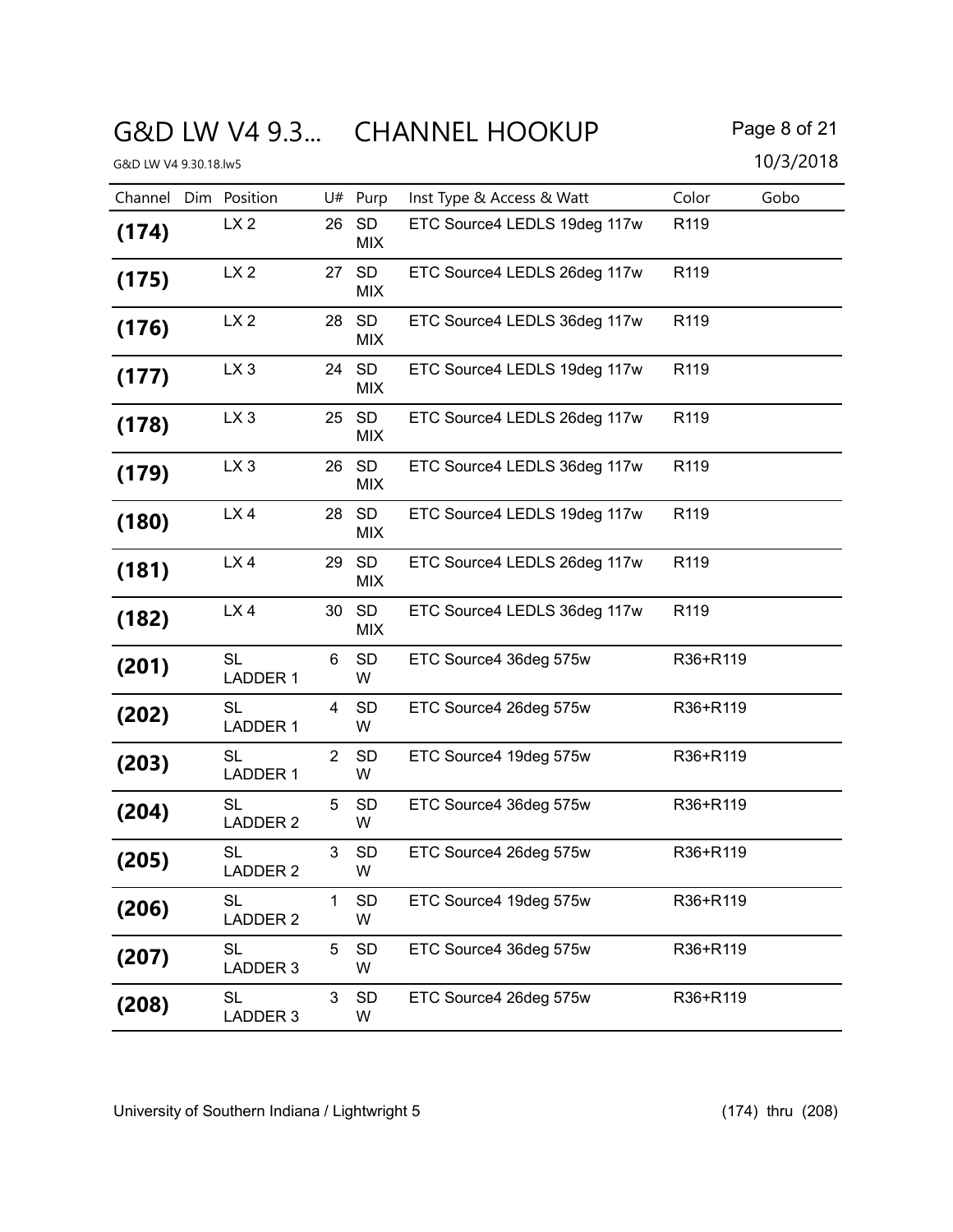## G&D LW V4 9.3... CHANNEL HOOKUP Page 9 of 21

|       | Channel Dim Position         |                       | U# Purp          | Inst Type & Access & Watt   | Color                       | Gobo       |
|-------|------------------------------|-----------------------|------------------|-----------------------------|-----------------------------|------------|
| (209) | <b>SL</b><br>LADDER 3        | 1                     | <b>SD</b><br>W   | ETC Source4 19deg 575w      | R36+R119                    |            |
| (210) | <b>SL</b><br><b>LADDER 4</b> | 5                     | <b>SD</b><br>W   | ETC Source4 36deg 575w      | R36+R119                    |            |
| (211) | <b>SL</b><br><b>LADDER 4</b> | 3                     | <b>SD</b><br>W   | ETC Source4 26deg 575w      | R36+R119                    |            |
| (212) | <b>SL</b><br>LADDER 4        | 1                     | <b>SD</b><br>W   | ETC Source4 19deg 575w      | R36+R119                    |            |
| (221) | <b>SR</b><br><b>LADDER 1</b> | $\mathbf{2}^{\prime}$ | SD C             | ETC Source4 19deg 575w      | $L201+$<br>R <sub>119</sub> |            |
| (222) | <b>SR</b><br><b>LADDER 1</b> | 4                     | SD C             | ETC Source4 26deg 575w      | $L201+$<br>R <sub>119</sub> |            |
| (223) | SR.<br><b>LADDER 1</b>       | 6                     | SD <sub>C</sub>  | ETC Source4 36deg 575w      | $L201+$<br>R <sub>119</sub> |            |
| (224) | <b>SR</b><br><b>LADDER 2</b> | $\overline{2}$        | SD <sub>C</sub>  | ETC Source4 19deg 575w      | $L201+$<br>R119             |            |
| (225) | <b>SR</b><br><b>LADDER 2</b> | 4                     | SD C             | ETC Source4 26deg 575w      | $L201+$<br>R <sub>119</sub> |            |
| (226) | <b>SR</b><br><b>LADDER 2</b> | 6                     |                  | SD C ETC Source4 36deg 575w | $L201+$<br>R <sub>119</sub> |            |
| (227) | <b>SR</b><br>LADDER 3        | 1                     | SD C             | ETC Source4 19deg 575w      | $L201+$<br>R <sub>119</sub> |            |
| (228) | <b>SR</b><br>LADDER 3        | 3                     | SD <sub>C</sub>  | ETC Source4 26deg 575w      | $L201+$<br>R <sub>119</sub> |            |
| (229) | <b>SR</b><br>LADDER 3        | 5                     | SD <sub>C</sub>  | ETC Source4 36deg 575w      | $L201+$<br>R <sub>119</sub> |            |
| (230) | <b>SR</b><br>LADDER 4        | 1                     | SD <sub>C</sub>  | ETC Source4 19deg 575w      | $L201+$<br>R119             |            |
| (231) | <b>SR</b><br>LADDER 4        | 3                     | SD C             | ETC Source4 26deg 575w      | $L201+$<br>R <sub>119</sub> |            |
| (232) | <b>SR</b><br><b>LADDER 4</b> | 5                     | SD <sub>C</sub>  | ETC Source4 36deg 575w      | $L201+$<br>R <sub>119</sub> |            |
| (241) | <b>SL</b><br><b>LADDER 1</b> | 5                     | SD<br><b>TXT</b> | ETC Source4 36deg 575w      | <b>R87</b>                  | R7740<br>6 |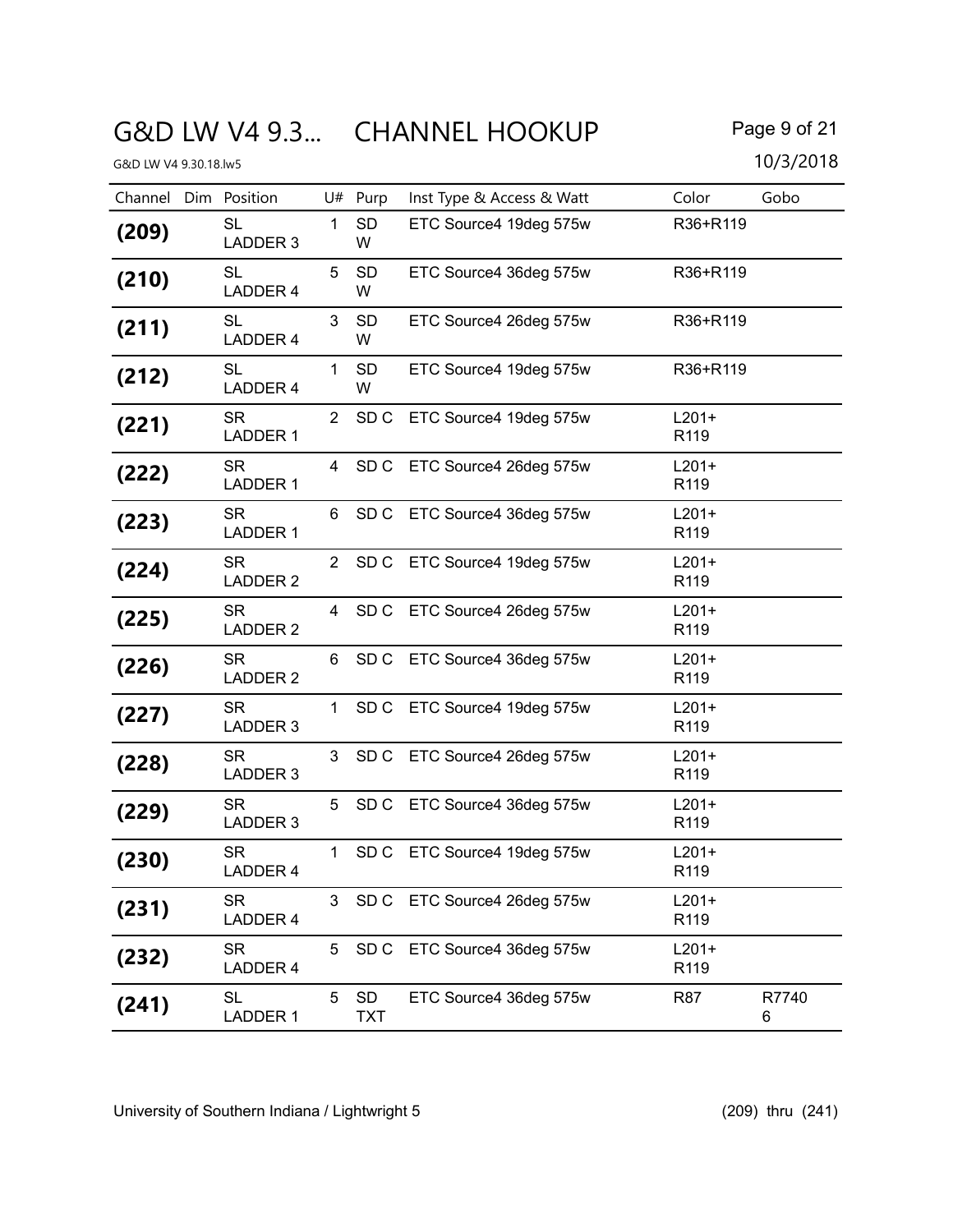## G&D LW V4 9.3... CHANNEL HOOKUP Page 10 of 21

| Channel Dim Position |                              | U#             | Purp                    | Inst Type & Access & Watt | Color      | Gobo       |
|----------------------|------------------------------|----------------|-------------------------|---------------------------|------------|------------|
| (242)                | <b>SL</b><br><b>LADDER 1</b> | 3              | <b>SD</b><br><b>TXT</b> | ETC Source4 26deg 575w    | R87        | R7740<br>6 |
| (243)                | <b>SL</b><br><b>LADDER 2</b> | 4              | <b>SD</b><br><b>TXT</b> | ETC Source4 36deg 575w    | R87        | R7740<br>6 |
| (244)                | <b>SL</b><br><b>LADDER 2</b> | $\overline{2}$ | <b>SD</b><br><b>TXT</b> | ETC Source4 26deg 575w    | <b>R87</b> | R7740<br>6 |
| (245)                | <b>SL</b><br>LADDER 3        | 4              | <b>SD</b><br><b>TXT</b> | ETC Source4 36deg 575w    | R87        | R7740<br>6 |
| (246)                | <b>SL</b><br>LADDER 3        | $\overline{2}$ | <b>SD</b><br><b>TXT</b> | ETC Source4 26deg 575w    | <b>R87</b> | R7740<br>6 |
| (247)                | <b>SL</b><br><b>LADDER 4</b> | 4              | <b>SD</b><br><b>TXT</b> | ETC Source4 36deg 575w    | <b>R87</b> | R7740<br>6 |
| (248)                | <b>SL</b><br><b>LADDER 4</b> | $\overline{2}$ | <b>SD</b><br><b>TXT</b> | ETC Source4 26deg 575w    | <b>R87</b> | R7740<br>6 |
| (251)                | <b>SR</b><br><b>LADDER 1</b> | 3              | <b>SD</b><br><b>TXT</b> | ETC Source4 26deg 575w    | L169       | R7780<br>6 |
| (252)                | <b>SR</b><br><b>LADDER 1</b> | 5              | <b>SD</b><br><b>TXT</b> | ETC Source4 36deg 575w    | L169       | R7780<br>6 |
| (253)                | <b>SR</b><br><b>LADDER 2</b> | 3              | <b>SD</b><br><b>TXT</b> | ETC Source4 26deg 575w    | L169       | R7780<br>6 |
| (254)                | <b>SR</b><br><b>LADDER 2</b> | 5              | <b>SD</b><br><b>TXT</b> | ETC Source4 36deg 575w    | L169       | R7780<br>6 |
| (255)                | <b>SR</b><br>LADDER 3        | $\overline{2}$ | <b>SD</b><br><b>TXT</b> | ETC Source4 26deg 575w    | L169       | R7780<br>6 |
| (256)                | <b>SR</b><br>LADDER 3        | 4              | <b>SD</b><br><b>TXT</b> | ETC Source4 36deg 575w    | L169       | R7780<br>6 |
| (257)                | <b>SR</b><br>LADDER 4        | $\overline{2}$ | <b>SD</b><br><b>TXT</b> | ETC Source4 26deg 575w    | L169       | R7780<br>6 |
| (258)                | <b>SR</b><br><b>LADDER 4</b> | 4              | SD<br><b>TXT</b>        | ETC Source4 36deg 575w    | L169       | R7780<br>6 |
| (261)                | <b>FOOTLIGH</b><br>TS        | A <sub>1</sub> |                         | Altman Zip Strip Cell     | N/C        |            |
|                      |                              | <b>B1</b>      |                         |                           |            |            |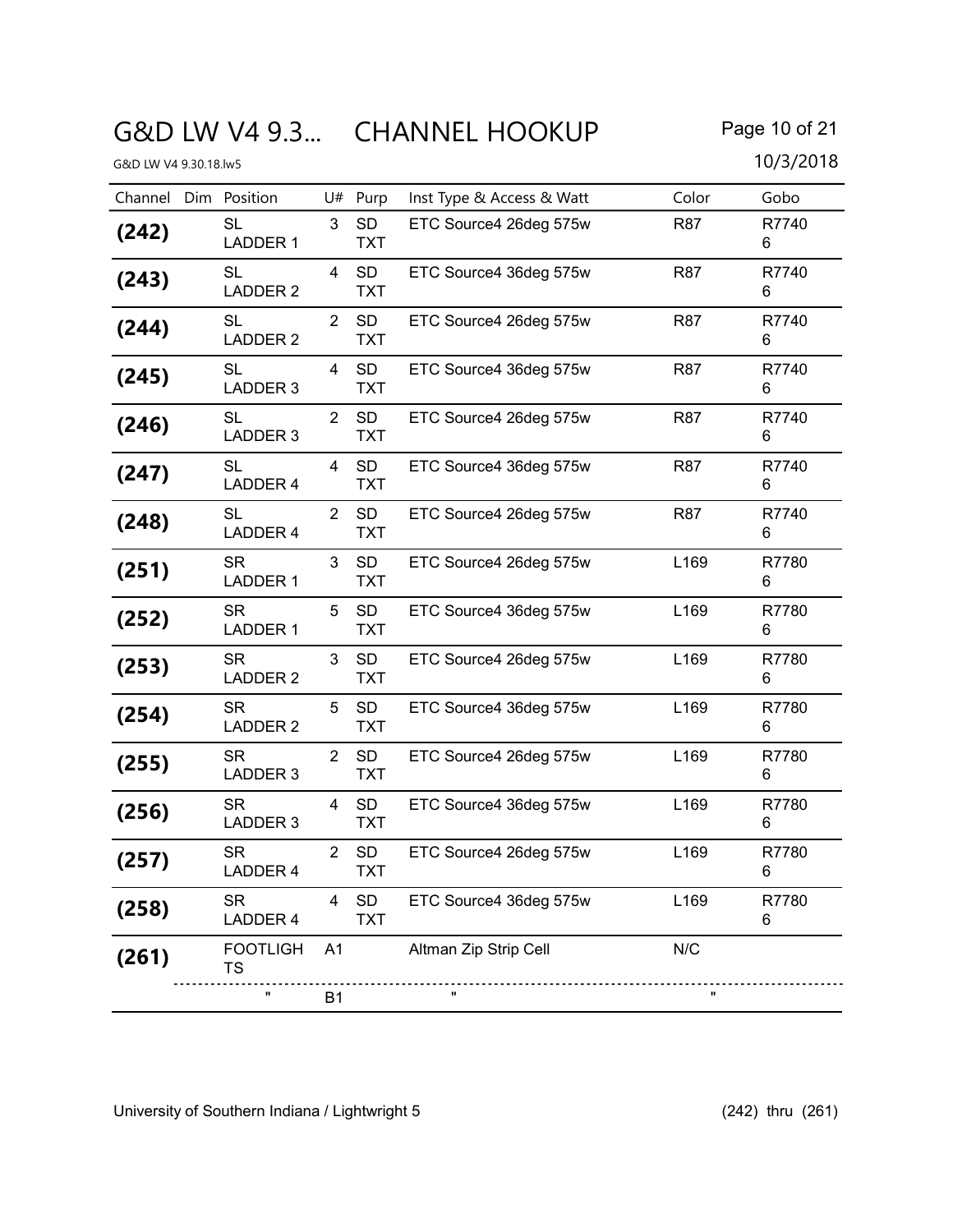## G&D LW V4 9.3... CHANNEL HOOKUP Page 11 of 21

**(269)** FOOTLIGH D3 TS

RAIL

RAIL

RAIL

RAIL

RAIL

 $(B01)$  BEAM 2 1 MISS

2 FR FILL

.....................

3 FR FILL

5 FR FILL

7 FR FILL

8 FR FILL

. FR

 $(BZ71)$  BALCONY

.............

(272) BALCONY

(273) BALCONY

 $(BA)$  BALCONY

 $(BZ75)$  BALCONY

|         | 10/3/2018<br>G&D LW V4 9.30.18.lw5 |                       |                |      |                           |                  |      |  |  |  |  |  |
|---------|------------------------------------|-----------------------|----------------|------|---------------------------|------------------|------|--|--|--|--|--|
| Channel | Dim                                | Position              | U#             | Purp | Inst Type & Access & Watt | Color            | Gobo |  |  |  |  |  |
| (262)   |                                    | <b>FOOTLIGH</b><br>TS | A2             |      | Altman Zip Strip Cell     | L <sub>162</sub> |      |  |  |  |  |  |
|         |                                    | π                     | B <sub>2</sub> |      |                           | $\mathbf{u}$     |      |  |  |  |  |  |
| (263)   |                                    | <b>FOOTLIGH</b><br>TS | A <sub>3</sub> |      | Altman Zip Strip Cell     | <b>R87</b>       |      |  |  |  |  |  |
|         |                                    | $\pmb{\mathsf{H}}$    | B <sub>3</sub> |      | $\pmb{\mathsf{H}}$        | $\mathbf{u}$     |      |  |  |  |  |  |
| (264)   |                                    | <b>FOOTLIGH</b><br>TS | C <sub>1</sub> |      | Altman Zip Strip Cell     | N/C              |      |  |  |  |  |  |
| (265)   |                                    | <b>FOOTLIGH</b><br>TS | C <sub>2</sub> |      | Altman Zip Strip Cell     | L <sub>162</sub> |      |  |  |  |  |  |
| (266)   |                                    | <b>FOOTLIGH</b><br>TS | C <sub>3</sub> |      | Altman Zip Strip Cell     | R87              |      |  |  |  |  |  |
| (267)   |                                    | <b>FOOTLIGH</b><br>TS | D <sub>1</sub> |      | Altman Zip Strip Cell     | N/C              |      |  |  |  |  |  |
|         |                                    | $\pmb{\mathsf{H}}$    | E <sub>1</sub> |      | $\pmb{\mathsf{H}}$        | $\mathbf{u}$     |      |  |  |  |  |  |
| (268)   |                                    | <b>FOOTLIGH</b><br>TS | D <sub>2</sub> |      | Altman Zip Strip Cell     | L <sub>162</sub> |      |  |  |  |  |  |

 $"$  E2  $"$   $"$   $"$   $"$ 

 $"$  E3  $"$   $"$   $"$   $"$ 

Altman Zip Strip Cell R87

ETC Source4 19deg 575w R51+R132

ETC Source4 19deg 575w R51+R132

ETC Source4 19deg 575w R51+R132

ETC Source4 19deg 575w R51+R132

ETC Source4 19deg 575w R51+R132

ETC Source4 19deg 575w R05+R132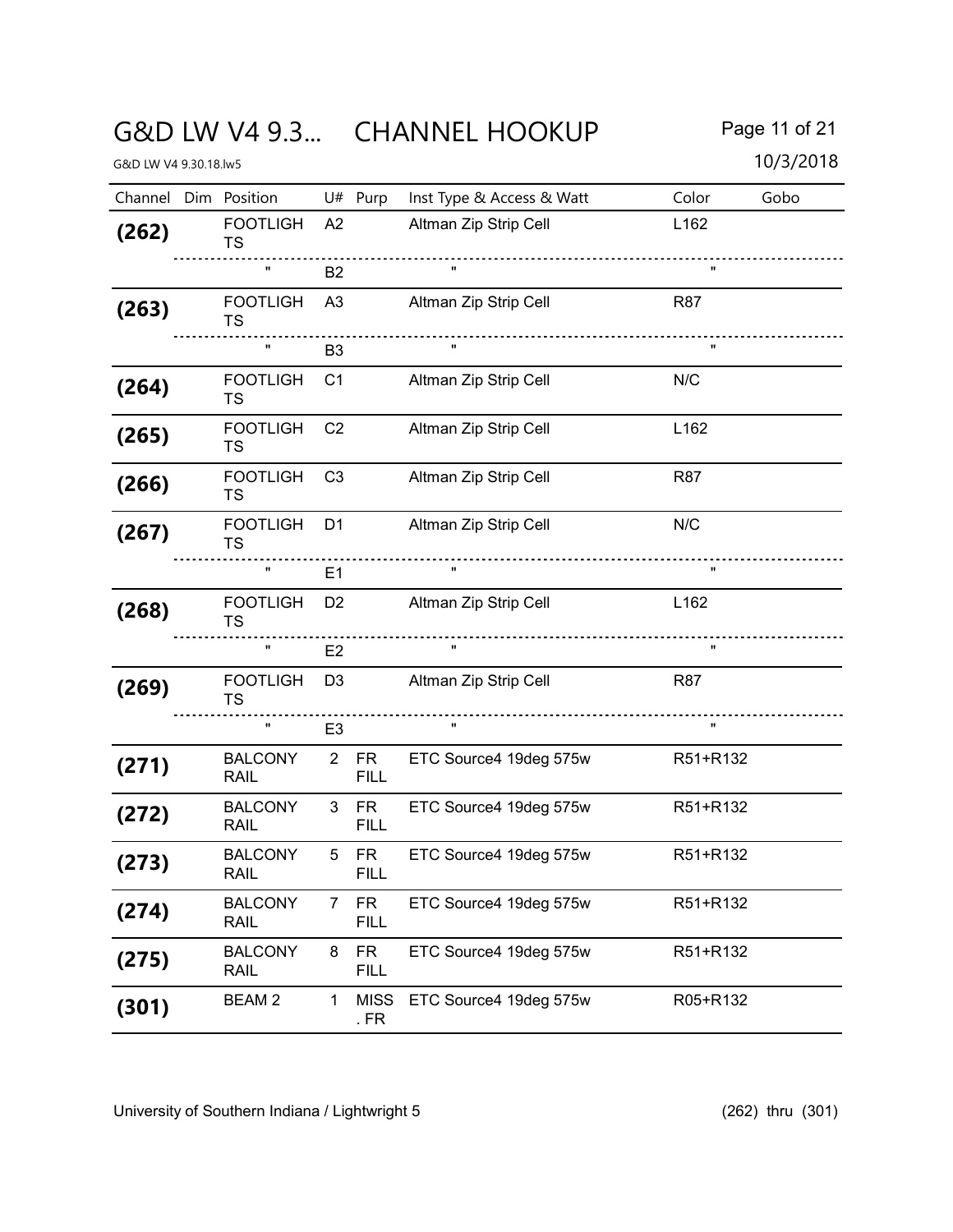## G&D LW V4 9.3... CHANNEL HOOKUP Page 12 of 21

|       | 10/3/2018<br>G&D LW V4 9.30.18.lw5 |                                |                |                       |                           |                  |      |  |  |  |  |  |
|-------|------------------------------------|--------------------------------|----------------|-----------------------|---------------------------|------------------|------|--|--|--|--|--|
|       |                                    | Channel Dim Position           |                | U# Purp               | Inst Type & Access & Watt | Color            | Gobo |  |  |  |  |  |
| (302) |                                    | <b>BEAM2</b>                   | 7              | <b>MISS</b><br>. $FR$ | ETC Source4 19deg 575w    | R05+R132         |      |  |  |  |  |  |
| (303) |                                    | <b>BEAM2</b>                   |                | 14 MISS<br>. $FR$     | ETC Source4 19deg 575w    | R05+R132         |      |  |  |  |  |  |
| (304) |                                    | <b>BEAM 2</b>                  |                | 17 MISS<br>. FR       | ETC Source4 19deg 575w    | R05+R132         |      |  |  |  |  |  |
| (305) |                                    | LX <sub>2</sub>                | 10             | <b>MISS</b><br>. SD   | ETC Source4 36deg 575w    | R05+R119         |      |  |  |  |  |  |
| (306) |                                    | LX <sub>2</sub>                | 18             | <b>MISS</b><br>. SD   | ETC Source4 36deg 575w    | R05+R119         |      |  |  |  |  |  |
| (308) |                                    | LX <sub>1</sub>                |                | 18 PODI<br>UM         | ETC Source4 26deg 575w    | R119             |      |  |  |  |  |  |
| (309) |                                    | LX <sub>3</sub>                |                | 12 MISS<br><b>WND</b> | ETC Source4 90deg 575w    | R119             |      |  |  |  |  |  |
| (311) |                                    | <b>HR APRON</b><br><b>BOOM</b> | 6              | H. B.<br><b>PRO</b>   | ETC Source4 26deg 575w    | R <sub>119</sub> |      |  |  |  |  |  |
| (312) |                                    | <b>HR APRON</b><br><b>BOOM</b> | 5              | H. B.<br><b>PRO</b>   | ETC Source4 19deg 575w    | R119             |      |  |  |  |  |  |
| (313) |                                    | <b>HL APRON</b><br><b>BOOM</b> | 5              | H. B.<br><b>PRO</b>   | ETC Source4 19deg 575w    | R <sub>119</sub> |      |  |  |  |  |  |
| (314) |                                    | <b>HLAPRON</b><br><b>BOOM</b>  | 6              | H. B.<br><b>PRO</b>   | ETC Source4 26deg 575w    | R119             |      |  |  |  |  |  |
| (315) |                                    | <b>HR APRON</b><br><b>BOOM</b> | 7              | H.B.<br><b>RED</b>    | ETC Source4 19deg 575w    | R <sub>25</sub>  |      |  |  |  |  |  |
| (316) |                                    | <b>HLAPRON</b><br><b>BOOM</b>  | $\overline{7}$ | H.B.<br><b>RED</b>    | ETC Source4 19deg 575w    | R <sub>25</sub>  |      |  |  |  |  |  |
| (317) |                                    | <b>HR APRON</b><br><b>BOOM</b> | 9              | H.B.<br><b>SIGN</b>   | ETC Source4 26deg 575w    | R <sub>119</sub> |      |  |  |  |  |  |
| (318) |                                    | <b>HL APRON</b><br><b>BOOM</b> | 9              | H.B.<br><b>SIGN</b>   | ETC Source4 26deg 575w    | R119             |      |  |  |  |  |  |
| (321) |                                    | LX <sub>5</sub>                | 1              |                       | Altman Sky Cyc 1 Cell 1kW | R <sub>120</sub> |      |  |  |  |  |  |
|       |                                    | Ħ                              | 2              |                       |                           | π                |      |  |  |  |  |  |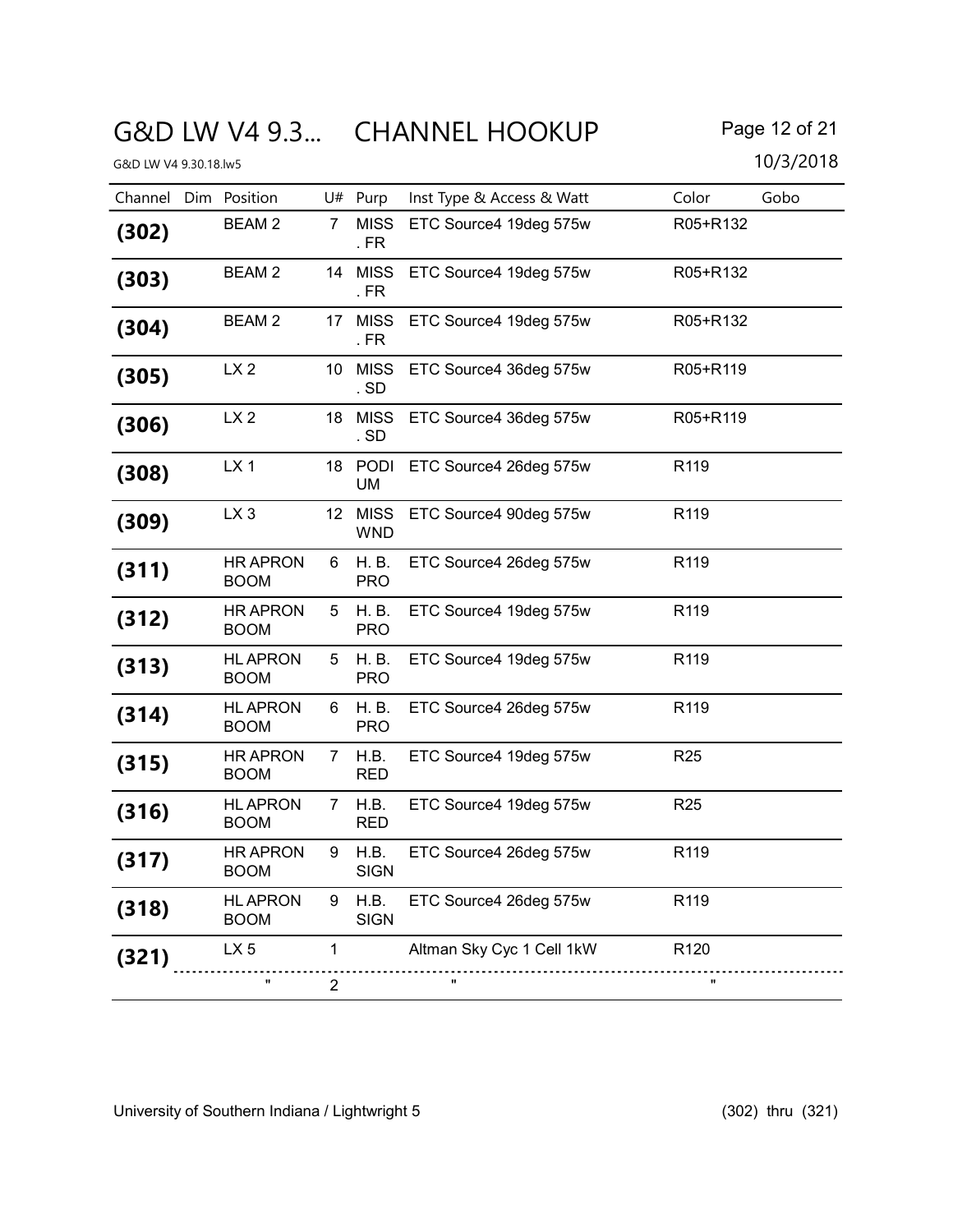## G&D LW V4 9.3... CHANNEL HOOKUP Page 13 of 21

| G&D LW V4 9.30.18.lw5 |                                |                 |                  |                             |                             | 10/3/2018 |
|-----------------------|--------------------------------|-----------------|------------------|-----------------------------|-----------------------------|-----------|
|                       | Channel Dim Position           |                 | U# Purp          | Inst Type & Access & Watt   | Color                       | Gobo      |
| (322)                 | LX <sub>5</sub>                | 3               |                  | Altman Sky Cyc 1 Cell 1kW   | R <sub>120</sub>            |           |
|                       | $\mathbf{H}$                   | $\overline{4}$  |                  | <u></u><br>$\mathbf{u}$     |                             |           |
| (323)                 | LX <sub>5</sub>                | 6               |                  | Altman Sky Cyc 1 Cell 1kW   | R <sub>120</sub>            |           |
|                       | $\pmb{\mathsf{H}}$             | 8               |                  | $\mathbf{u}$                | $\mathbf{u}$                |           |
| (324)                 | LX <sub>5</sub>                | $\overline{7}$  |                  | Altman Sky Cyc 1 Cell 1kW   | R <sub>120</sub>            |           |
| (325)                 | LX <sub>5</sub>                | 10              |                  | Altman Sky Cyc 1 Cell 1kW   | R <sub>120</sub>            |           |
|                       | $\mathbf{H}$                   | 11              |                  | $\mathbf{u}$                | $\mathbf{u}$                |           |
| (326)                 | LX <sub>5</sub>                | 12 <sup>°</sup> |                  | Altman Sky Cyc 1 Cell 1kW   | R <sub>120</sub>            |           |
|                       | $\pmb{\mathsf{H}}$             | 13              |                  | $\mathbf{u}$                | $\mathbf{u}$                |           |
| (341)                 | <b>HR APRON</b><br><b>BOOM</b> | 4               | <b>ION</b>       | MISS ETC Source4 26deg 575w | L <sub>187</sub>            |           |
| (342)                 | LX <sub>3</sub>                |                 | 23 MISS<br>. SD  | ETC Source4 50deg 575w      | L187                        |           |
| (351)                 | <b>HL APRON</b><br><b>BOOM</b> | 3               | <b>HAV</b><br>F  | ETC Source4 19deg 575w      | $L025+$<br>R <sub>132</sub> |           |
| (352)                 | <b>HLAPRON</b><br><b>BOOM</b>  | 4               | <b>HAV</b><br>F  | ETC Source4 19deg 575w      | $L025+$<br>R <sub>132</sub> |           |
| (353)                 | <b>HR APRON</b><br><b>BOOM</b> | 3               | <b>HAV</b><br>F  | ETC Source4 19deg 575w      | $L025+$<br>R <sub>132</sub> |           |
| (354)                 | LX <sub>2</sub>                |                 | 25 Palm          | ETC Source4 90deg 575w      | L025                        |           |
| (355)                 | <b>SR</b><br><b>LADDER 2</b>   | $\mathbf{1}$    | Palm             | Altman PAR 64 WFL 1kW       | R305                        |           |
| (356)                 | LX4                            | 6               | <b>HAV</b><br>ΒK | ETC Source4 26deg 575w      | L204                        |           |
| (357)                 | LX4                            | 11              | <b>HAV</b><br>BK | ETC Source4 26deg 575w      | L204                        |           |
| (358)                 | LX4                            |                 | 15 HAV<br>ΒK     | ETC Source4 26deg 575w      | L204                        |           |
| (359)                 | LX4                            | 19              | <b>HAV</b><br>BK | ETC Source4 26deg 575w      | L204                        |           |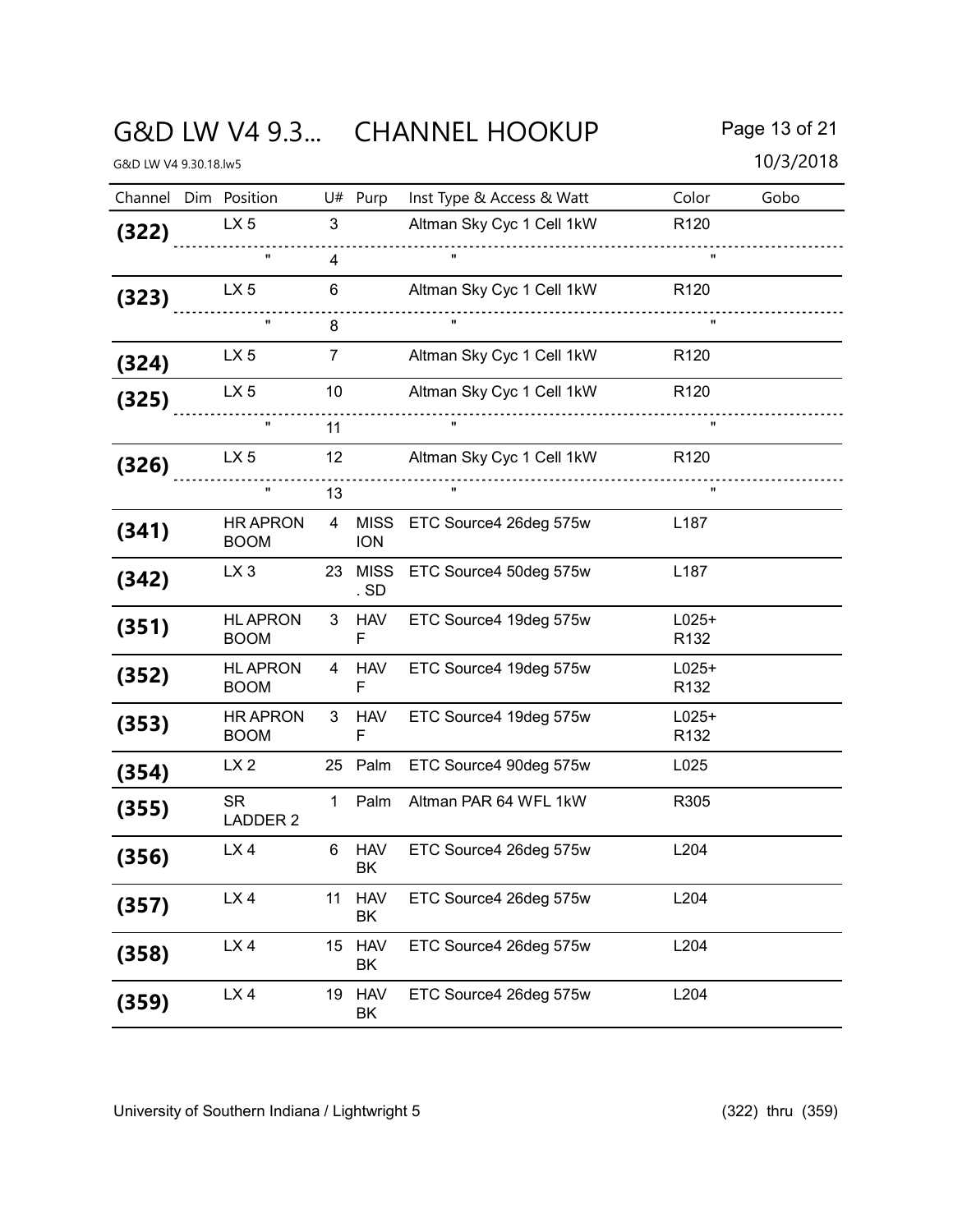## G&D LW V4 9.3... CHANNEL HOOKUP Page 14 of 21

|       | G&D LW V4 9.30.18.lw5 |                                |              |                              |                           |                             |            |  |  |
|-------|-----------------------|--------------------------------|--------------|------------------------------|---------------------------|-----------------------------|------------|--|--|
|       |                       | Channel Dim Position           |              | U# Purp                      | Inst Type & Access & Watt | Color                       | Gobo       |  |  |
| (360) |                       | LX4                            |              | 26 HAV<br>BK                 | ETC Source4 26deg 575w    | L204                        |            |  |  |
| (371) |                       | <b>HR APRON</b><br><b>BOOM</b> | 8            | <b>MISS</b><br>.4AM          | ETC Source4 19deg 575w    | $L725+$<br>R <sub>132</sub> |            |  |  |
| (372) |                       | <b>HL APRON</b><br><b>BOOM</b> | 8            | <b>MISS</b><br>.4AM          | ETC Source4 26deg 575w    | $L725+$<br>R <sub>132</sub> |            |  |  |
| (381) |                       | LX <sub>1</sub>                | 9            | <b>SWR</b><br><b>TXT</b>     | ETC Source4 50deg 575w    | L202                        | R7846<br>4 |  |  |
| (382) |                       | LX <sub>1</sub>                |              | 10 SWR<br><b>TXT</b>         | ETC Source4 50deg 575w    | L202                        | R7846<br>4 |  |  |
| (383) |                       | LX <sub>1</sub>                | 21           | SWR<br><b>TXT</b>            | ETC Source4 50deg 575w    | L202                        | R7846<br>4 |  |  |
| (384) |                       | LX <sub>1</sub>                |              | 22 SWR<br><b>TXT</b>         | ETC Source4 50deg 575w    | L202                        | R7846<br>4 |  |  |
| (385) |                       | LX <sub>3</sub>                | 8            | <b>SWR</b><br><b>TXT</b>     | ETC Source4 50deg 575w    | L202                        | R7846<br>4 |  |  |
| (386) |                       | LX <sub>3</sub>                |              | 16 SWR<br><b>TXT</b>         | ETC Source4 50deg 575w    | L202                        | R7846<br>4 |  |  |
| (387) |                       | LX <sub>2</sub>                | 5            | <b>STAI</b><br><b>RS</b>     | ETC Source4 26deg 575w    | L187                        |            |  |  |
| (388) |                       | LX4                            | 5            | <b>SWR</b><br><b>TXT</b>     | ETC Source4 50deg 575w    | L202                        | R7846<br>4 |  |  |
| (389) |                       | LX4                            |              | 27 SWR<br><b>TXT</b>         | ETC Source4 50deg 575w    | L202                        | R7846<br>4 |  |  |
| (391) |                       | <b>SL</b><br>LADDER 1          | 1            | <b>POR</b><br>T <sub>1</sub> | ETC Source4 36deg 575w    | N/C                         |            |  |  |
| (392) |                       | LX1                            | 1            | <b>POR</b><br>T <sub>1</sub> | ETC Source4 50deg 575w    | N/C                         |            |  |  |
| (393) |                       | LX <sub>1</sub>                |              | 30 POR<br>T <sub>1</sub>     | ETC Source4 50deg 575w    | N/C                         |            |  |  |
| (394) |                       | <b>SR</b><br><b>LADDER 1</b>   | $\mathbf{1}$ | <b>POR</b><br>T <sub>1</sub> | ETC Source4 36deg 575w    | N/C                         |            |  |  |
| (395) |                       | LX <sub>5</sub>                | 5            | <b>CLO</b><br>UD             | ETC Source4 90deg 575w    | N/C                         | R8118<br>3 |  |  |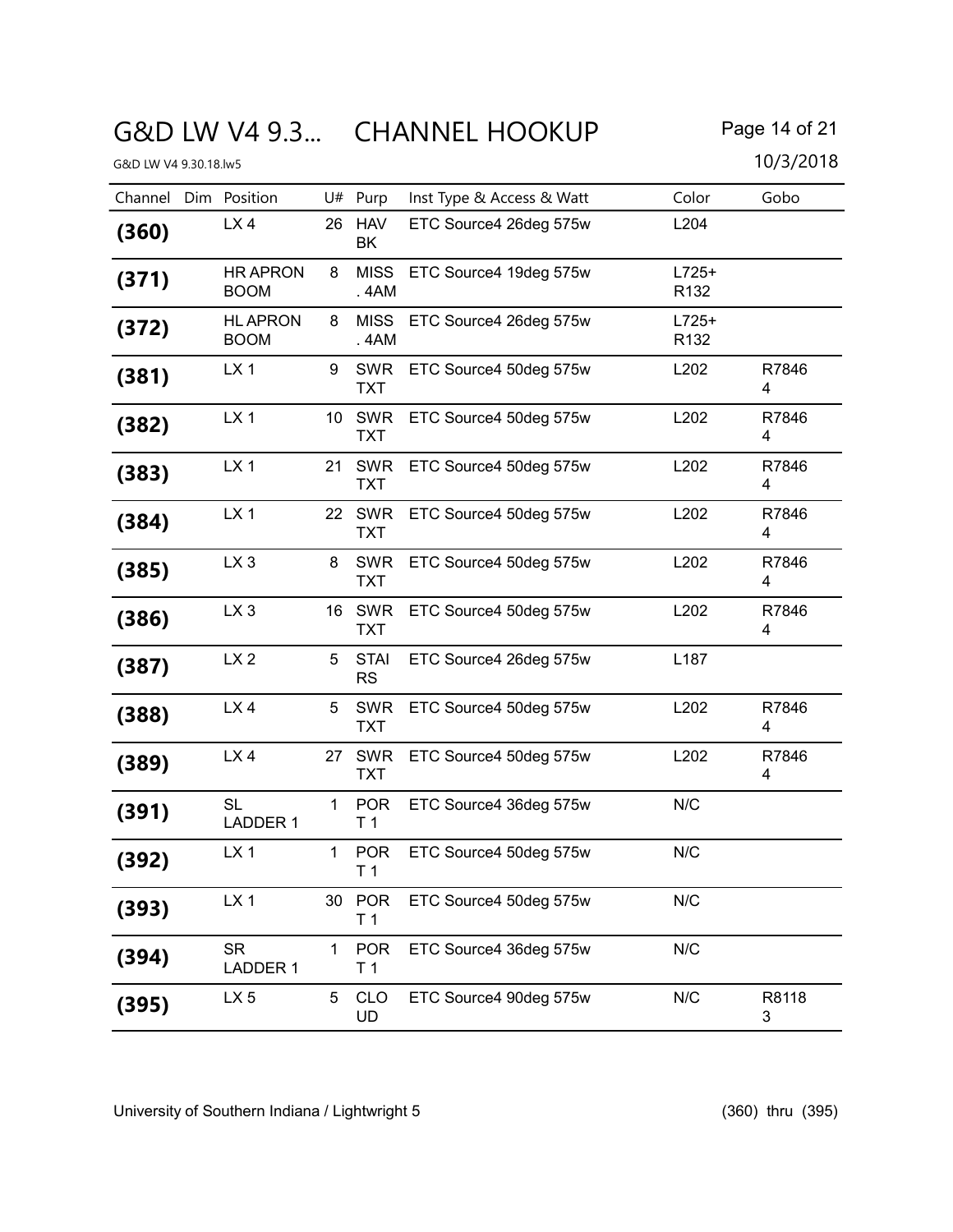## G&D LW V4 9.3... CHANNEL HOOKUP Page 15 of 21

|       | Channel Dim Position           |                | U# Purp          | Inst Type & Access & Watt | Color            | Gobo       |
|-------|--------------------------------|----------------|------------------|---------------------------|------------------|------------|
| (396) | LX <sub>5</sub>                | 9              | <b>CLO</b><br>UD | ETC Source4 90deg 575w    | N/C              | R8118<br>2 |
| (401) | <b>HR APRON</b><br><b>BOOM</b> | $\mathbf{1}$   | <b>ORC</b><br>H  | ETC Source4 36deg 575w    | R <sub>132</sub> |            |
| (402) | <b>HR APRON</b><br><b>BOOM</b> | $\overline{2}$ | ORC<br>H         | ETC Source4 36deg 575w    | R <sub>132</sub> |            |
| (403) | <b>HL APRON</b><br><b>BOOM</b> | $\mathbf{1}$   | <b>ORC</b><br>H  | ETC Source4 36deg 575w    | R <sub>132</sub> |            |
| (404) | <b>HL APRON</b><br><b>BOOM</b> | $\overline{2}$ | ORC<br>H         | ETC Source4 36deg 575w    | R <sub>132</sub> |            |
| (405) | <b>BEAM1</b>                   | $\mathbf 1$    | <b>ORC</b><br>H  | ETC Source4 PAR MFL 575w  | N/C              |            |
| (406) | <b>BEAM1</b>                   | $\overline{2}$ | <b>ORC</b><br>H  | ETC Source4 PAR MFL 575w  | N/C              |            |
| (407) | <b>BEAM1</b>                   | 6              | <b>ORC</b><br>H  | ETC Source4 PAR MFL 575w  | N/C              |            |
| (408) | <b>BEAM1</b>                   | $\overline{7}$ | <b>ORC</b><br>H  | ETC Source4 PAR MFL 575w  | N/C              |            |
| (409) | <b>BEAM1</b>                   | 9              | <b>ORC</b><br>H  | ETC Source4 PAR MFL 575w  | N/C              |            |
| (410) | <b>BEAM1</b>                   | 10             | ORC<br>H         | ETC Source4 PAR MFL 575w  | N/C              |            |
| (411) | <b>BEAM1</b>                   |                | 14 ORC<br>H      | ETC Source4 PAR MFL 575w  | N/C              |            |
| (412) | <b>BEAM1</b>                   |                | 15 ORC<br>H      | ETC Source4 PAR MFL 575w  | N/C              |            |
| (415) | <b>BEAM2</b>                   | 11             | CON<br>D.        | ETC Source4 19deg 575w    | R132             |            |
| (416) | <b>BEAM1</b>                   | $\overline{7}$ | <b>CON</b><br>D  | ETC Source4 19deg 575w    | R <sub>132</sub> |            |
| (421) | <b>BEAM1</b>                   | 3              | SP               | ETC Source4 26deg 575w    | R <sub>132</sub> |            |
| (422) | <b>BEAM1</b>                   | 5              | <b>SP</b>        | ETC Source4 26deg 575w    | R <sub>132</sub> |            |
| (423) | <b>BEAM1</b>                   | 11             | SP               | ETC Source4 26deg 575w    | R <sub>132</sub> |            |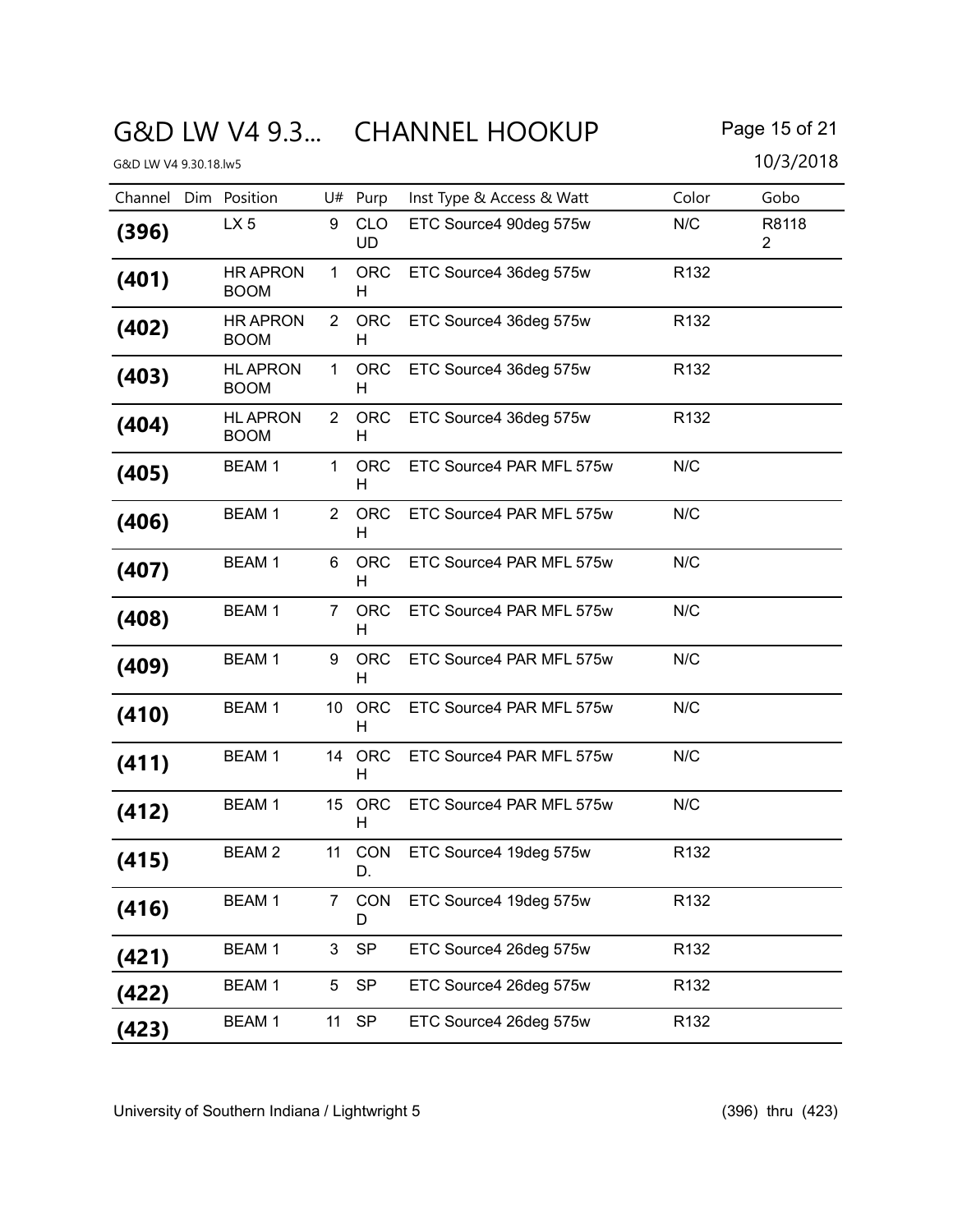## G&D LW V4 9.3... CHANNEL HOOKUP Page 16 of 21

| Channel | Dim Position                   |                 | U# Purp                   | Inst Type & Access & Watt | Color            | Gobo |
|---------|--------------------------------|-----------------|---------------------------|---------------------------|------------------|------|
| (424)   | <b>BEAM1</b>                   | 13 <sup>7</sup> | SP                        | ETC Source4 26deg 575w    | R <sub>132</sub> |      |
| (425)   | LX <sub>1</sub>                | 5               | <b>SP</b>                 | ETC Source4 26deg 575w    | R <sub>132</sub> |      |
| (426)   | LX <sub>1</sub>                | 14              | <b>SP</b>                 | ETC Source4 26deg 575w    | R <sub>132</sub> |      |
| (427)   | LX <sub>1</sub>                | 26              | <b>SP</b>                 | ETC Source4 26deg 575w    | R <sub>132</sub> |      |
| (428)   | <b>HR APRON</b><br><b>BOOM</b> |                 | 10 SP                     | ETC Source4 26deg 575w    | R <sub>132</sub> |      |
| (429)   | <b>HLAPRON</b><br><b>BOOM</b>  |                 | 10 SP                     | ETC Source4 26deg 575w    | R <sub>132</sub> |      |
| (451)   | <b>BALCONY</b><br><b>RAIL</b>  | $\mathbf{1}$    | <b>CUR</b><br><b>TAIN</b> | 8" Fresnel 2kW            | R <sub>24</sub>  |      |
| (452)   | <b>BALCONY</b><br><b>RAIL</b>  | 4               | <b>CUR</b><br><b>TAIN</b> | 8" Fresnel 2kW            | R <sub>24</sub>  |      |
| (453)   | <b>BALCONY</b><br><b>RAIL</b>  | 6               | <b>CUR</b><br><b>TAIN</b> | 8" Fresnel 2kW            | R <sub>24</sub>  |      |
| (454)   | <b>BALCONY</b><br><b>RAIL</b>  | 9               | <b>CUR</b><br><b>TAIN</b> | 8" Fresnel 2kW            | R <sub>24</sub>  |      |
| (501)   | <b>BEAM2</b>                   | 3               |                           | <b>VL 1100 AS</b>         |                  |      |
| (502)   | <b>BEAM2</b>                   | 10              |                           | <b>VL 1100 AS</b>         |                  |      |
| (503)   | <b>BEAM2</b>                   | 18              |                           | <b>VL 1100 AS</b>         |                  |      |
| (511)   | LX <sub>2</sub>                | 9               |                           | Solaframe 2000 LED        |                  |      |
| (512)   | LX <sub>2</sub>                | 15              |                           | Solaframe 2000 LED        |                  |      |
| (513)   | LX <sub>2</sub>                | 21              |                           | Solaframe 2000 LED        |                  |      |
| (514)   | LX <sub>3</sub>                | 7               |                           | Solaframe 2000 LED        |                  |      |
| (515)   | LX <sub>3</sub>                | 19              |                           | Solaframe 2000 LED        |                  |      |
| (521)   | LX4                            | 10              |                           | <b>VL 3500 Spot</b>       |                  |      |
| (522)   | LX4                            | 22              |                           | <b>VL 3500 Spot</b>       |                  |      |
| (531)   | <b>GROUND</b><br><b>ROW</b>    | $\mathbf{1}$    |                           | Colour Chorus 72 630w     |                  |      |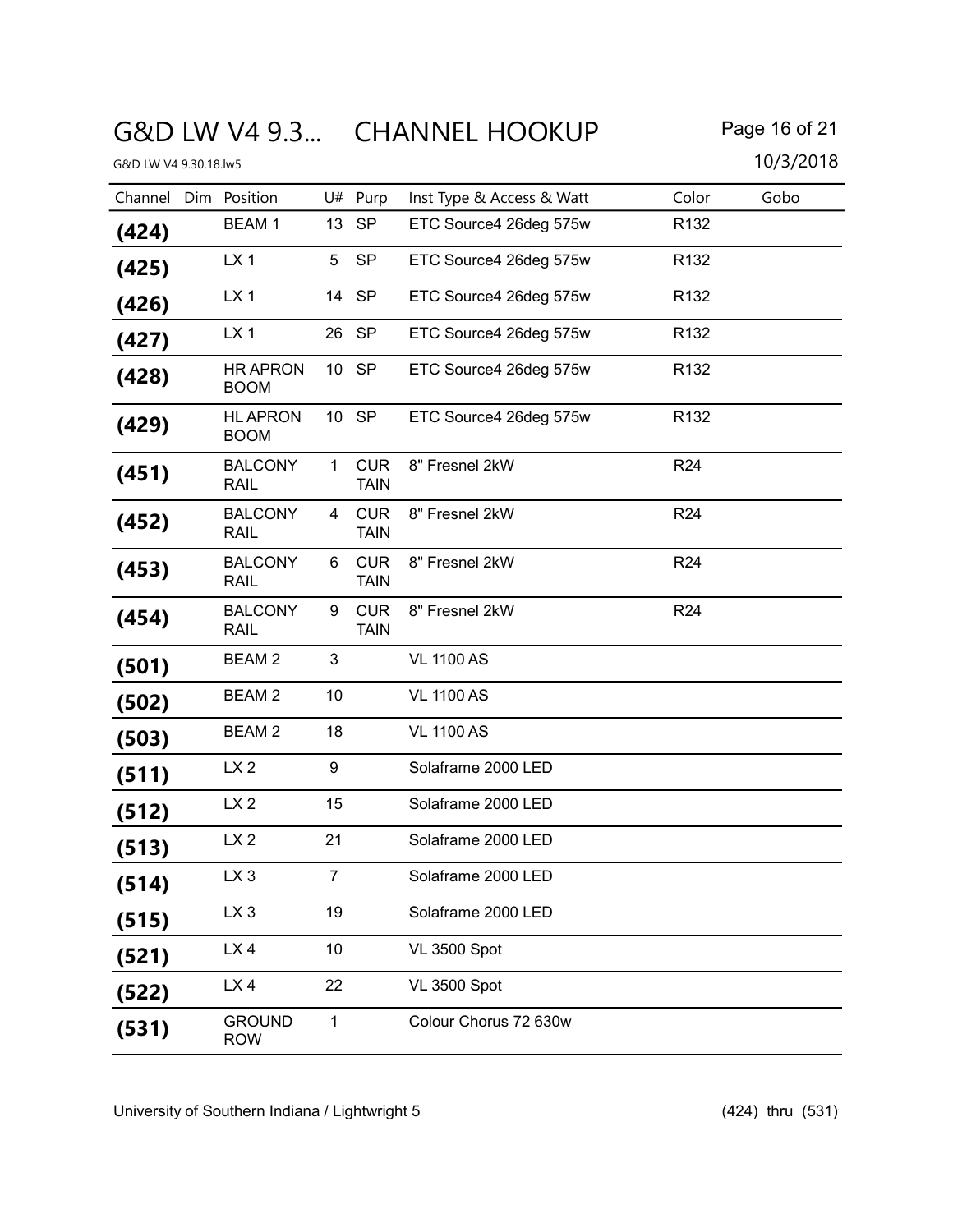# G&D LW V4 9.3... CHANNEL HOOKUP Page 17 of 21

G&D LW V4 9.30.18.lw5

| 10/3/2018 |  |
|-----------|--|
|-----------|--|

| Channel | Position<br>Dim                   | $U#$ Purp      | Inst Type & Access & Watt   | Color | Gobo |
|---------|-----------------------------------|----------------|-----------------------------|-------|------|
| (532)   | <b>GROUND</b><br><b>ROW</b>       | $\overline{2}$ | Colour Chorus 72 630w       |       |      |
| (533)   | <b>GROUND</b><br><b>ROW</b>       | 3              | Colour Chorus 72 630w       |       |      |
| (534)   | <b>GROUND</b><br><b>ROW</b>       | 4              | Colour Chorus 72 630w       |       |      |
| (535)   | <b>GROUND</b><br><b>ROW</b>       | 5              | Colour Chorus 72 630w       |       |      |
| (536)   | <b>GROUND</b><br><b>ROW</b>       | 6              | Colour Chorus 72 630w       |       |      |
| (537)   | <b>GROUND</b><br><b>ROW</b>       | $\overline{7}$ | Colour Chorus 72 630w       |       |      |
| (538)   | <b>GROUND</b><br><b>ROW</b>       | 8              | Colour Chorus 72 630w       |       |      |
| (541)   | LX <sub>6</sub>                   | 1              | Colour Chorus 72 630w       |       |      |
| (542)   | LX6                               | $\overline{2}$ | Colour Chorus 72 630w       |       |      |
| (543)   | LX6                               | 3              | Colour Chorus 72 630w       |       |      |
| (544)   | LX6                               | 4              | Colour Chorus 72 630w       |       |      |
| (545)   | LX6                               | 5              | Colour Chorus 72 630w       |       |      |
| (546)   | LX6                               | 6              | Colour Chorus 72 630w       |       |      |
| (547)   | LX <sub>6</sub>                   | 7              | Colour Chorus 72 630w       |       |      |
| (548)   | LX <sub>6</sub>                   | 8              | Colour Chorus 72 630w       |       |      |
| (551)   | <b>BUILDING</b><br>A1             | 1              | Elation Arena PAR Zoom 220w |       |      |
| (552)   | <b>BUILDING</b><br>A <sub>1</sub> | $\overline{2}$ | Elation Arena PAR Zoom 220w |       |      |
| (553)   | <b>BUILDING</b><br>A <sub>1</sub> | 3              | Elation Arena PAR Zoom 220w |       |      |
| (554)   | <b>BUILDING</b><br>A <sub>2</sub> | $\mathbf{1}$   | Elation Arena PAR Zoom 220w |       |      |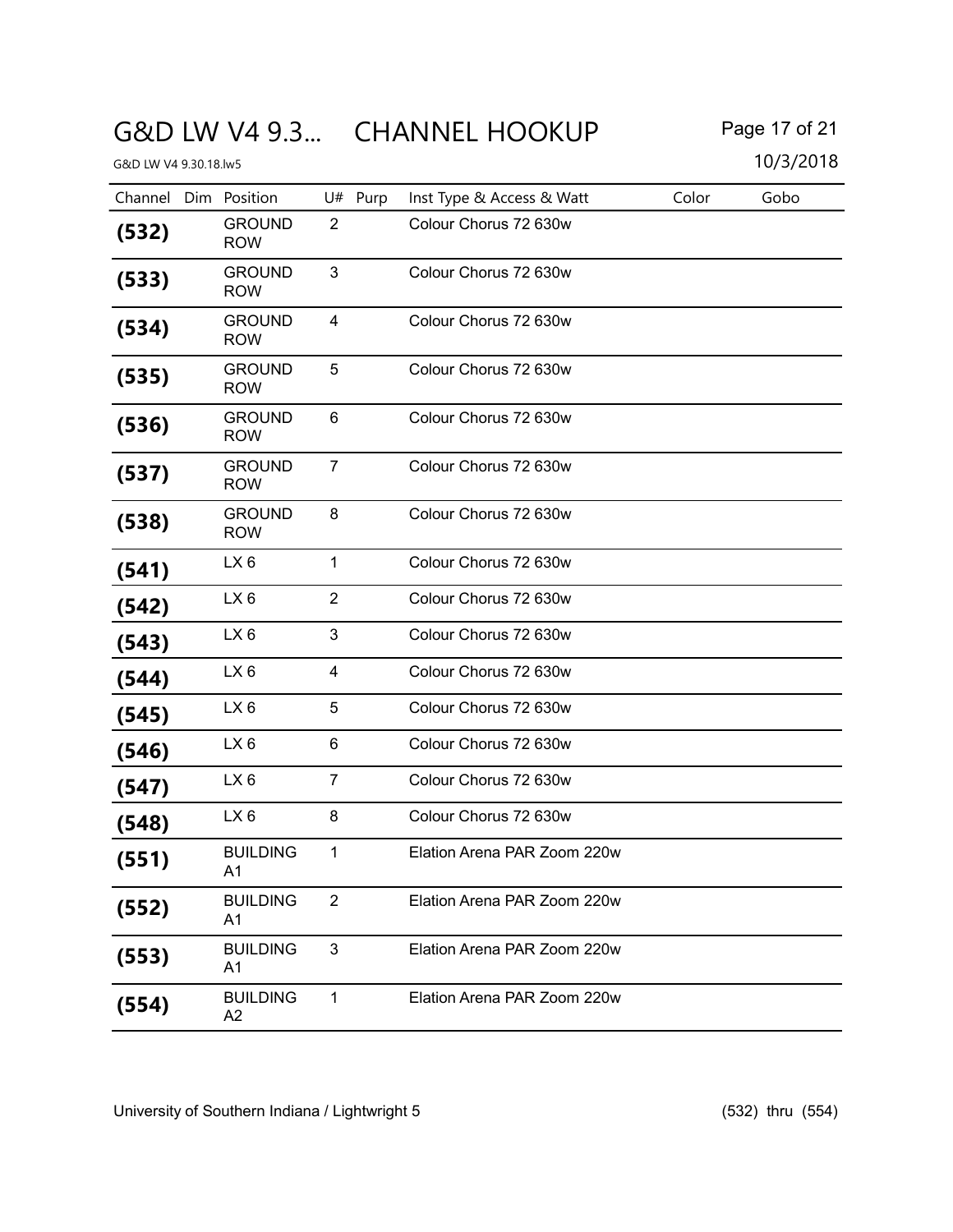# G&D LW V4 9.3... CHANNEL HOOKUP Page 18 of 21

| Channel | Dim Position                      | U# Purp        | Inst Type & Access & Watt        | Color<br>Gobo |
|---------|-----------------------------------|----------------|----------------------------------|---------------|
| (555)   | <b>BUILDING</b><br>A2             | $\overline{2}$ | Elation Arena PAR Zoom 220w      |               |
| (556)   | <b>BUILDING</b><br>A2             | 3              | Elation Arena PAR Zoom 220w      |               |
| (557)   | <b>BUILDING</b><br>Β1             | 1              | Elation Arena PAR Zoom 220w      |               |
| (558)   | <b>BUILDING</b><br>B1             | $\overline{2}$ | Elation Arena PAR Zoom 220w      |               |
| (559)   | <b>BUILDING</b><br><b>B1</b>      | 3              | Elation Arena PAR Zoom 220w      |               |
| (560)   | <b>BUILDING</b><br><b>B2</b>      | $\mathbf{1}$   | Elation Arena PAR Zoom 220w      |               |
| (561)   | <b>BUILDING</b><br>B2             | $\overline{2}$ | Elation Arena PAR Zoom 220w      |               |
| (562)   | <b>BUILDING</b><br>B2             | 3              | Elation Arena PAR Zoom 220w      |               |
| (571)   | PORTAL 1                          | 1              | <b>USITT Practical Luminaire</b> |               |
| (572)   | PORTAL 1                          | $\overline{2}$ | <b>USITT Practical Luminaire</b> |               |
| (573)   | PORTAL 1                          | 3              | <b>USITT Practical Luminaire</b> |               |
| (574)   | PORTAL <sub>2</sub>               | 1              | <b>USITT Practical Luminaire</b> |               |
| (575)   | PORTAL <sub>2</sub>               | $\overline{2}$ | <b>USITT Practical Luminaire</b> |               |
| (576)   | PORTAL <sub>2</sub>               | 3              | <b>USITT Practical Luminaire</b> |               |
| (577)   | PORTAL <sub>3</sub>               | $\mathbf{1}$   | <b>USITT Practical Luminaire</b> |               |
| (578)   | PORTAL <sub>3</sub>               | $\overline{2}$ | <b>USITT Practical Luminaire</b> |               |
| (579)   | PORTAL <sub>3</sub>               | 3              | <b>USITT Practical Luminaire</b> |               |
| (581)   | <b>MISSION</b><br><b>INTERIOR</b> | 1              | <b>USITT Practical Luminaire</b> |               |
|         |                                   | 2              |                                  |               |
|         |                                   | 3              |                                  |               |
|         |                                   | 4              |                                  |               |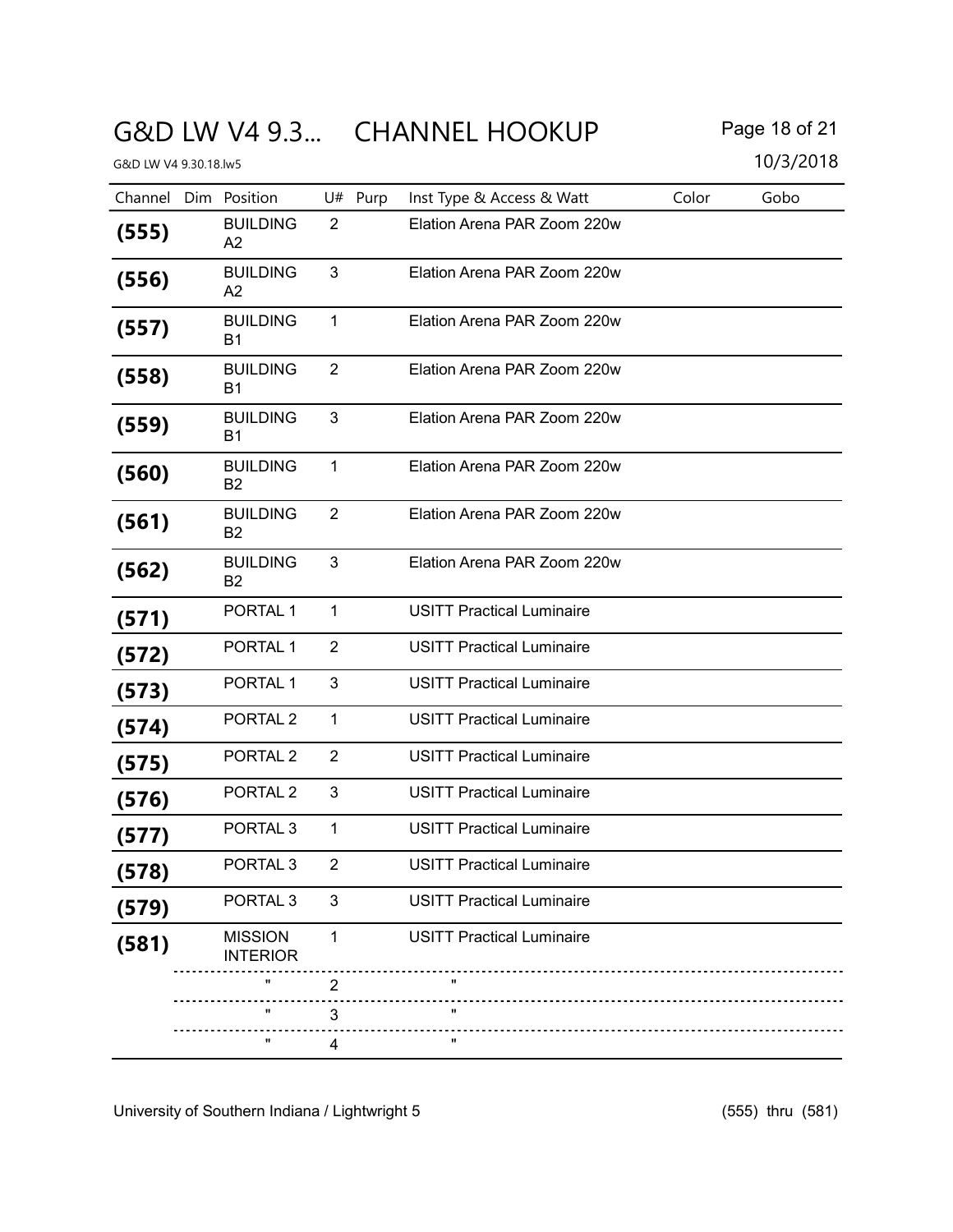# G&D LW V4 9.3... CHANNEL HOOKUP Page 19 of 21

| Channel | Dim Position                  |                | U# Purp         | Inst Type & Access & Watt        | Color | Gobo |
|---------|-------------------------------|----------------|-----------------|----------------------------------|-------|------|
| (582)   | <b>MISSION</b><br>EXT.        | $\overline{2}$ |                 | <b>USITT Practical Luminaire</b> |       |      |
| (583)   | <b>MISSION</b><br>EXT.        | $\mathbf{1}$   |                 | <b>USITT Practical Luminaire</b> |       |      |
| (591)   | HOT BOX<br><b>PRO</b>         | 1              |                 | <b>USITT Practical Luminaire</b> |       |      |
| (592)   | HOT BOX<br><b>PRO</b>         | 5              |                 | <b>USITT Practical Luminaire</b> |       |      |
| (593)   | HOT BOX<br><b>PRO</b>         | $\overline{2}$ |                 | <b>USITT Practical Luminaire</b> |       |      |
| (594)   | HOT BOX<br><b>PRO</b>         | 3              |                 | <b>USITT Practical Luminaire</b> |       |      |
| (595)   | HOT BOX<br><b>PRO</b>         | $\overline{4}$ |                 | <b>USITT Practical Luminaire</b> |       |      |
| (601)   | <b>HAVANA</b>                 | $\mathbf{1}$   |                 | <b>USITT Practical Luminaire</b> |       |      |
|         |                               | $\overline{2}$ |                 |                                  |       |      |
|         | π.                            | 3              |                 | $\mathbf{H}$                     |       |      |
| (604)   | <b>LS 15</b>                  | $\mathbf{1}$   |                 | <b>USITT Practical Luminaire</b> |       |      |
| (605)   | <b>LS 34</b>                  | $\overline{2}$ |                 | <b>USITT Practical Luminaire</b> |       |      |
| (606)   | <b>LS 34</b>                  | $\mathbf{1}$   |                 | <b>USITT Practical Luminaire</b> |       |      |
| (611)   | <b>MANHOLE</b><br><b>TRAP</b> | $\mathbf 1$    |                 | Altman 65 6in Fresnel 750w       | N/C   |      |
| (612)   | LS <sub>9</sub>               | $\mathbf{1}$   |                 | <b>USITT Practical Luminaire</b> |       |      |
|         | $\pmb{\mathsf{H}}$            | $\overline{2}$ |                 |                                  |       |      |
|         |                               | 3              |                 |                                  |       |      |
| (621)   | <b>NEWS</b><br><b>STAND</b>   | 1              | <b>NEW</b><br>S | Altman 3in Fresnel 100w          | N/C   |      |
|         | π                             | $\overline{2}$ | Ħ               | π                                |       |      |
| (622)   | <b>NEWS</b><br><b>STAND</b>   | 3              |                 | <b>USITT Practical Luminaire</b> |       |      |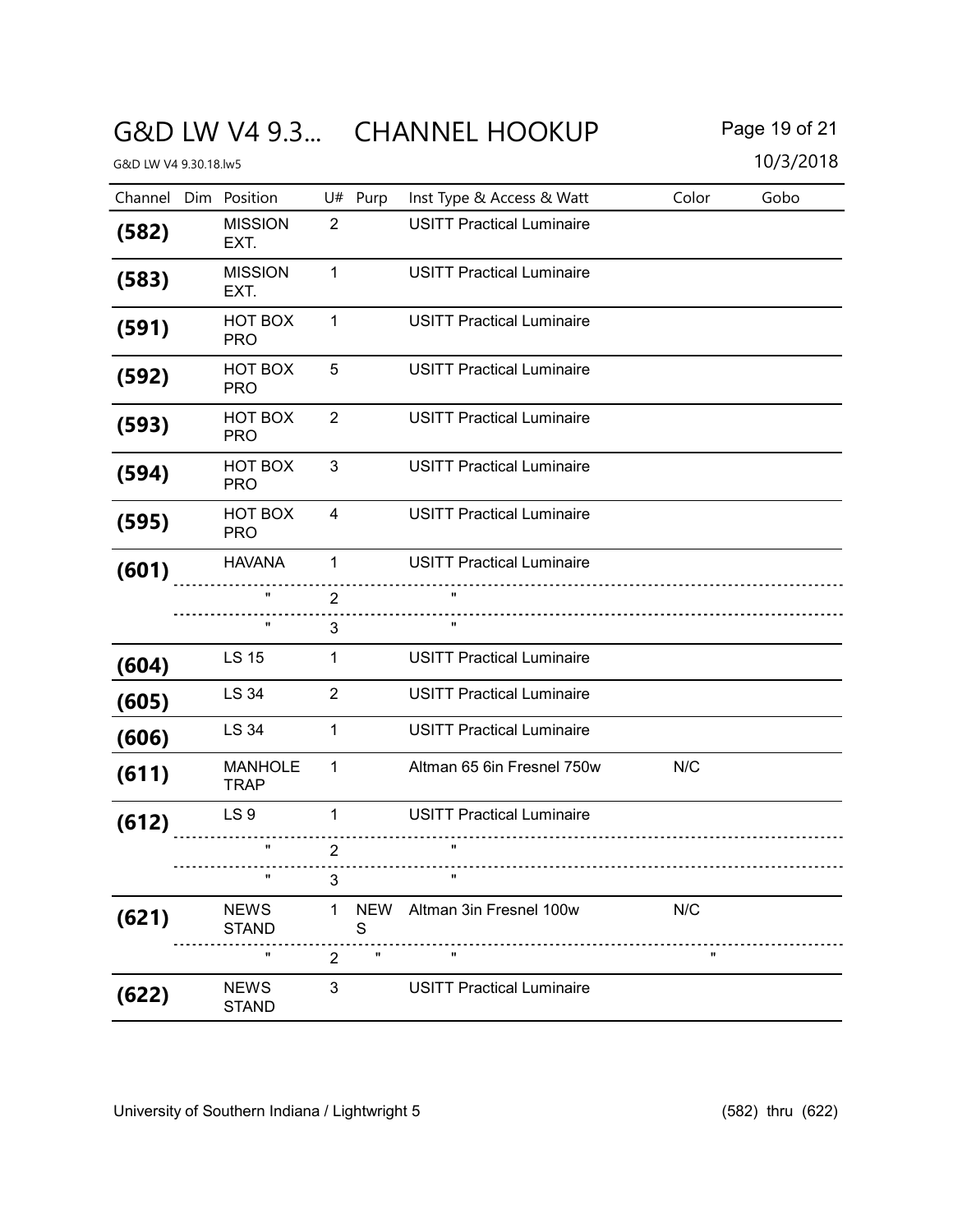# G&D LW V4 9.3... CHANNEL HOOKUP Page 20 of 21

| Channel | Dim Position               | U# | Purp | Inst Type & Access & Watt        | Color | Gobo |
|---------|----------------------------|----|------|----------------------------------|-------|------|
| (651)   | <b>LAMP</b><br><b>POST</b> | 1  |      | <b>USITT Practical Luminaire</b> |       |      |
| (701)   | <b>BEAM1</b>               | 4  |      | Altman Q Lite 1kW                |       |      |
| (702)   | <b>BEAM1</b>               | 12 |      | Altman Q Lite 1kW                |       |      |
| (703)   | LX <sub>2</sub>            | 1  |      | Altman Q Lite 1kW                |       |      |
| (704)   | LX <sub>2</sub>            | 29 |      | Altman Q Lite 1kW                |       |      |
| (705)   | LX4                        | 1  |      | Altman Q Lite 1kW                |       |      |
| (706)   | LX4                        | 31 |      | Altman Q Lite 1kW                |       |      |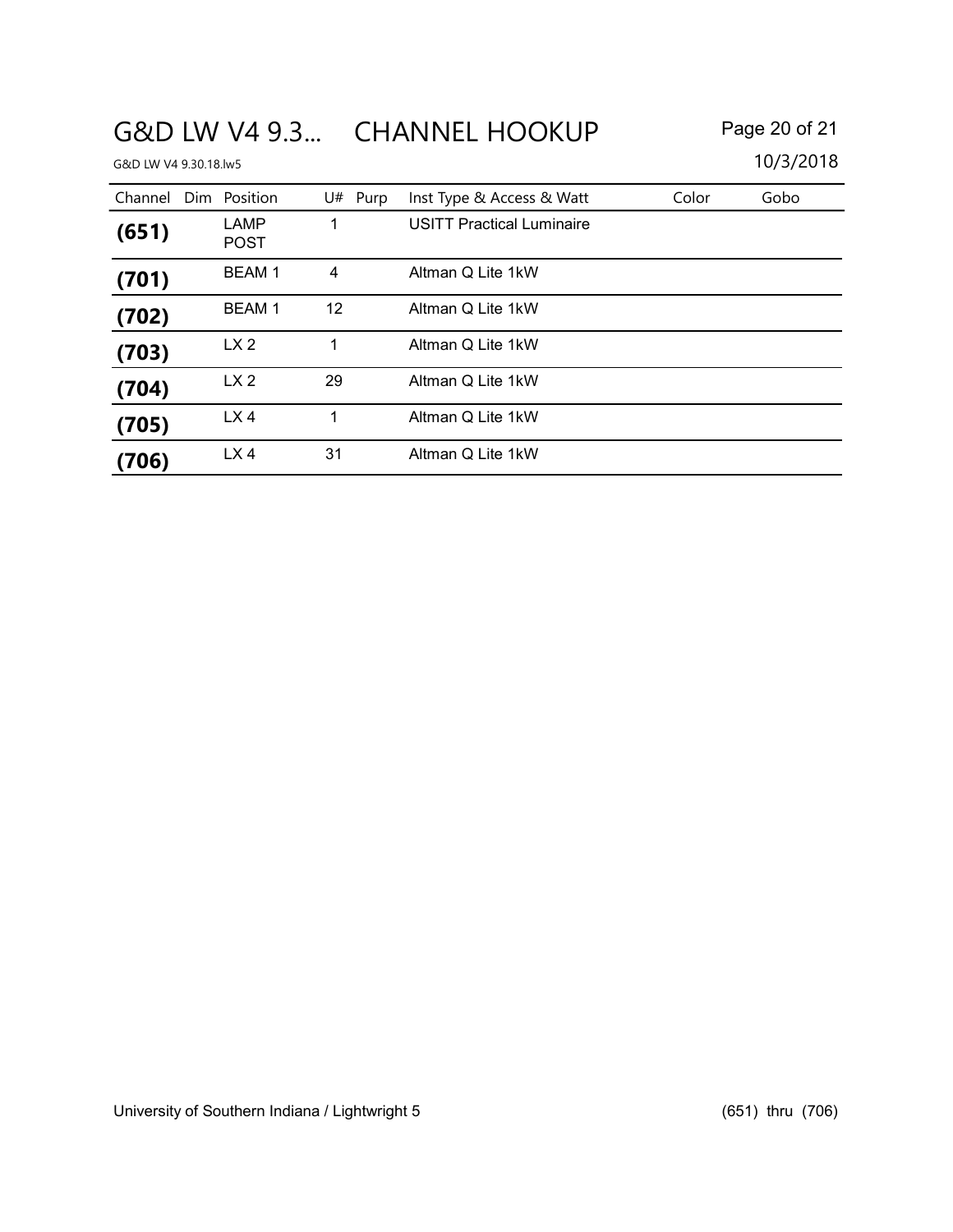## G&D LW V4 9.3... CHANNEL HOOKUP Page 21 of 21

#### Items WITHOUT Channel

| Channel Dim Position |              |    | U# Purp | Inst Type & Access & Watt     | Color | Gobo |
|----------------------|--------------|----|---------|-------------------------------|-------|------|
|                      |              |    |         | Ultratec Premier Fogger 1.4kW |       |      |
|                      |              |    |         | $\mathbf{u}$                  |       |      |
|                      |              |    |         | Radiance Haze Generator 360w  |       |      |
|                      | BEAM 3       | -3 |         | Strong Canto 1200 1.2kW       |       |      |
|                      | $\mathbf{H}$ | 9  |         |                               |       |      |
|                      | $\mathbf{H}$ | 10 |         | $\mathbf{u}$                  |       |      |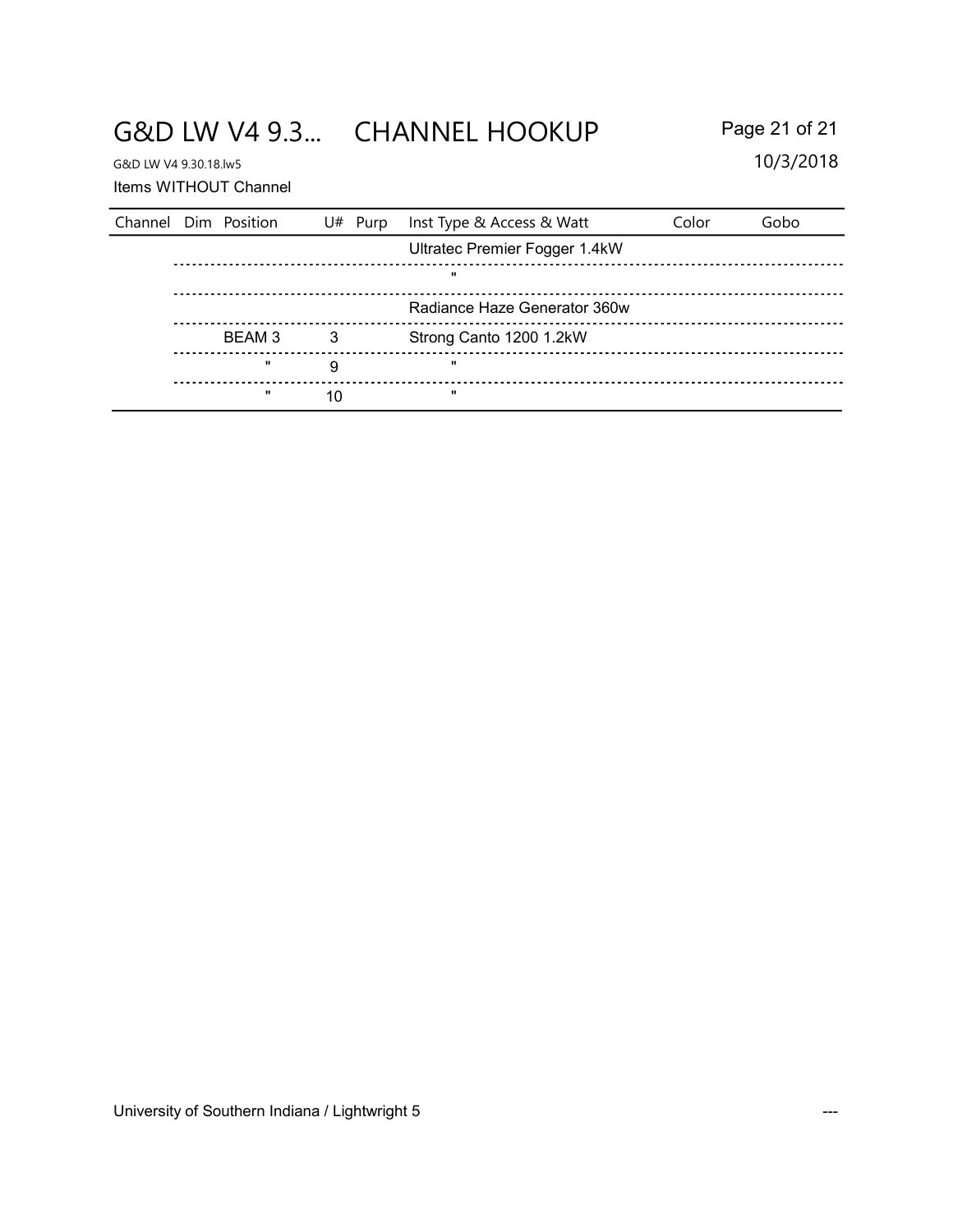G&D LW V4 9.30.18.lw5

# G&D LW V4 ... INSTRUMENT SCHEDULE

## **TABLE OF CONTENTS**

|               | 1              |
|---------------|----------------|
|               | 2              |
|               | 4              |
| BALCONY RAIL  | 5              |
|               | 6              |
|               | $\overline{7}$ |
| HR APRON BOOM | 8              |
| HL APRON BOOM | 9              |
|               | 10             |
|               | 12             |
|               | 14             |
|               | 16             |
|               | 18             |
|               | 18             |
|               | 19             |
|               | 19             |
|               | 20             |
|               | 20             |
|               | 21             |
|               | 21             |
|               |                |

|                  | 22 |
|------------------|----|
|                  | 22 |
| GROUND ROW       | 23 |
|                  | 23 |
|                  | 24 |
|                  | 24 |
|                  | 24 |
|                  | 24 |
|                  | 24 |
|                  | 25 |
| MISSION INTERIOR | 25 |
|                  | 25 |
|                  | 25 |
|                  | 25 |
|                  | 26 |
|                  | 26 |
|                  | 26 |
|                  | 26 |
|                  | 27 |
| MANHOLE TRAP     | 27 |
|                  | 27 |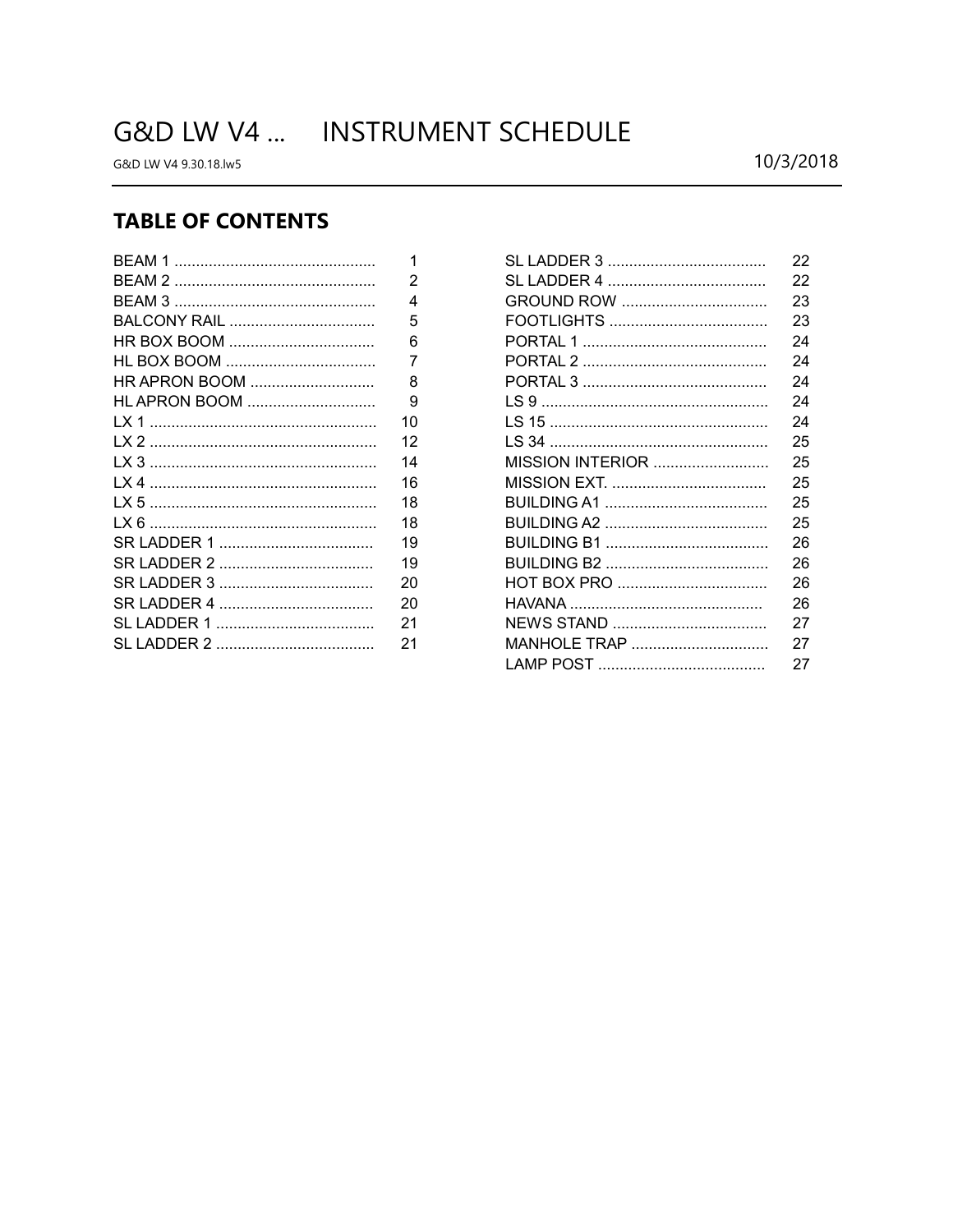| U#             | Purp             | Inst Type & Access & Watt | Ckt | C# Color         | Gobo | Gsiz | Dim | Chan  |
|----------------|------------------|---------------------------|-----|------------------|------|------|-----|-------|
| $\mathbf{1}$   | <b>ORC</b><br>H. | ETC Source4 PAR MFL 575w  |     | N/C              |      |      |     | (405) |
| $\overline{2}$ | ORC<br>H.        | ETC Source4 PAR MFL 575w  |     | N/C              |      |      |     | (406) |
| 3              | <b>SP</b>        | ETC Source4 26deg 575w    |     | R <sub>132</sub> |      |      |     | (421) |
| 4              |                  | Altman Q Lite 1kW         |     |                  |      |      |     | (701) |
| 5              | <b>SP</b>        | ETC Source4 26deg 575w    |     | R <sub>132</sub> |      |      |     | (422) |
| 6              | <b>ORC</b><br>H. | ETC Source4 PAR MFL 575w  |     | N/C              |      |      |     | (407) |
| $\overline{7}$ | CON<br>D         | ETC Source4 19deg 575w    |     | R <sub>132</sub> |      |      |     | (416) |
| 7              | <b>ORC</b><br>H  | ETC Source4 PAR MFL 575w  |     | N/C              |      |      |     | (408) |
| 9              | <b>ORC</b><br>H  | ETC Source4 PAR MFL 575w  |     | N/C              |      |      |     | (409) |
|                | 10 ORC<br>H      | ETC Source4 PAR MFL 575w  |     | N/C              |      |      |     | (410) |
|                | 11 SP            | ETC Source4 26deg 575w    |     | R <sub>132</sub> |      |      |     | (423) |
| 12             |                  | Altman Q Lite 1kW         |     |                  |      |      |     | (702) |
|                | 13 SP            | ETC Source4 26deg 575w    |     | R <sub>132</sub> |      |      |     | (424) |
|                | 14 ORC<br>H      | ETC Source4 PAR MFL 575w  |     | N/C              |      |      |     | (411) |
|                | 15 ORC<br>H.     | ETC Source4 PAR MFL 575w  |     | N/C              |      |      |     | (412) |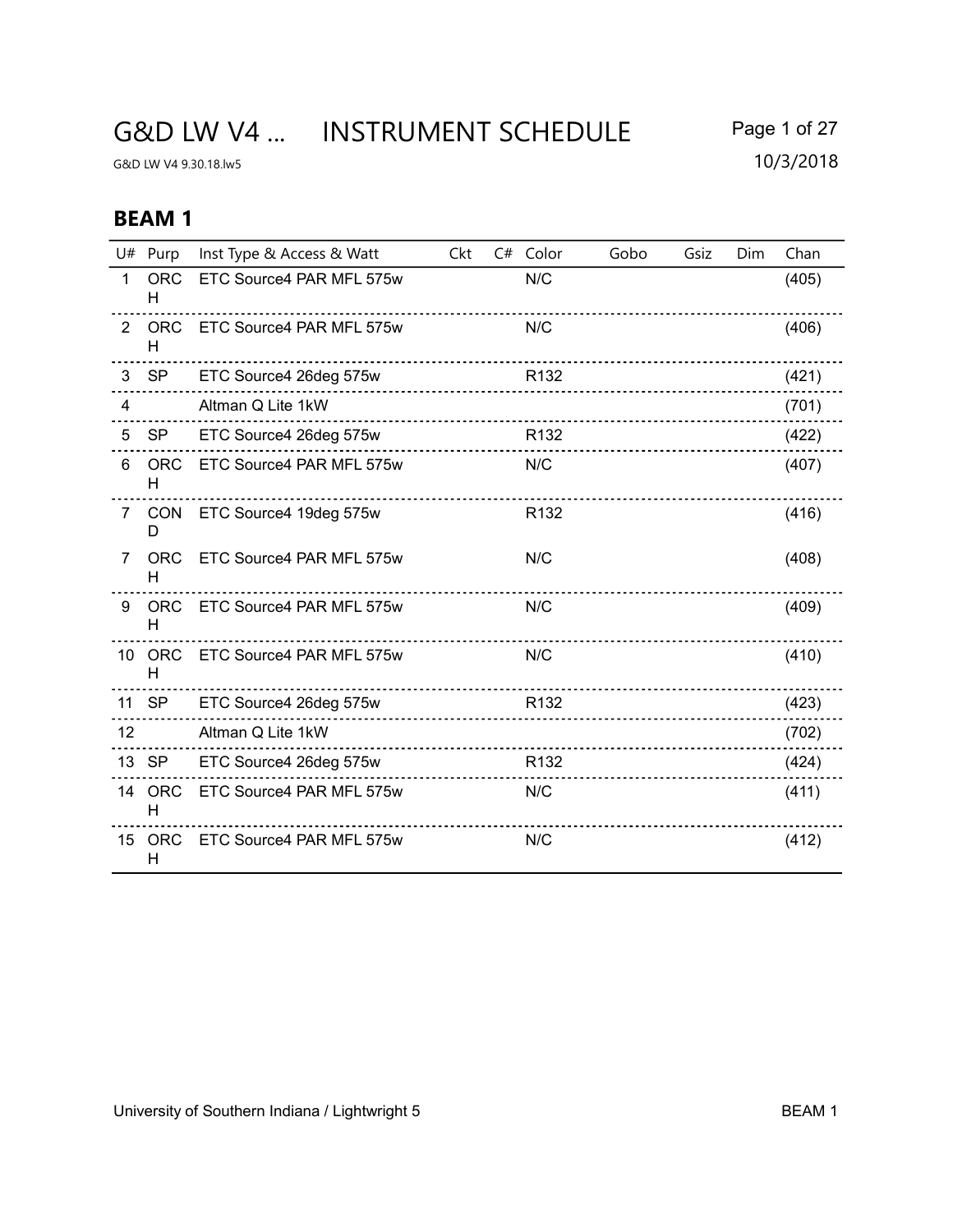## G&D LW V4 ... INSTRUMENT SCHEDULE Page 2 of 27

G&D LW V4 9.30.18.lw5 10/3/2018

|                | U# Purp                        | Inst Type & Access & Watt      | Ckt | C# Color                    | Gobo | Gsiz | Dim | Chan  |
|----------------|--------------------------------|--------------------------------|-----|-----------------------------|------|------|-----|-------|
| 1              | <b>MISS</b><br>. $FR$          | ETC Source4 19deg 575w         |     | R05+<br>R132                |      |      |     | (301) |
| $\overline{2}$ | <b>FR</b><br>W                 | ETC Source4 14deg 575w         |     | $L506+$<br>R <sub>132</sub> |      |      | 28  | (19)  |
| 3              |                                | <b>VL 1100 AS</b>              |     |                             |      |      |     | (501) |
| 4              | <b>FR</b><br>W                 | ETC Source4 19deg 575w         |     | $L506+$<br>R132             |      |      | 46  | (13)  |
| 5              | <b>FR</b><br>W                 | ETC Source4 14deg 575w         |     | $L506+$<br>R <sub>132</sub> |      |      | 55  | (20)  |
| 6              | <b>FR</b><br>W                 | ETC Source4 19deg 575w         |     | $L506+$<br>R <sub>132</sub> |      |      | 64  | (14)  |
| 7              | <b>MISS</b><br>. <sub>FR</sub> | ETC Source4 19deg 575w         |     | R05+<br>R <sub>132</sub>    |      |      |     | (302) |
| 8              | <b>FR</b><br>W                 | ETC Source4 14deg 575w         |     | $L506+$<br>R132             |      |      | 73  | (21)  |
| 9              | <b>FR</b><br>W                 | ETC Source4 19deg 575w         |     | $L506+$<br>R132             |      |      | 91  | (15)  |
| 10             |                                | <b>VL 1100 AS</b>              |     |                             |      |      |     | (502) |
|                | 11 CON<br>D.                   | ETC Source4 19deg 575w         |     | R <sub>132</sub>            |      |      |     | (415) |
|                | 12 FR<br>W                     | ETC Source4 19deg 575w         |     | $L506+$<br>R132             |      |      | 109 | (16)  |
|                | 13 FR<br>W                     | ETC Source4 14deg 575w         |     | $L506+$<br>R <sub>132</sub> |      |      | 118 | (22)  |
|                | . ${\sf FR}$                   | 14 MISS ETC Source4 19deg 575w |     | R05+<br>R <sub>132</sub>    |      |      |     | (303) |
|                | 15 FR<br>W                     | ETC Source4 19deg 575w         |     | $L506+$<br>R <sub>132</sub> |      |      | 145 | (17)  |
|                | 16 FR<br>W                     | ETC Source4 14deg 575w         |     | $L506+$<br>R132             |      |      | 154 | (23)  |
| 17             | MISS<br>. <sub>FR</sub>        | ETC Source4 19deg 575w         |     | R05+<br>R132                |      |      |     | (304) |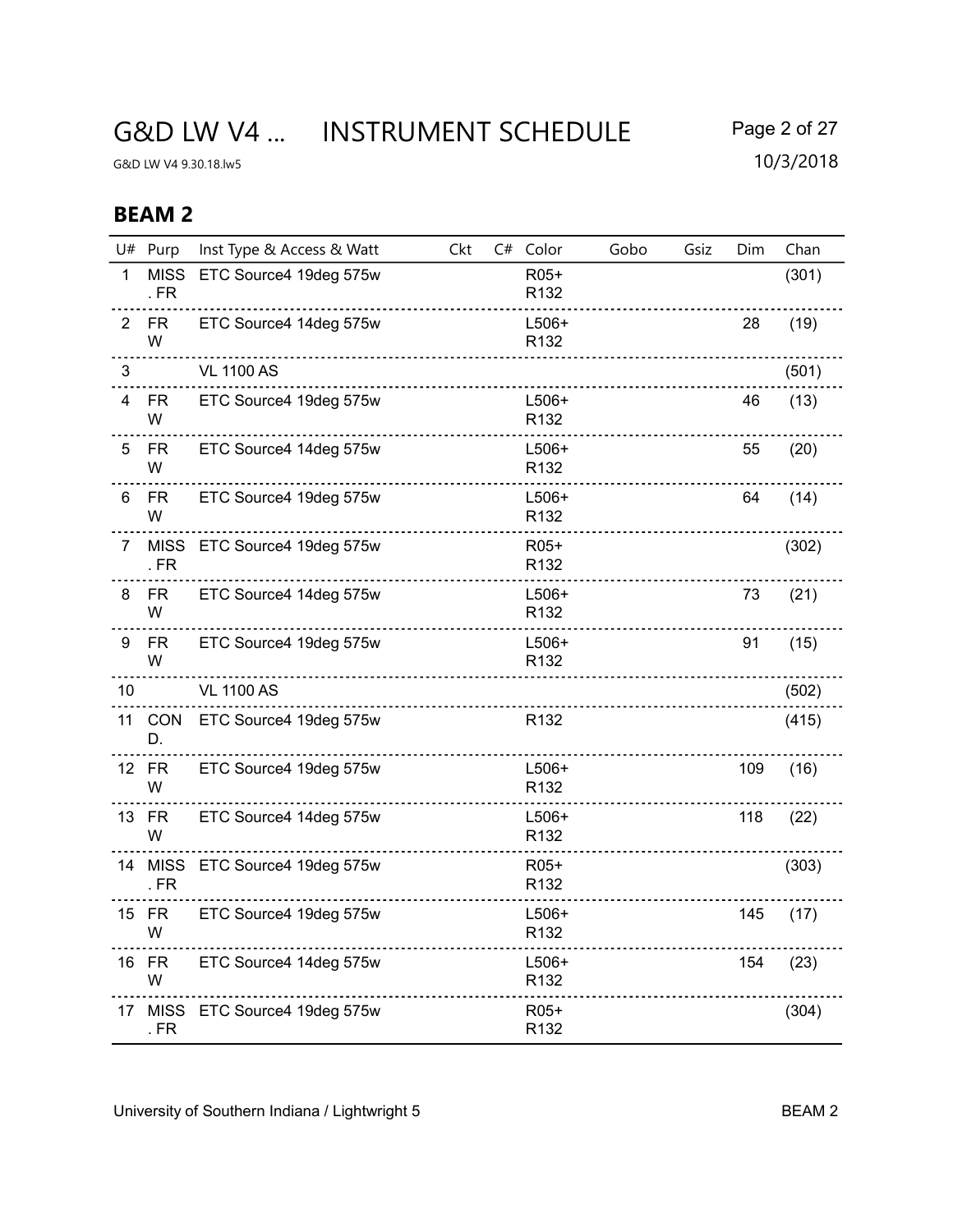# G&D LW V4 ... INSTRUMENT SCHEDULE Page 3 of 27

G&D LW V4 9.30.18.lw5 10/3/2018

| U# | Purp      | Inst Type & Access & Watt | Ckt | $C#$ Color                | Gobo | Gsiz | Dim | Chan  |
|----|-----------|---------------------------|-----|---------------------------|------|------|-----|-------|
| 18 |           | <b>VL 1100 AS</b>         |     |                           |      |      |     | (503) |
| 19 | - FR<br>W | ETC Source4 19deg 575w    |     | L506+<br>R <sub>132</sub> |      |      | 172 | (18)  |
| 20 | - FR<br>W | ETC Source4 14deg 575w    |     | L506+<br>R <sub>132</sub> |      |      | 181 | (24)  |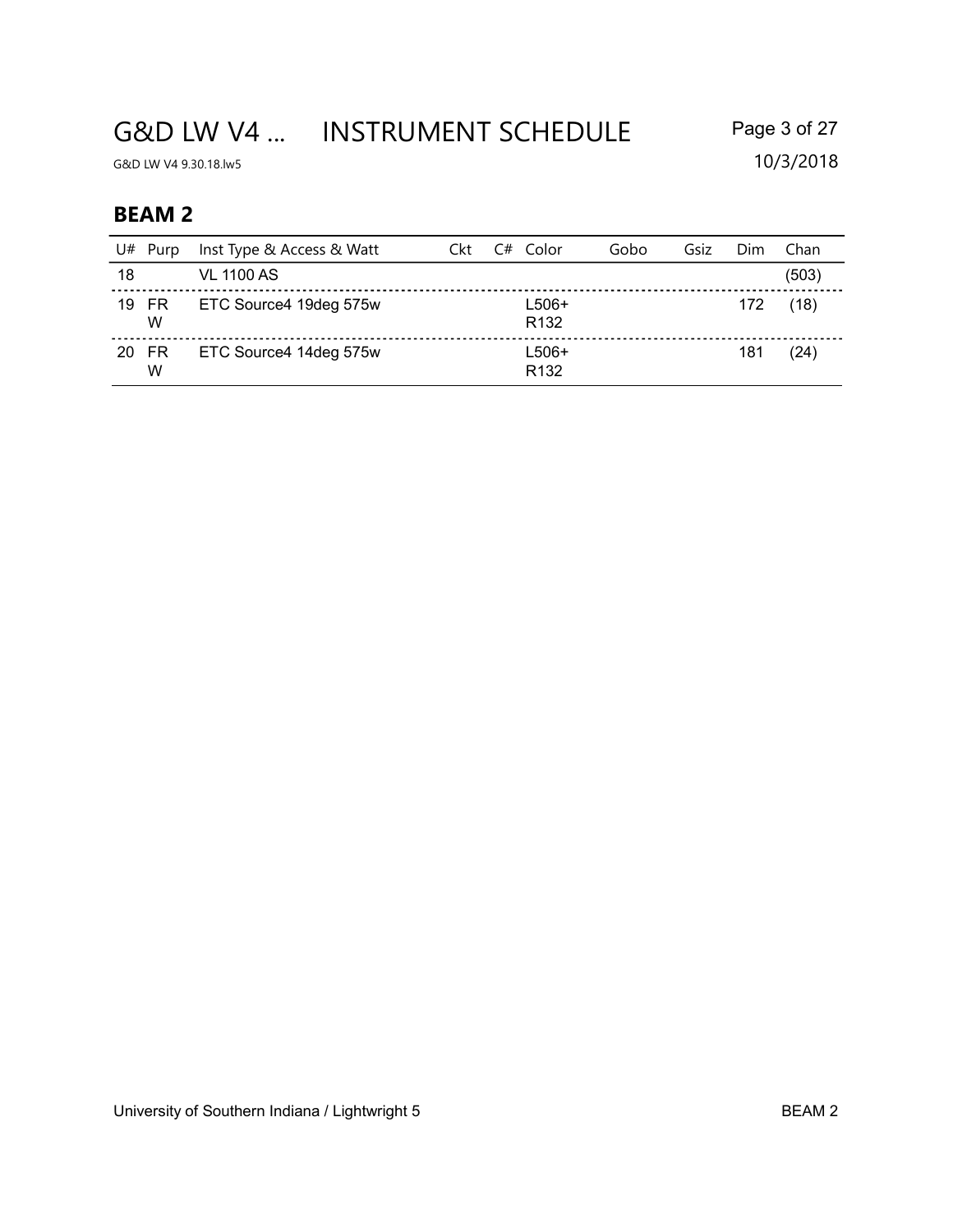## G&D LW V4 ... INSTRUMENT SCHEDULE Page 4 of 27

G&D LW V4 9.30.18.lw5 10/3/2018

| U#             | Purp           | Inst Type & Access & Watt | Ckt | C# | Color                       | Gobo | Gsiz | Dim | Chan |
|----------------|----------------|---------------------------|-----|----|-----------------------------|------|------|-----|------|
| 1              | <b>FR</b><br>W | ETC Source4 19deg 575w    |     |    | $L506+$<br>R132             |      |      | 190 | (1)  |
| $\overline{2}$ | <b>FR</b><br>W | ETC Source4 14deg 575w    |     |    | $L506+$<br>R <sub>132</sub> |      |      | 199 | (7)  |
| 3              |                | Strong Canto 1200 1.2kW   |     |    |                             |      |      |     |      |
| 4              | <b>FR</b><br>W | ETC Source4 19deg 575w    |     |    | $L506+$<br>R132             |      |      | 208 | (2)  |
| 5              | <b>FR</b><br>W | ETC Source4 14deg 575w    |     |    | $L506+$<br>R <sub>132</sub> |      |      | 217 | (8)  |
| 6              | <b>FR</b><br>W | ETC Source4 19deg 575w    |     |    | $L506+$<br>R132             |      |      | 226 | (3)  |
| $\overline{7}$ | <b>FR</b><br>W | ETC Source4 14deg 575w    |     |    | $L506+$<br>R132             |      |      | 235 | (9)  |
| 8              | <b>FR</b><br>W | ETC Source4 19deg 575w    |     |    | $L506+$<br>R132             |      |      | 244 | (4)  |
| 9              |                | Strong Canto 1200 1.2kW   |     |    |                             |      |      |     |      |
| 10             |                | Strong Canto 1200 1.2kW   |     |    |                             |      |      |     |      |
|                | 11 FR<br>W     | ETC Source4 14deg 575w    |     |    | $L506+$<br>R132             |      |      | 253 | (10) |
|                | 12 FR<br>W     | ETC Source4 19deg 575w    |     |    | $L506+$<br>R132             |      |      | 262 | (5)  |
|                | 13 FR<br>W     | ETC Source4 14deg 575w    |     |    | $L506+$<br>R <sub>132</sub> |      |      | 271 | (11) |
|                | 14 FR<br>W     | ETC Source4 19deg 575w    |     |    | $L506+$<br>R <sub>132</sub> |      |      | 280 | (6)  |
|                | 15 FR<br>W     | ETC Source4 14deg 575w    |     |    | $L506+$<br>R132             |      |      | 289 | (12) |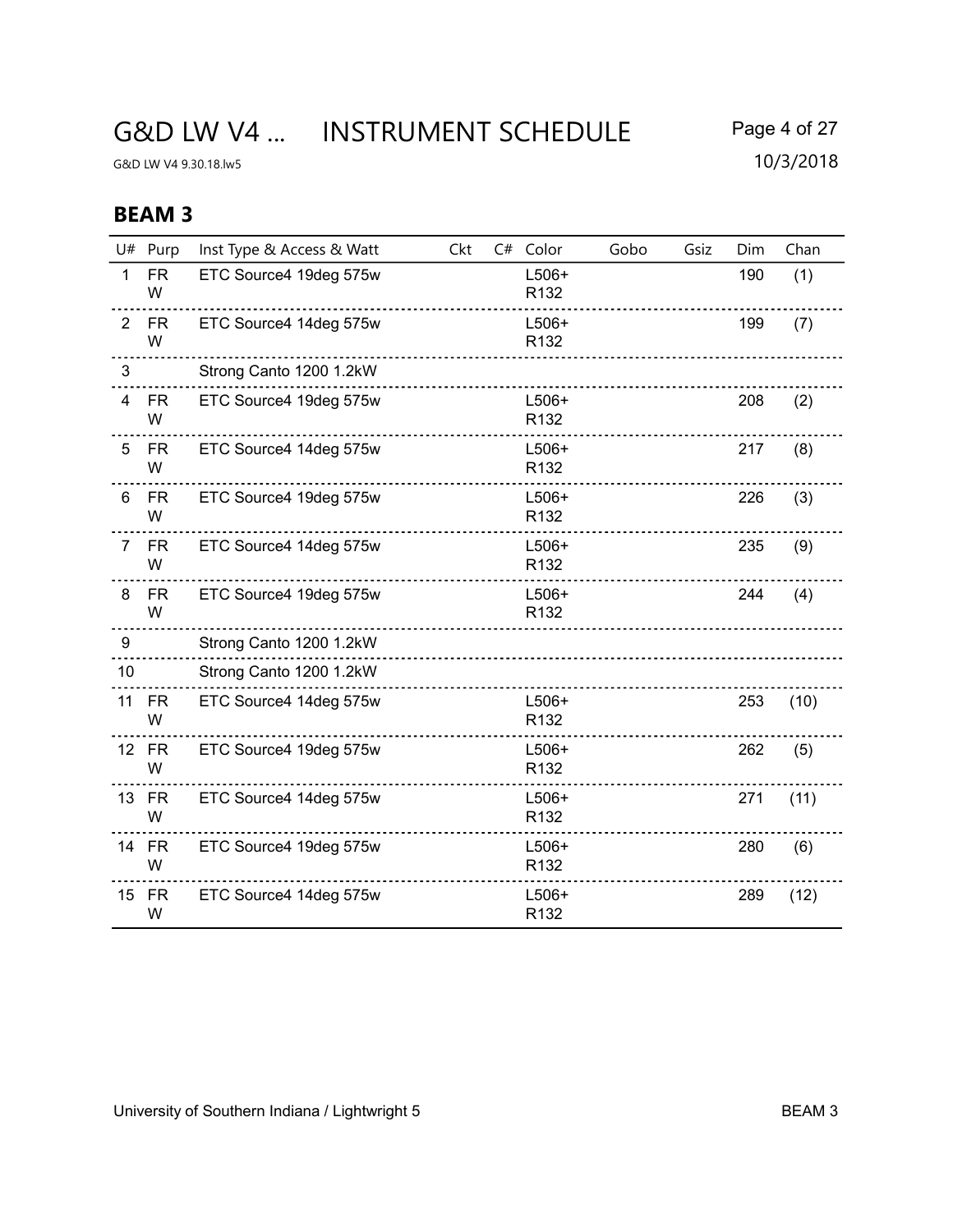## G&D LW V4 ... INSTRUMENT SCHEDULE Page 5 of 27

G&D LW V4 9.30.18.lw5 10/3/2018

#### BALCONY RAIL

|                | U# Purp                   | Inst Type & Access & Watt | Ckt | C# Color                   | Gobo | Gsiz | Dim | Chan  |
|----------------|---------------------------|---------------------------|-----|----------------------------|------|------|-----|-------|
| 1              | <b>CUR</b><br><b>TAIN</b> | 8" Fresnel 2kW            |     | R <sub>24</sub>            |      |      |     | (451) |
| $\overline{2}$ | FR.<br><b>FILL</b>        | ETC Source4 19deg 575w    |     | $R51+$<br>R <sub>132</sub> |      |      |     | (271) |
| 3              | FR.<br><b>FILL</b>        | ETC Source4 19deg 575w    |     | $R51+$<br>R <sub>132</sub> |      |      |     | (272) |
| 4              | <b>CUR</b><br><b>TAIN</b> | 8" Fresnel 2kW            |     | R <sub>24</sub>            |      |      |     | (452) |
| 5              | FR.<br><b>FILL</b>        | ETC Source4 19deg 575w    |     | $R51+$<br>R <sub>132</sub> |      |      |     | (273) |
| 6              | <b>CUR</b><br><b>TAIN</b> | 8" Fresnel 2kW            |     | R <sub>24</sub>            |      |      |     | (453) |
| 7              | FR.<br><b>FILL</b>        | ETC Source4 19deg 575w    |     | $R51+$<br>R <sub>132</sub> |      |      |     | (274) |
| 8              | FR.<br><b>FILL</b>        | ETC Source4 19deg 575w    |     | $R51+$<br>R <sub>132</sub> |      |      |     | (275) |
| 9              | <b>CUR</b><br><b>TAIN</b> | 8" Fresnel 2kW            |     | R <sub>24</sub>            |      |      |     | (454) |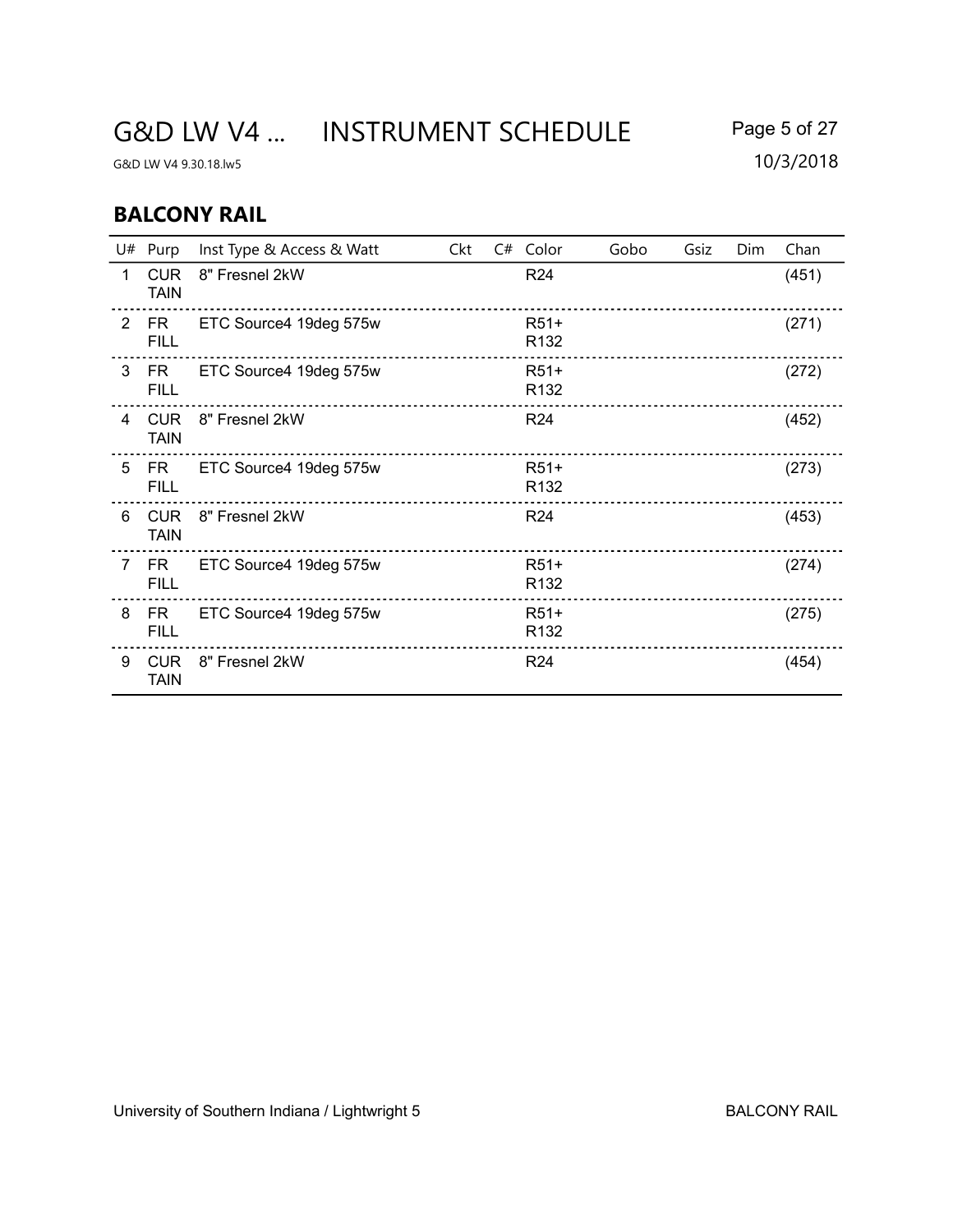# G&D LW V4 ... INSTRUMENT SCHEDULE Page 6 of 27

G&D LW V4 9.30.18.lw5 10/3/2018

#### HR BOX BOOM

|              | U# Purp                 | Inst Type & Access & Watt      | Ckt | C# Color                    | Gobo | Gsiz | Dim | Chan |
|--------------|-------------------------|--------------------------------|-----|-----------------------------|------|------|-----|------|
| $\mathbf{1}$ | <b>FR</b><br><b>MIX</b> | ETC Source4 LEDLS 19deg 117w   |     | R <sub>132</sub>            |      |      |     | (31) |
|              | 2 FR<br><b>MIX</b>      | ETC Source4 LEDLS 14deg 575w   |     | R <sub>132</sub>            |      |      |     | (32) |
|              | 3 FR<br><b>MIX</b>      | ETC Source4 LEDLS 14deg 575w   |     | R <sub>132</sub>            |      |      |     | (33) |
|              |                         | 4 FR C ETC Source4 19deg 575w  |     | $L202+$<br>R <sub>132</sub> |      |      |     | (51) |
|              |                         | 5 FR C ETC Source4 14deg 575w  |     | $L202+$<br>R <sub>132</sub> |      |      |     | (52) |
| 6            |                         | FR C ETC Source4 14deg 575w    |     | $L202+$<br>R <sub>132</sub> |      |      |     | (53) |
|              | 7 FR<br><b>MIX</b>      | ETC Source4 LEDLS 26deg 117w   |     | R <sub>132</sub>            |      |      |     | (34) |
| 8            | FR<br><b>MIX</b>        | ETC Source4 LEDLS 19deg 117w   |     | R <sub>132</sub>            |      |      |     | (35) |
| 9            | FR<br><b>MIX</b>        | ETC Source4 LEDLS 19deg 117w   |     | R <sub>132</sub>            |      |      |     | (36) |
|              |                         | 10 FR C ETC Source4 26deg 575w |     | $L202+$<br>R <sub>132</sub> |      |      |     | (54) |
|              |                         | 11 FR C ETC Source4 19deg 575w |     | $L202+$<br>R <sub>132</sub> |      |      |     | (55) |
|              |                         | 12 FR C ETC Source4 19deg 575w |     | $L202+$<br>R <sub>132</sub> |      |      |     | (56) |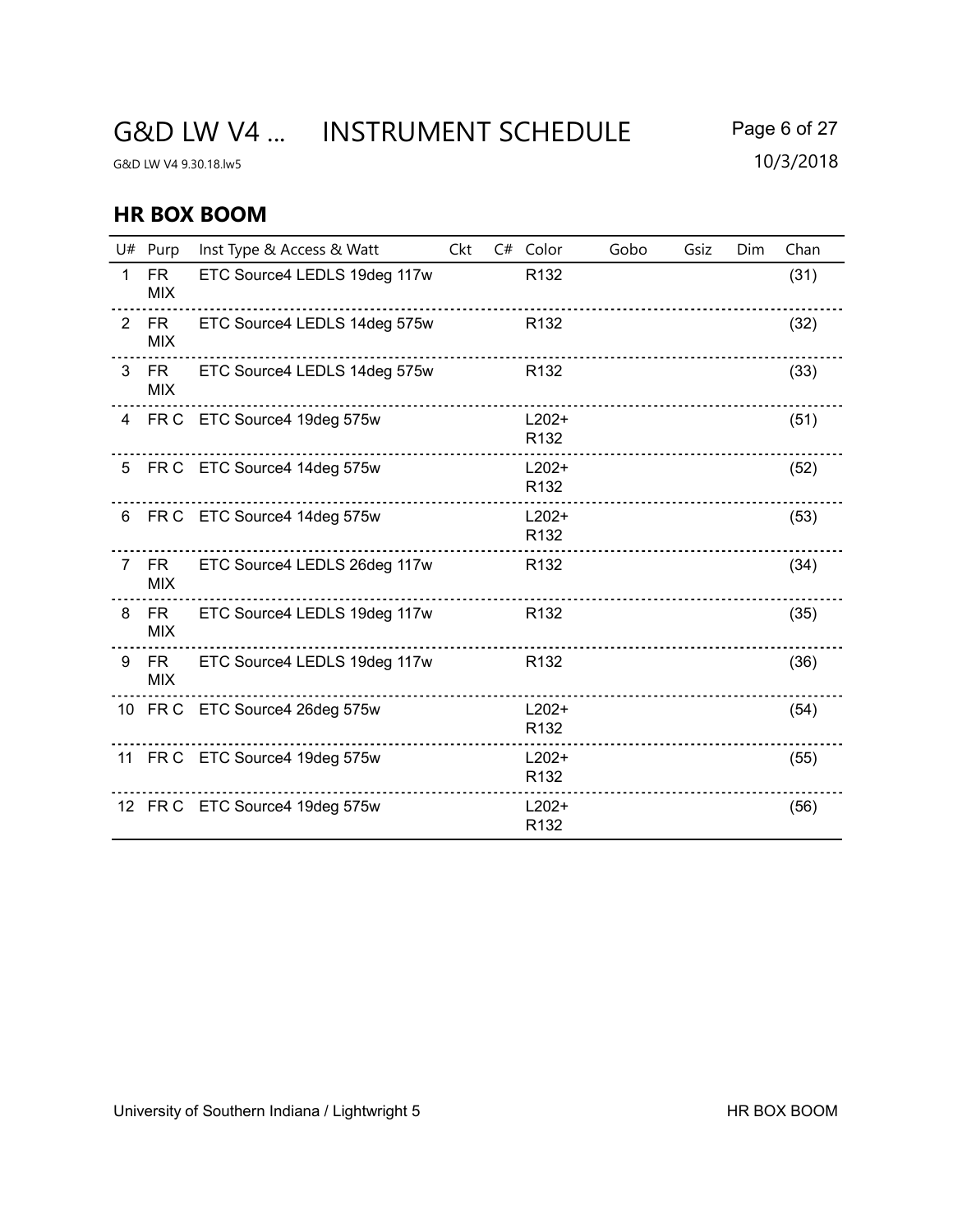# G&D LW V4 ... INSTRUMENT SCHEDULE Page 7 of 27

G&D LW V4 9.30.18.lw5 10/3/2018

#### HL BOX BOOM

|              | U# Purp                 | Inst Type & Access & Watt      | Ckt | C# Color                   | Gobo | Gsiz | Dim | Chan |
|--------------|-------------------------|--------------------------------|-----|----------------------------|------|------|-----|------|
| $\mathbf{1}$ | <b>FR</b><br><b>MIX</b> | ETC Source4 LEDLS 19deg 117w   |     | R <sub>132</sub>           |      |      |     | (43) |
|              | 2 FR<br><b>MIX</b>      | ETC Source4 LEDLS 14deg 575w   |     | R <sub>132</sub>           |      |      |     | (42) |
|              | 3 FR<br><b>MIX</b>      | ETC Source4 LEDLS 14deg 575w   |     | R <sub>132</sub>           |      |      |     | (41) |
|              |                         | 4 FR C ETC Source4 19deg 575w  |     | $R51+$<br>R <sub>132</sub> |      |      |     | (63) |
|              |                         | 5 FR C ETC Source4 14deg 575w  |     | $R51+$<br>R <sub>132</sub> |      |      |     | (62) |
| 6            |                         | FR C ETC Source4 14deg 575w    |     | $R51+$<br>R <sub>132</sub> |      |      |     | (61) |
| $7^{\circ}$  | <b>FR</b><br><b>MIX</b> | ETC Source4 LEDLS 26deg 117w   |     | R <sub>132</sub>           |      |      |     | (46) |
| 8            | FR<br><b>MIX</b>        | ETC Source4 LEDLS 19deg 117w   |     | R <sub>132</sub>           |      |      |     | (45) |
|              | 9 FR<br><b>MIX</b>      | ETC Source4 LEDLS 19deg 117w   |     | R <sub>132</sub>           |      |      |     | (44) |
|              |                         | 10 FR C ETC Source4 26deg 575w |     | $R51+$<br>R <sub>132</sub> |      |      |     | (66) |
|              |                         | 11 FR C ETC Source4 19deg 575w |     | $R51+$<br>R <sub>132</sub> |      |      |     | (65) |
|              |                         | 12 FR C ETC Source4 19deg 575w |     | $R51+$<br>R <sub>132</sub> |      |      |     | (64) |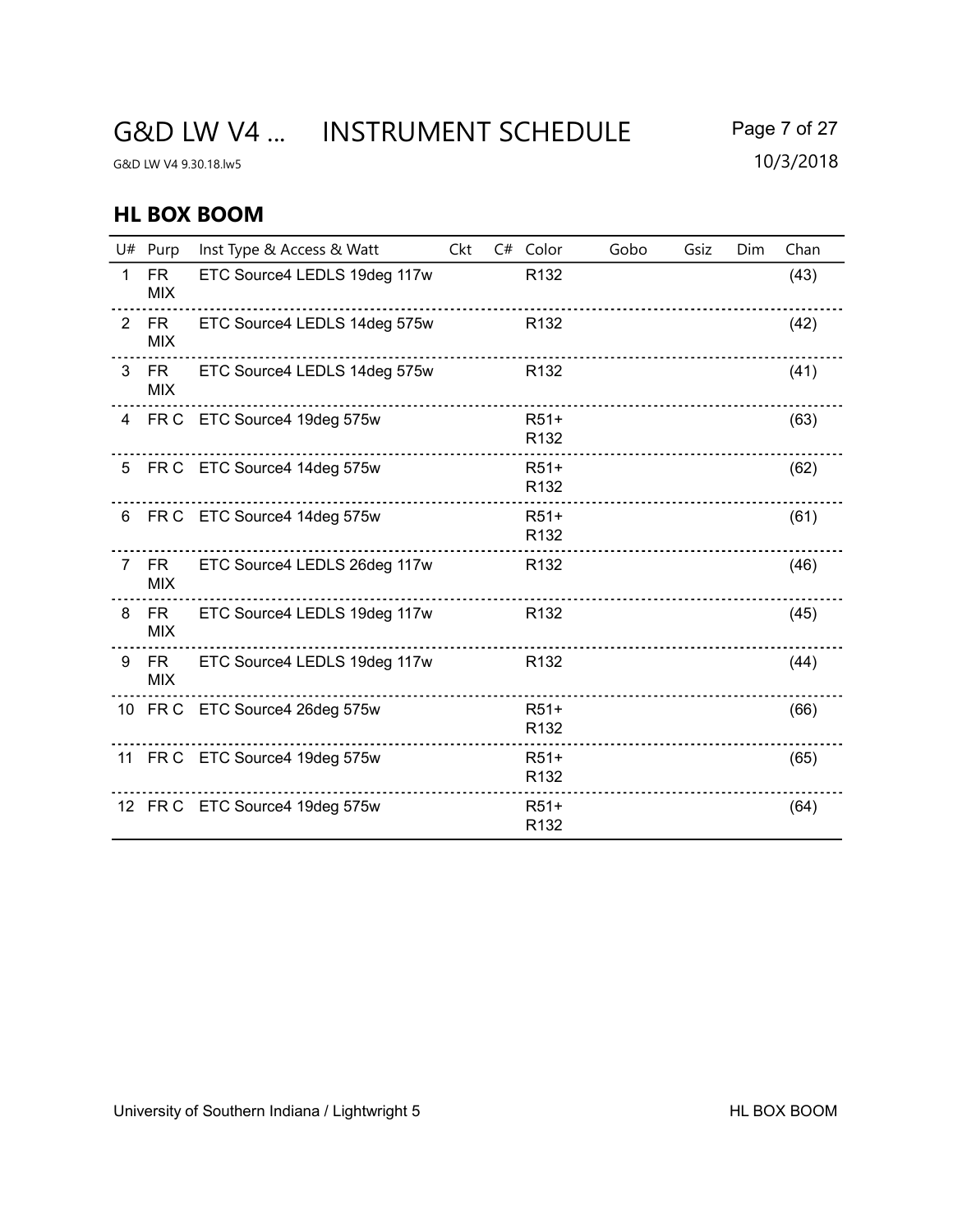# G&D LW V4 ... INSTRUMENT SCHEDULE Page 8 of 27

G&D LW V4 9.30.18.lw5 10/3/2018

### HR APRON BOOM

|                | U# Purp             | Inst Type & Access & Watt    | Ckt | C# Color                    | Gobo | Gsiz | Dim | Chan  |
|----------------|---------------------|------------------------------|-----|-----------------------------|------|------|-----|-------|
| $\mathbf{1}$   | <b>ORC</b><br>H     | ETC Source4 36deg 575w       |     | R <sub>132</sub>            |      |      |     | (401) |
|                | H.                  | 2 ORC ETC Source4 36deg 575w |     | R <sub>132</sub>            |      |      |     | (402) |
| 3              | HAV<br>F            | ETC Source4 19deg 575w       |     | $L025+$<br>R <sub>132</sub> |      |      |     | (353) |
| 4              | <b>ION</b>          | MISS ETC Source4 26deg 575w  |     | L <sub>187</sub>            |      |      |     | (341) |
| 5              | H. B.<br><b>PRO</b> | ETC Source4 19deg 575w       |     | R <sub>119</sub>            |      |      |     | (312) |
| 6              | H. B.<br><b>PRO</b> | ETC Source4 26deg 575w       |     | R119                        |      |      |     | (311) |
| $\overline{7}$ | H.B.<br><b>RED</b>  | ETC Source4 19deg 575w       |     | R <sub>25</sub>             |      |      |     | (315) |
| 8              | 4AM                 | MISS ETC Source4 19deg 575w  |     | $L725+$<br>R <sub>132</sub> |      |      |     | (371) |
| 9              | H.B.<br><b>SIGN</b> | ETC Source4 26deg 575w       |     | R <sub>119</sub>            |      |      |     | (317) |
|                | 10 SP               | ETC Source4 26deg 575w       |     | R <sub>132</sub>            |      |      |     | (428) |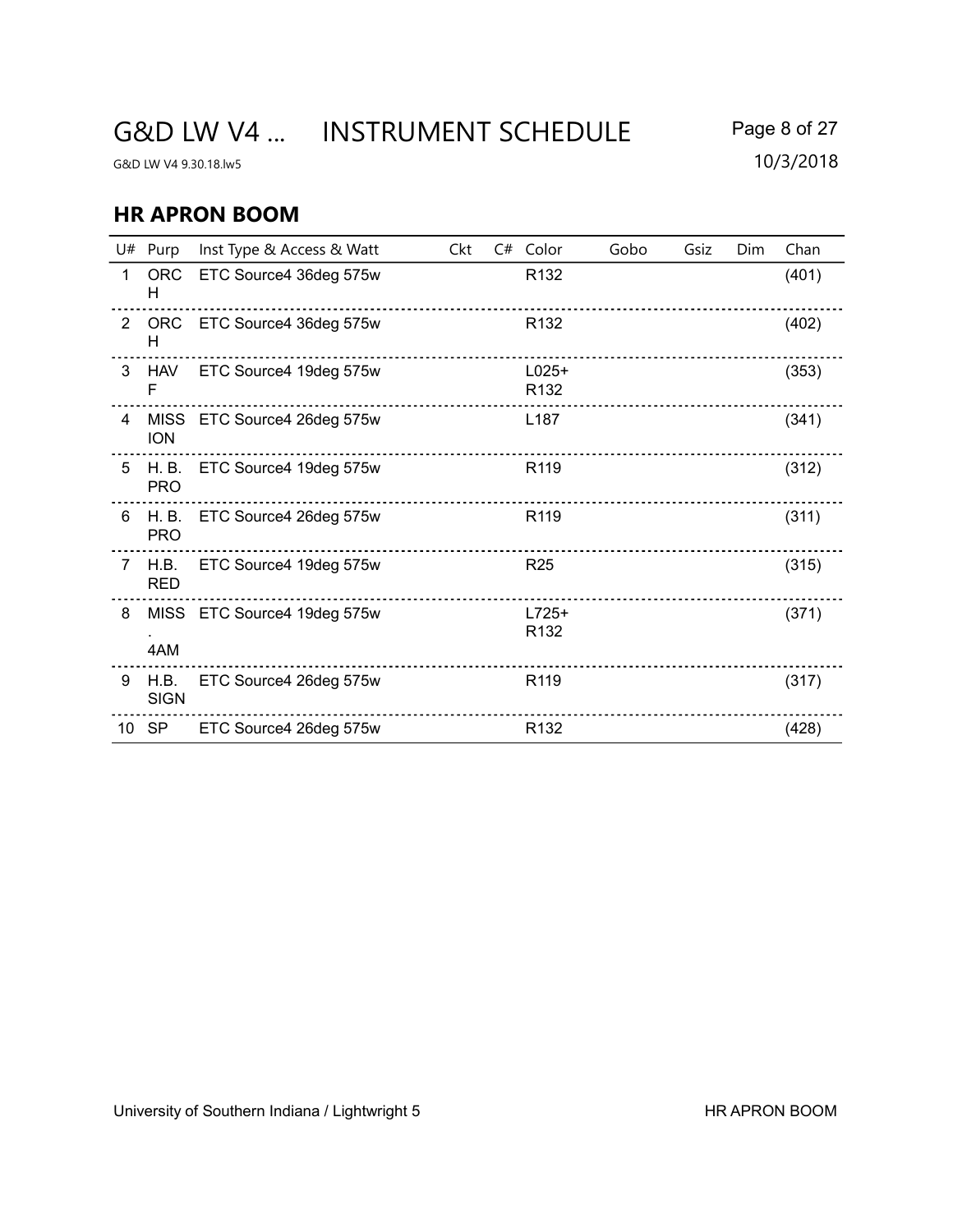# G&D LW V4 ... INSTRUMENT SCHEDULE Page 9 of 27

G&D LW V4 9.30.18.lw5 10/3/2018

#### HL APRON BOOM

|              | U# Purp             | Inst Type & Access & Watt    | Ckt | C# Color                    | Gobo | Gsiz | Dim | Chan  |
|--------------|---------------------|------------------------------|-----|-----------------------------|------|------|-----|-------|
| $\mathbf{1}$ | <b>ORC</b><br>н     | ETC Source4 36deg 575w       |     | R <sub>132</sub>            |      |      |     | (403) |
|              | н                   | 2 ORC ETC Source4 36deg 575w |     | R <sub>132</sub>            |      |      |     | (404) |
| 3            | <b>HAV</b><br>F     | ETC Source4 19deg 575w       |     | $L025+$<br>R <sub>132</sub> |      |      |     | (351) |
| 4            | HAV<br>F            | ETC Source4 19deg 575w       |     | $L025+$<br>R <sub>132</sub> |      |      |     | (352) |
| 5            | H. B.<br><b>PRO</b> | ETC Source4 19deg 575w       |     | R <sub>119</sub>            |      |      |     | (313) |
| 6            | H. B.<br><b>PRO</b> | ETC Source4 26deg 575w       |     | R <sub>119</sub>            |      |      |     | (314) |
| 7            | H.B.<br><b>RED</b>  | ETC Source4 19deg 575w       |     | R <sub>25</sub>             |      |      |     | (316) |
| 8            | 4AM                 | MISS ETC Source4 26deg 575w  |     | $L725+$<br>R <sub>132</sub> |      |      |     | (372) |
| 9            | H.B.<br><b>SIGN</b> | ETC Source4 26deg 575w       |     | R119                        |      |      |     | (318) |
|              | 10 SP               | ETC Source4 26deg 575w       |     | R <sub>132</sub>            |      |      |     | (429) |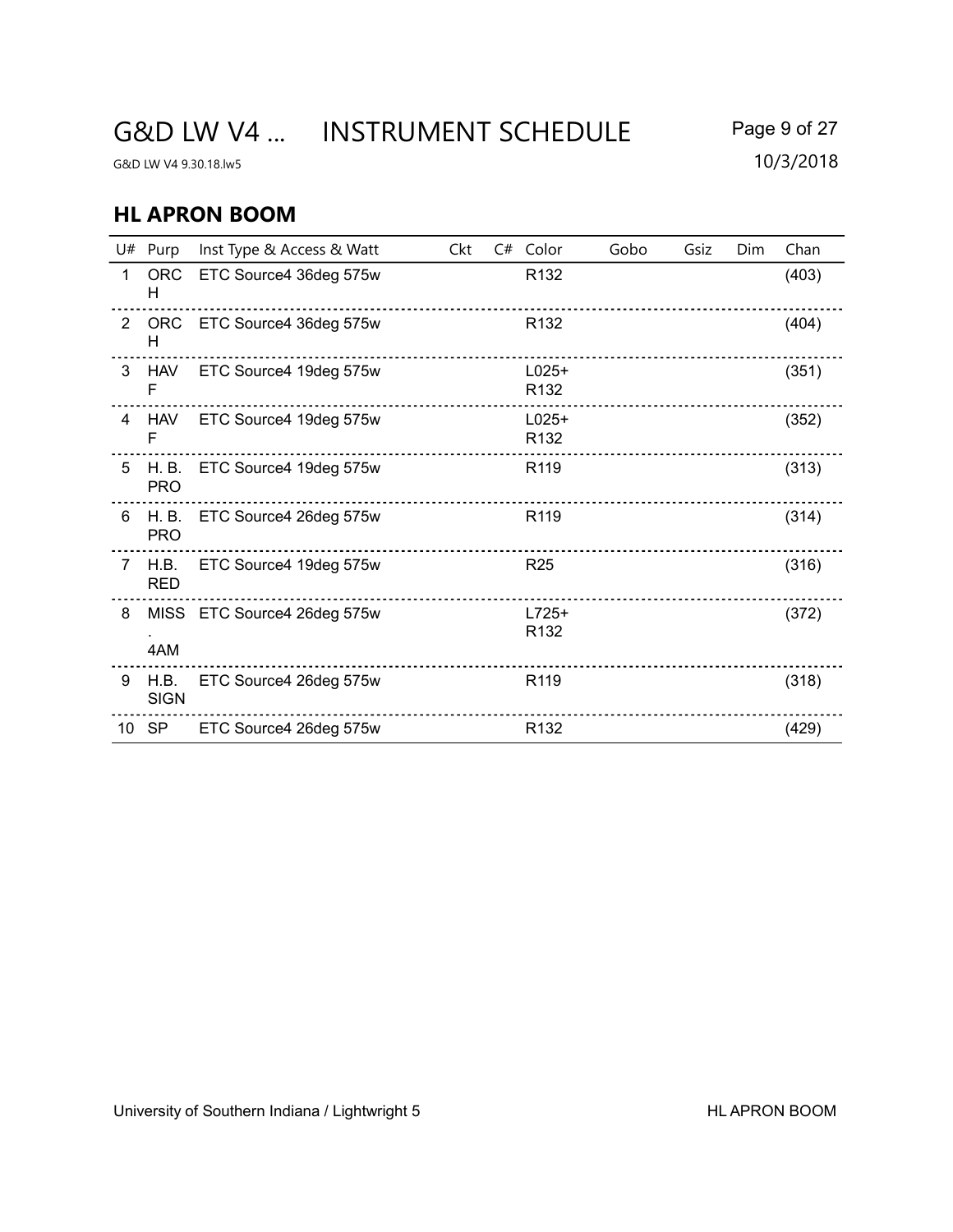## G&D LW V4 ... INSTRUMENT SCHEDULE Page 10 of 27

|                | U# Purp                      | Inst Type & Access & Watt         | Ckt | C# Color         | Gobo       | Gsiz | Dim | Chan  |
|----------------|------------------------------|-----------------------------------|-----|------------------|------------|------|-----|-------|
| 1              | <b>POR</b><br>T <sub>1</sub> | ETC Source4 50deg 575w            |     | N/C              |            |      |     | (392) |
| $\overline{2}$ | <b>SD</b><br><b>MIX</b>      | ETC Source4 LEDLS 36deg 117w      |     | R119             |            |      |     | (151) |
| 3              | <b>SD</b><br><b>MIX</b>      | ETC Source4 LEDLS 26deg 117w      |     | R119             |            |      |     | (152) |
| 4              | <b>SD</b><br><b>MIX</b>      | ETC Source4 LEDLS 19deg 117w      |     | R <sub>119</sub> |            |      |     | (153) |
| 5              | <b>SP</b>                    | ETC Source4 26deg 575w            |     | R132             |            |      |     | (425) |
| 6              | W                            | DWN Altman 65 6in Fresnel 750w    |     | R305             |            |      |     | (91)  |
| 7              | BK<br><b>MIX</b>             | ETC Source4 LEDLS 36deg 117w      |     | R <sub>119</sub> |            |      |     | (121) |
| 8              | <b>DWN</b><br><b>MIX</b>     | Elation Arena PAR Zoom 220w       |     |                  |            |      |     | (71)  |
| 9              | TXT                          | SWR ETC Source4 50deg 575w        |     | L202             | R784<br>64 |      |     | (381) |
|                | TXT                          | 10 SWR ETC Source4 50deg 575w     |     | L202             | R784<br>64 |      |     | (382) |
|                | 11 BK<br><b>MIX</b>          | ETC Source4 LEDLS 36deg 117w      |     | R <sub>119</sub> |            |      |     | (122) |
|                | W                            | 12 DWN Altman 65 6in Fresnel 750w |     | R305             |            |      |     | (92)  |
|                | 13 DWN<br>MIX                | Elation Arena PAR Zoom 220w       |     |                  |            |      |     | (72)  |
|                | 14 SP                        | ETC Source4 26deg 575w            |     | R132             |            |      |     | (426) |
|                | 15 BK<br><b>MIX</b>          | ETC Source4 LEDLS 36deg 117w      |     | R119             |            |      |     | (123) |
|                | 16 DWN<br>W                  | Altman 65 6in Fresnel 750w        |     | R305             |            |      |     | (93)  |
| 17             | DWN<br><b>MIX</b>            | Elation Arena PAR Zoom 220w       |     |                  |            |      |     | (73)  |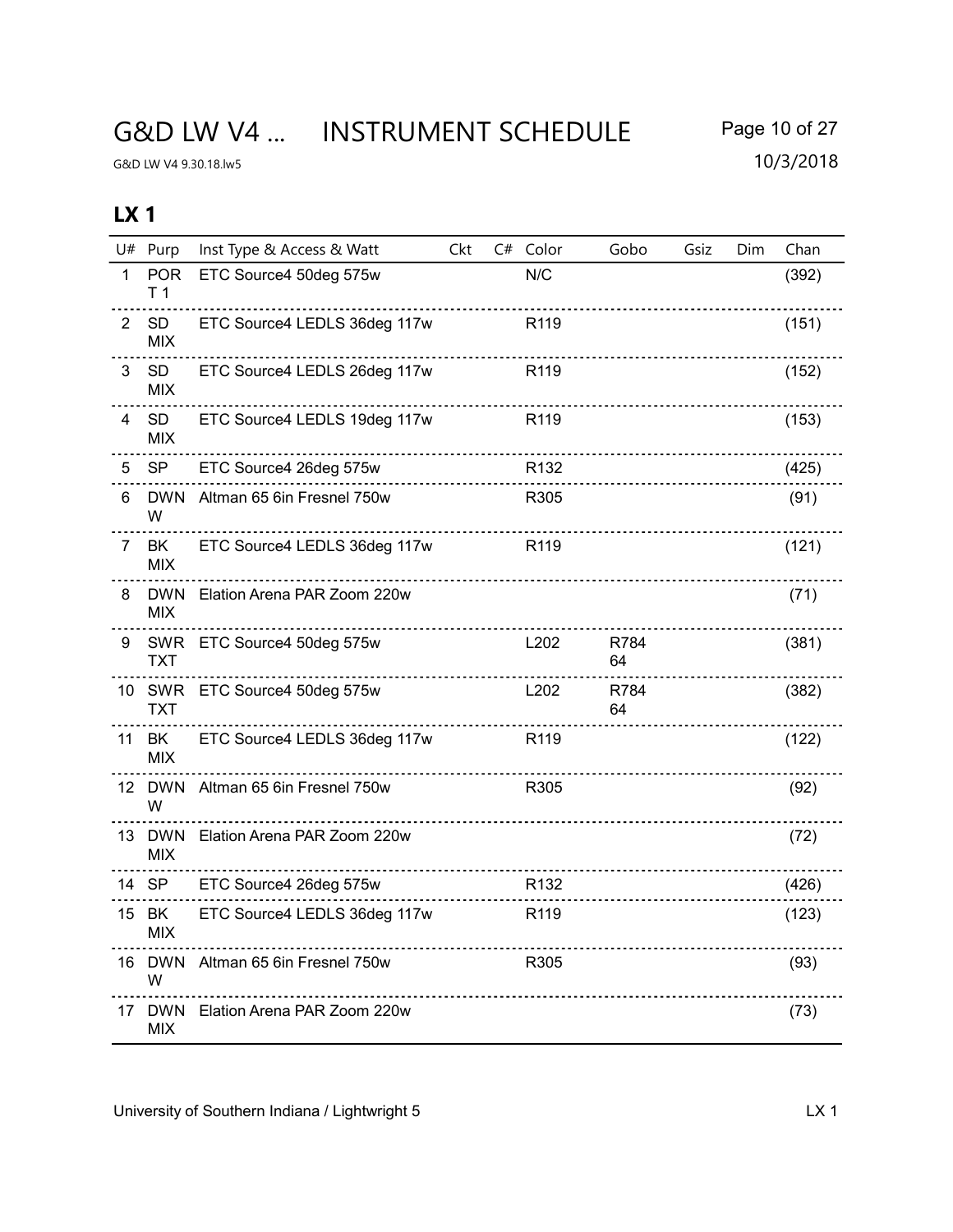## G&D LW V4 ... INSTRUMENT SCHEDULE Page 11 of 27

G&D LW V4 9.30.18.lw5 10/3/2018

| U# Purp              | Inst Type & Access & Watt     | Ckt | C# Color         | Gobo       | Gsiz | Dim | Chan  |
|----------------------|-------------------------------|-----|------------------|------------|------|-----|-------|
| 18 PODI<br><b>UM</b> | ETC Source4 26deg 575w        |     | R119             |            |      |     | (308) |
| 19 BK<br><b>MIX</b>  | ETC Source4 LEDLS 36deg 117w  |     | R <sub>119</sub> |            |      |     | (124) |
| 20 DWN<br>W          | Altman 65 6in Fresnel 750w    |     | R305             |            |      |     | (94)  |
| <b>TXT</b>           | 21 SWR ETC Source4 50deg 575w |     | L202             | R784<br>64 |      |     | (383) |
| <b>TXT</b>           | 22 SWR ETC Source4 50deg 575w |     | L202             | R784<br>64 |      |     | (384) |
| 23 DWN<br><b>MIX</b> | Elation Arena PAR Zoom 220w   |     |                  |            |      |     | (74)  |
| 24 BK<br><b>MIX</b>  | ETC Source4 LEDLS 36deg 117w  |     | R <sub>119</sub> |            |      |     | (125) |
| 25 DWN<br>W          | Altman 65 6in Fresnel 750w    |     | R305             |            |      |     | (95)  |
| 26 SP                | ETC Source4 26deg 575w        |     | R <sub>132</sub> |            |      |     | (427) |
| 27 SD<br><b>MIX</b>  | ETC Source4 LEDLS 19deg 117w  |     | R <sub>119</sub> |            |      |     | (171) |
| 28 SD<br><b>MIX</b>  | ETC Source4 LEDLS 26deg 117w  |     | R119             |            |      |     | (172) |
| 29 SD<br><b>MIX</b>  | ETC Source4 LEDLS 36deg 117w  |     | R <sub>119</sub> |            |      |     | (173) |
| 30 POR<br>T 1        | ETC Source4 50deg 575w        |     | N/C              |            |      |     | (393) |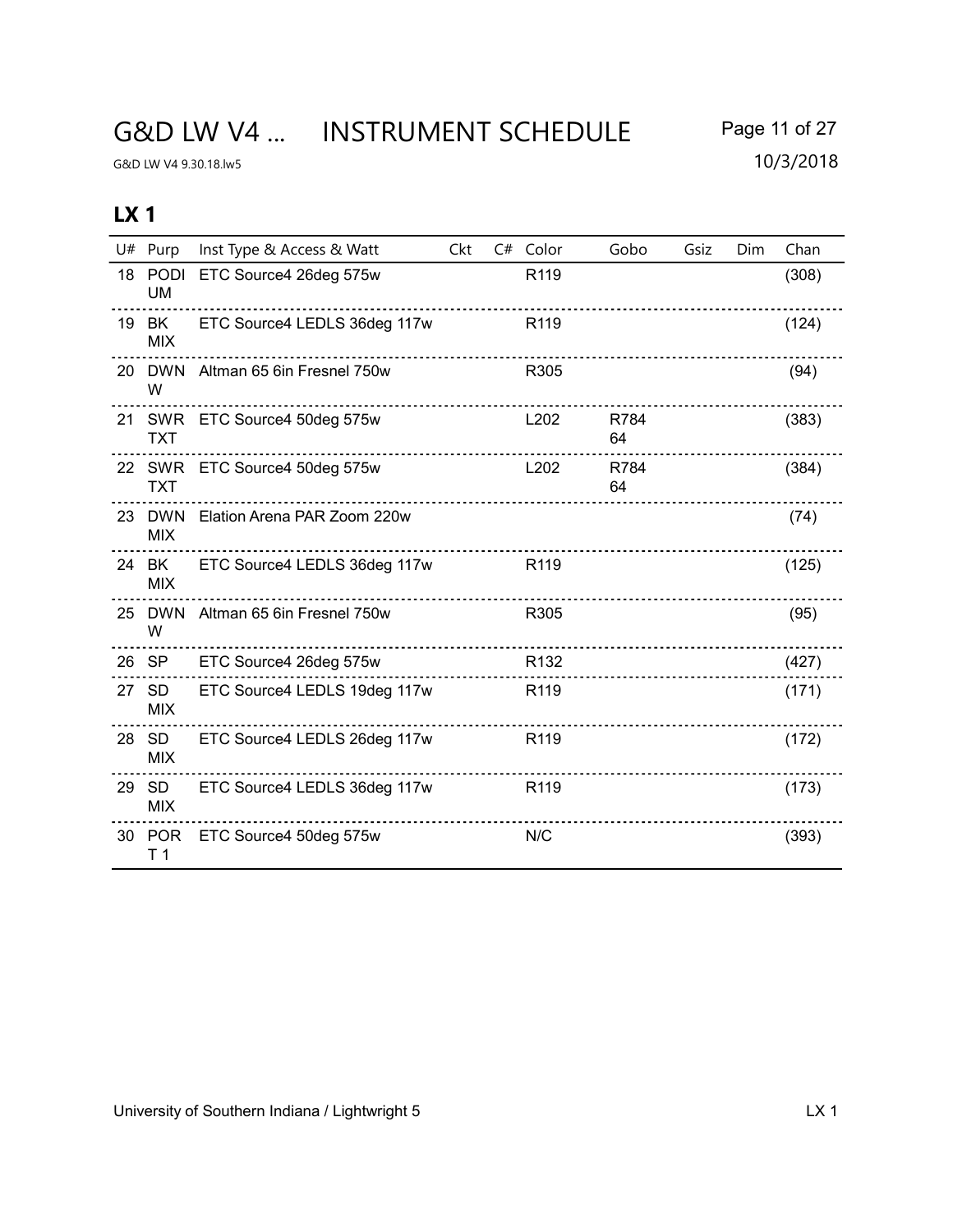|                | U# Purp                  | Inst Type & Access & Watt          | Ckt | C# Color         | Gobo | Gsiz | Dim | Chan  |
|----------------|--------------------------|------------------------------------|-----|------------------|------|------|-----|-------|
| 1              |                          | Altman Q Lite 1kW                  |     |                  |      |      |     | (703) |
| $\overline{2}$ | <b>SD</b><br><b>MIX</b>  | ETC Source4 LEDLS 36deg 117w       |     | R119             |      |      |     | (154) |
| 3              | <b>SD</b><br><b>MIX</b>  | ETC Source4 LEDLS 26deg 117w       |     | R <sub>119</sub> |      |      |     | (155) |
| 4              | <b>SD</b><br><b>MIX</b>  | ETC Source4 LEDLS 19deg 117w       |     | R119             |      |      |     | (156) |
| 5              | <b>STAI</b><br><b>RS</b> | ETC Source4 26deg 575w             |     | L187             |      |      |     | (387) |
| 6              | W                        | DWN Altman 65 6in Fresnel 750w     |     | R305             |      |      |     | (96)  |
| 7              | <b>BK</b><br><b>MIX</b>  | ETC Source4 LEDLS 36deg 117w       |     | R119             |      |      |     | (126) |
| 8              | <b>DWN</b><br><b>MIX</b> | Elation Arena PAR Zoom 220w        |     |                  |      |      |     | (75)  |
| 9              |                          | Solaframe 2000 LED                 |     |                  |      |      |     | (511) |
| 10             | . SD                     | MISS ETC Source4 36deg 575w        |     | R05+<br>R119     |      |      |     | (305) |
| 11             | BK<br><b>MIX</b>         | ETC Source4 LEDLS 36deg 117w       |     | R <sub>119</sub> |      |      |     | (127) |
|                | W                        | 12 DWN Altman 65 6in Fresnel 750w  |     | R305             |      |      |     | (97)  |
|                | <b>MIX</b>               | 13 DWN Elation Arena PAR Zoom 220w |     |                  |      |      |     | (76)  |
|                | 14 BK<br>MIX             | ETC Source4 LEDLS 36deg 117w       |     | R <sub>119</sub> |      |      |     | (128) |
| 15             |                          | Solaframe 2000 LED                 |     |                  |      |      |     | (512) |
|                | W                        | 16 DWN Altman 65 6in Fresnel 750w  |     | R305             |      |      |     | (98)  |
|                | <b>MIX</b>               | DWN Elation Arena PAR Zoom 220w    |     |                  |      |      |     | (77)  |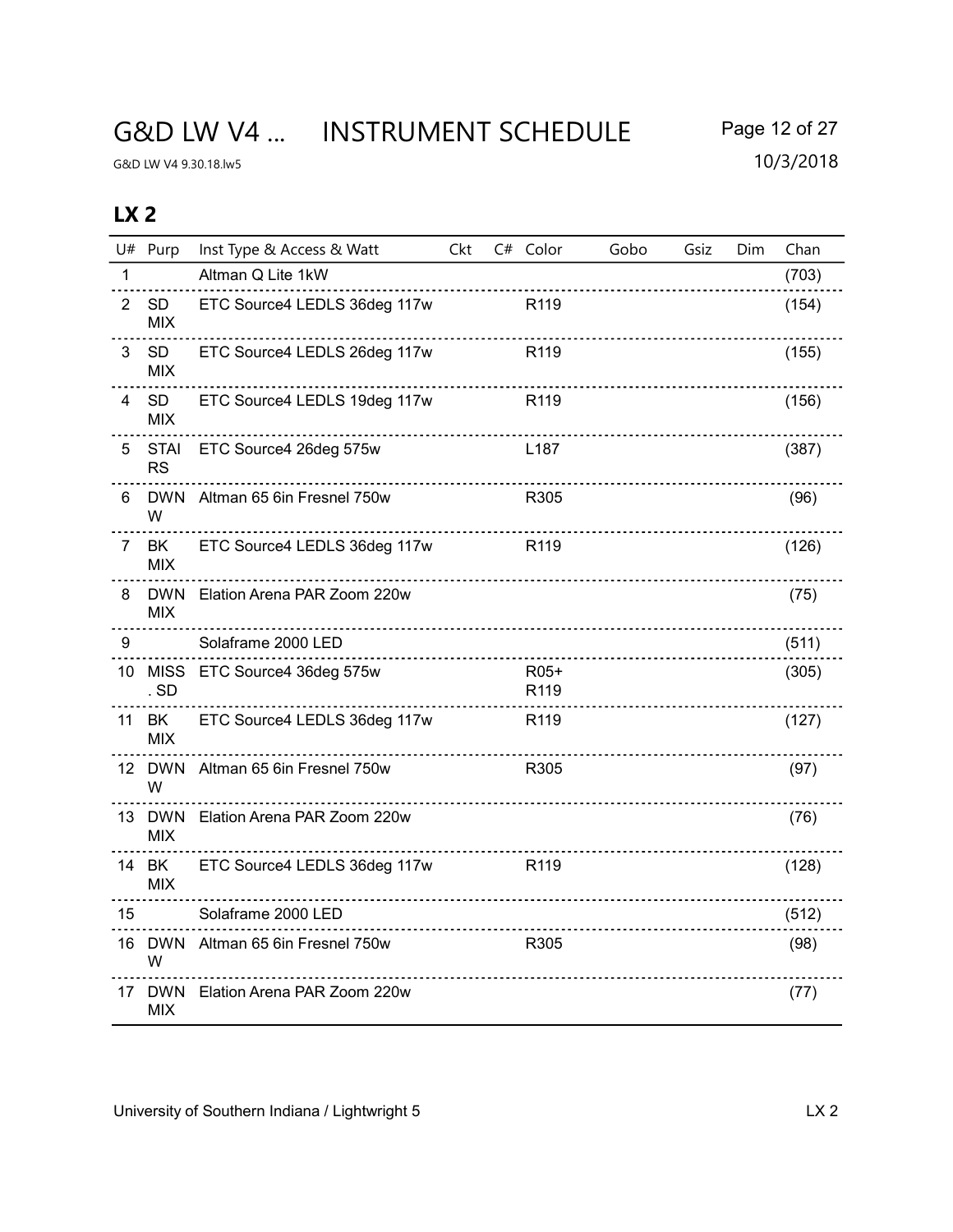## G&D LW V4 ... INSTRUMENT SCHEDULE Page 13 of 27

G&D LW V4 9.30.18.lw5 10/3/2018

|    | U# Purp              | Inst Type & Access & Watt      | Ckt | C# | Color            | Gobo | Gsiz | Dim | Chan  |
|----|----------------------|--------------------------------|-----|----|------------------|------|------|-----|-------|
|    | 18 MISS<br>.SD       | ETC Source4 36deg 575w         |     |    | R05+<br>R119     |      |      |     | (306) |
|    | 19 BK<br><b>MIX</b>  | ETC Source4 LEDLS 36deg 117w   |     |    | R <sub>119</sub> |      |      |     | (129) |
|    | 20 DWN<br>W          | Altman 65 6in Fresnel 750w     |     |    | R <sub>305</sub> |      |      |     | (99)  |
| 21 |                      | Solaframe 2000 LED             |     |    |                  |      |      |     | (513) |
|    | 22 DWN<br><b>MIX</b> | Elation Arena PAR Zoom 220w    |     |    |                  |      |      |     | (78)  |
|    | 23 BK<br><b>MIX</b>  | ETC Source4 LEDLS 36deg 117w   |     |    | R <sub>119</sub> |      |      |     | (130) |
|    | 24 DWN<br>W          | Altman 65 6in Fresnel 750w     |     |    | R305             |      |      |     | (100) |
|    |                      | 25 Palm ETC Source4 90deg 575w |     |    | L025             |      |      |     | (354) |
|    | 26 SD<br><b>MIX</b>  | ETC Source4 LEDLS 19deg 117w   |     |    | R <sub>119</sub> |      |      |     | (174) |
|    | 27 SD<br><b>MIX</b>  | ETC Source4 LEDLS 26deg 117w   |     |    | R <sub>119</sub> |      |      |     | (175) |
|    | 28 SD<br><b>MIX</b>  | ETC Source4 LEDLS 36deg 117w   |     |    | R <sub>119</sub> |      |      |     | (176) |
| 29 |                      | Altman Q Lite 1kW              |     |    |                  |      |      |     | (704) |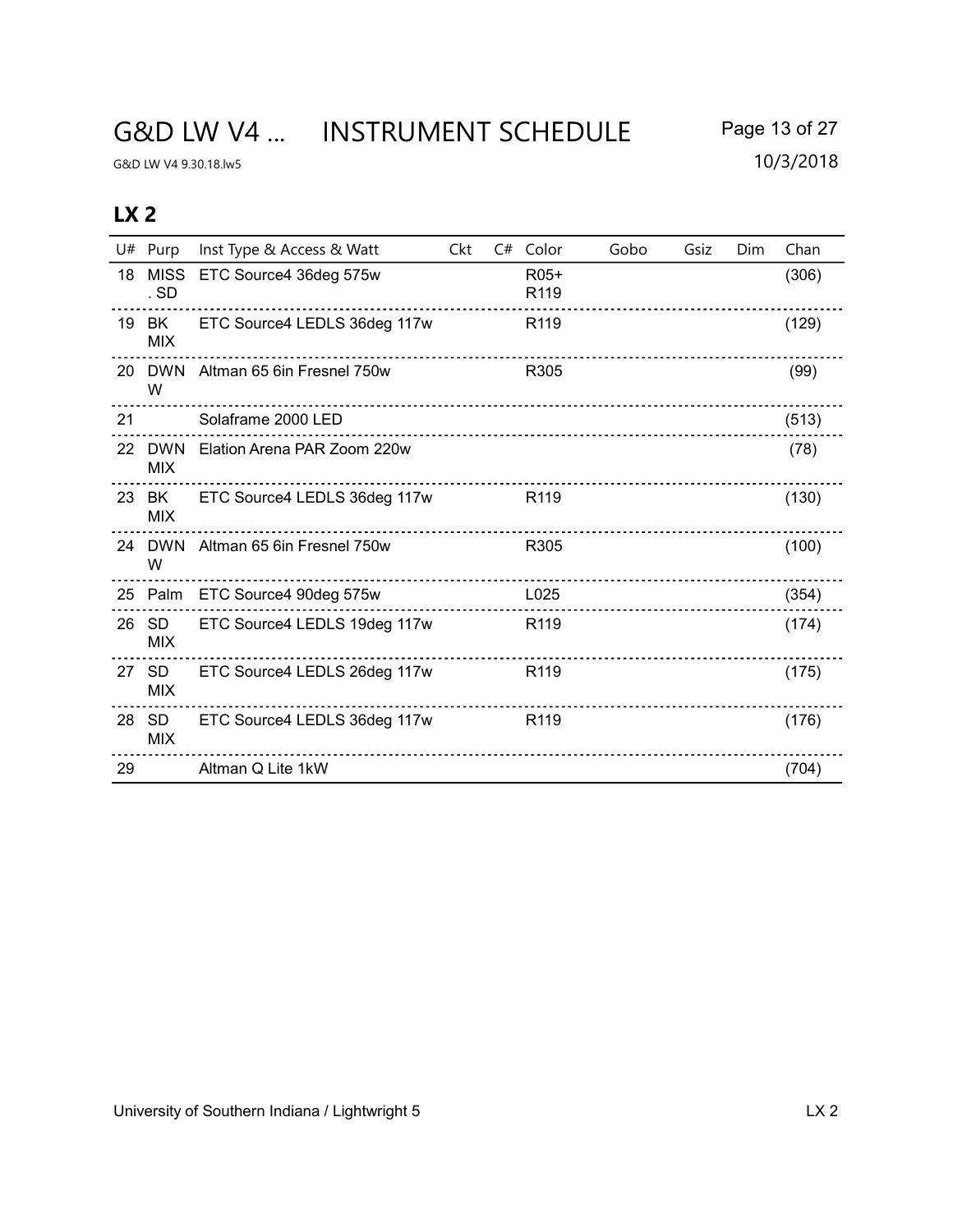## G&D LW V4 ... INSTRUMENT SCHEDULE Page 14 of 27

G&D LW V4 9.30.18.lw5 10/3/2018

|                | U# Purp                 | Inst Type & Access & Watt                | Ckt | C# Color         | Gobo       | Gsiz | Dim | Chan  |
|----------------|-------------------------|------------------------------------------|-----|------------------|------------|------|-----|-------|
| 1              | <b>SD</b><br><b>MIX</b> | ETC Source4 LEDLS 36deg 117w             |     | R119             |            |      |     | (157) |
| 2              | <b>SD</b><br><b>MIX</b> | ETC Source4 LEDLS 26deg 117w             |     | R <sub>119</sub> |            |      |     | (158) |
| $\mathbf{3}$   | SD<br><b>MIX</b>        | ETC Source4 LEDLS 19deg 117w             |     | R119             |            |      |     | (159) |
| 4              | W                       | DWN Altman 65 6in Fresnel 750w           |     | R305             |            |      |     | (101) |
| 5              | BK<br><b>MIX</b>        | ETC Source4 LEDLS 36deg 117w             |     | R <sub>119</sub> |            |      |     | (131) |
| 6              | MIX                     | DWN Elation Arena PAR Zoom 220w          |     |                  |            |      |     | (79)  |
| $\overline{7}$ |                         | Solaframe 2000 LED                       |     |                  |            |      |     | (514) |
| 8              | <b>TXT</b>              | SWR ETC Source4 50deg 575w               |     | L202             | R784<br>64 |      |     | (385) |
| 9              | BK<br><b>MIX</b>        | ETC Source4 LEDLS 36deg 117w<br><u>.</u> |     | R <sub>119</sub> |            |      |     | (132) |
|                | W                       | 10 DWN Altman 65 6in Fresnel 750w        |     | R305             |            |      |     | (102) |
|                | <b>MIX</b>              | 11 DWN Elation Arena PAR Zoom 220w       |     |                  |            |      |     | (80)  |
|                | <b>WND</b>              | 12 MISS ETC Source4 90deg 575w           |     | R119             |            |      |     | (309) |
|                | 13 BK<br><b>MIX</b>     | ETC Source4 LEDLS 36deg 117w             |     | R119             |            |      |     | (133) |
|                | W                       | 14 DWN Altman 65 6in Fresnel 750w        |     | R305             |            |      |     | (103) |
|                | <b>MIX</b>              | 15 DWN Elation Arena PAR Zoom 220w       |     |                  |            |      |     | (81)  |
|                | TXT                     | 16 SWR ETC Source4 50deg 575w            |     | L202             | R784<br>64 |      |     | (386) |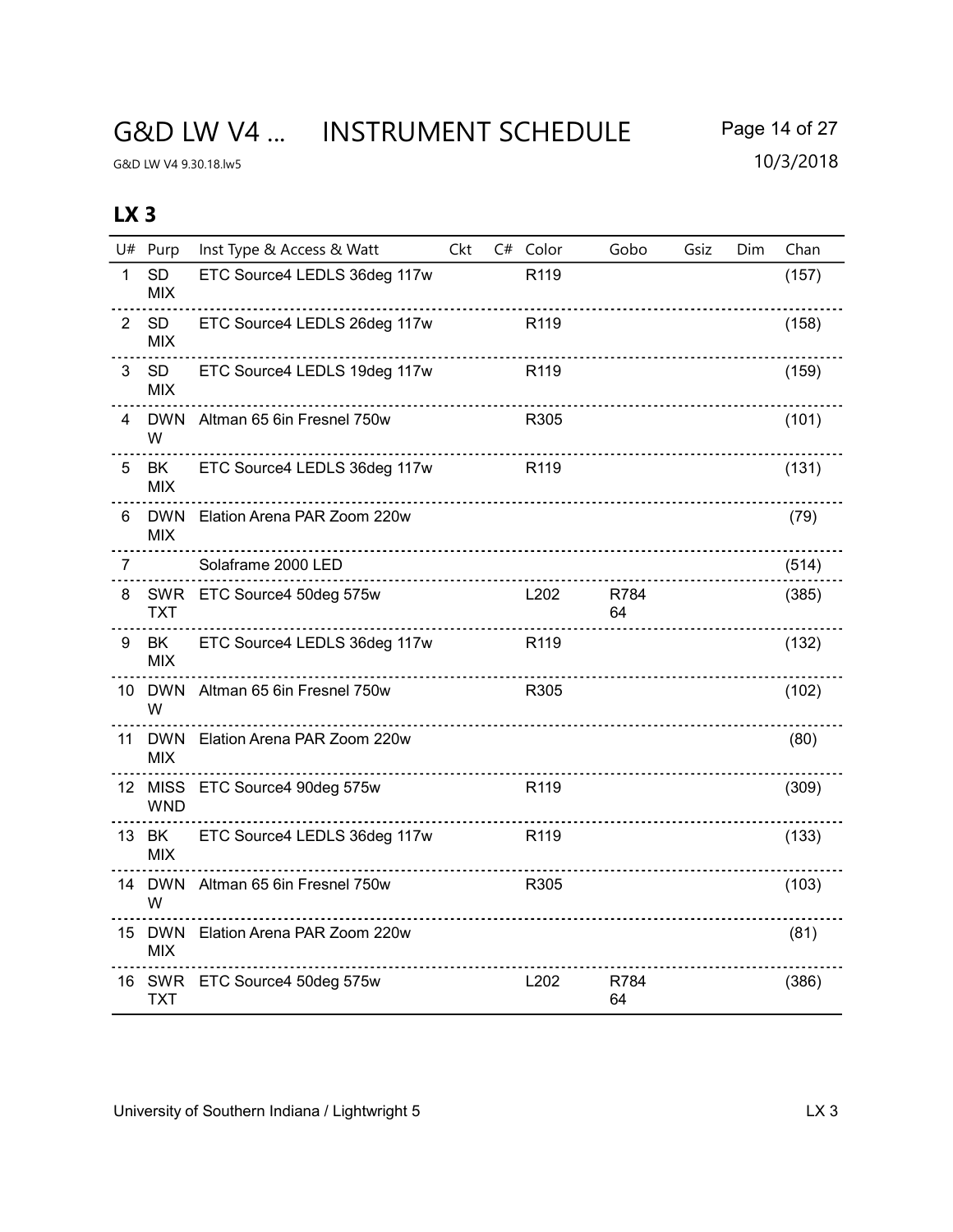## G&D LW V4 ... INSTRUMENT SCHEDULE Page 15 of 27

G&D LW V4 9.30.18.lw5 10/3/2018

|                 | U# Purp              | Inst Type & Access & Watt    | Ckt | $C#$ Color       | Gobo | Gsiz | Dim | Chan  |
|-----------------|----------------------|------------------------------|-----|------------------|------|------|-----|-------|
| 17 <sup>2</sup> | BK<br><b>MIX</b>     | ETC Source4 LEDLS 36deg 117w |     | R119             |      |      |     | (134) |
|                 | <b>18 DWN</b><br>W   | Altman 65 6in Fresnel 750w   |     | R305             |      |      |     | (104) |
| 19              |                      | Solaframe 2000 LED           |     |                  |      |      |     | (515) |
|                 | 20 DWN<br><b>MIX</b> | Elation Arena PAR Zoom 220w  |     |                  |      |      |     | (82)  |
|                 | 21 BK<br><b>MIX</b>  | ETC Source4 LEDLS 36deg 117w |     | R <sub>119</sub> |      |      |     | (135) |
|                 | 22 DWN<br>W          | Altman 65 6in Fresnel 750w   |     | R305             |      |      |     | (105) |
|                 | 23 MISS<br>. SD      | ETC Source4 50deg 575w       |     | L <sub>187</sub> |      |      |     | (342) |
|                 | 24 SD<br><b>MIX</b>  | ETC Source4 LEDLS 19deg 117w |     | R <sub>119</sub> |      |      |     | (177) |
|                 | 25 SD<br><b>MIX</b>  | ETC Source4 LEDLS 26deg 117w |     | R <sub>119</sub> |      |      |     | (178) |
|                 | 26 SD<br><b>MIX</b>  | ETC Source4 LEDLS 36deg 117w |     | R <sub>119</sub> |      |      |     | (179) |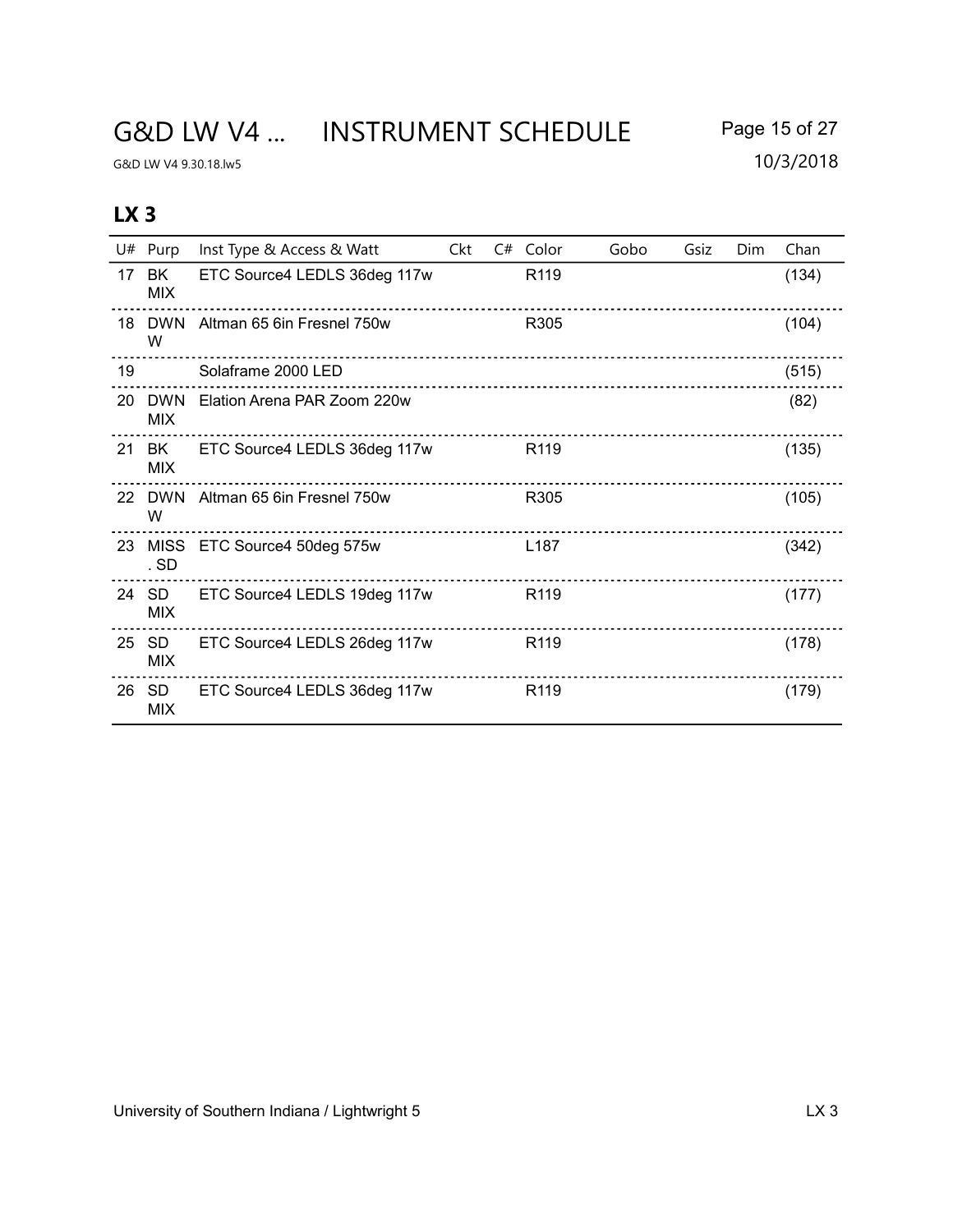|             | U# Purp                 | Inst Type & Access & Watt          | Ckt | C# Color         | Gobo       | Gsiz | Dim | Chan  |
|-------------|-------------------------|------------------------------------|-----|------------------|------------|------|-----|-------|
| $\mathbf 1$ |                         | Altman Q Lite 1kW                  |     |                  |            |      |     | (705) |
| 2           | <b>SD</b><br><b>MIX</b> | ETC Source4 LEDLS 36deg 117w       |     | R <sub>119</sub> |            |      |     | (160) |
| 3           | SD<br><b>MIX</b>        | ETC Source4 LEDLS 26deg 117w       |     | R <sub>119</sub> |            |      |     | (161) |
| 4           | <b>SD</b><br><b>MIX</b> | ETC Source4 LEDLS 19deg 117w       |     | R <sub>119</sub> |            |      |     | (162) |
| 5           | SWR<br>TXT              | ETC Source4 50deg 575w             |     | L202             | R784<br>64 |      |     | (388) |
| 6           | <b>HAV</b><br>BK        | ETC Source4 26deg 575w             |     | L204             |            |      |     | (356) |
|             | W                       | 7 DWN Altman 65 6in Fresnel 750w   |     | R305             |            |      |     | (106) |
| 8           | BK<br><b>MIX</b>        | ETC Source4 LEDLS 36deg 117w       |     | R <sub>119</sub> |            |      |     | (136) |
| 9           | <b>DWN</b><br>MIX       | Elation Arena PAR Zoom 220w        |     |                  |            |      |     | (83)  |
| 10          |                         | <b>VL 3500 Spot</b>                |     |                  |            |      |     | (521) |
|             | 11 HAV<br>BK            | ETC Source4 26deg 575w             |     | L <sub>204</sub> |            |      |     | (357) |
|             | 12 BK<br><b>MIX</b>     | ETC Source4 LEDLS 36deg 117w       |     | R <sub>119</sub> |            |      |     | (137) |
|             | W                       | 13 DWN Altman 65 6in Fresnel 750w  |     | R305             |            |      |     | (107) |
|             | <b>MIX</b>              | 14 DWN Elation Arena PAR Zoom 220w |     |                  |            |      |     | (84)  |
|             | 15 HAV<br>BK            | ETC Source4 26deg 575w             |     | L204             |            |      |     | (358) |
|             | 16 BK<br><b>MIX</b>     | ETC Source4 LEDLS 36deg 117w       |     | R <sub>119</sub> |            |      |     | (138) |
|             | 17 DWN<br>W             | Altman 65 6in Fresnel 750w         |     | R305             |            |      |     | (108) |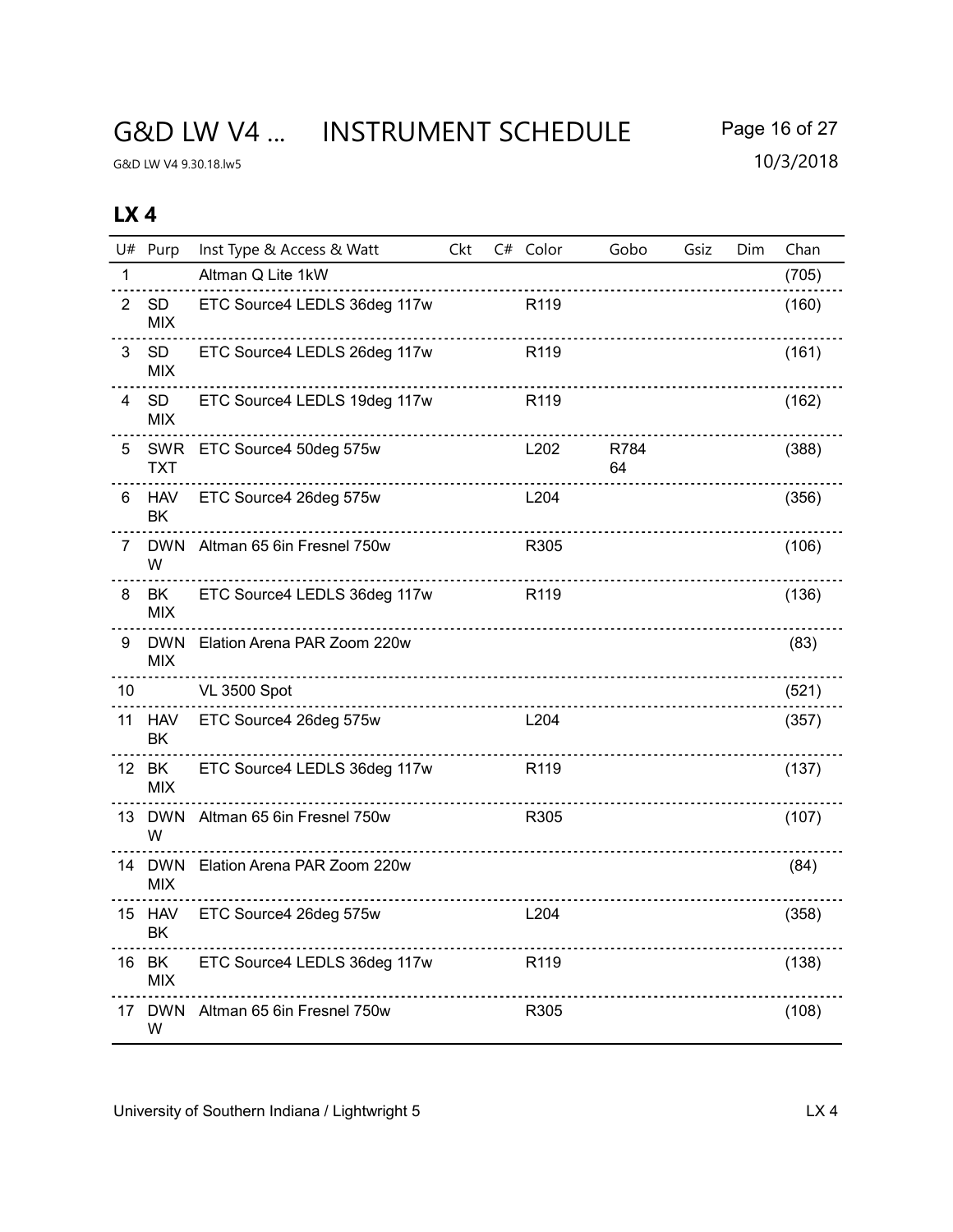## G&D LW V4 ... INSTRUMENT SCHEDULE Page 17 of 27

G&D LW V4 9.30.18.lw5 10/3/2018

|    | U# Purp                  | Inst Type & Access & Watt         | Ckt | C# Color         | Gobo       | Gsiz | Dim | Chan  |
|----|--------------------------|-----------------------------------|-----|------------------|------------|------|-----|-------|
| 18 | <b>DWN</b><br><b>MIX</b> | Elation Arena PAR Zoom 220w       |     |                  |            |      |     | (85)  |
|    | 19 HAV<br>BK             | ETC Source4 26deg 575w            |     | L204             |            |      |     | (359) |
|    | 20 BK<br><b>MIX</b>      | ETC Source4 LEDLS 36deg 117w      |     | R <sub>119</sub> |            |      |     | (139) |
|    | W                        | 21 DWN Altman 65 6in Fresnel 750w |     | R305             |            |      |     | (109) |
| 22 |                          | <b>VL 3500 Spot</b>               |     |                  |            |      |     | (522) |
|    | 23 DWN<br><b>MIX</b>     | Elation Arena PAR Zoom 220w       |     |                  |            |      |     | (86)  |
|    | 24 BK<br><b>MIX</b>      | ETC Source4 LEDLS 36deg 117w      |     | R <sub>119</sub> |            |      |     | (140) |
|    | 25 DWN<br>W              | Altman 65 6in Fresnel 750w        |     | R305             |            |      |     | (110) |
|    | 26 HAV<br>BK             | ETC Source4 26deg 575w            |     | L204             |            |      |     | (360) |
|    | TXT                      | 27 SWR ETC Source4 50deg 575w     |     | L202             | R784<br>64 |      |     | (389) |
|    | 28 SD<br><b>MIX</b>      | ETC Source4 LEDLS 19deg 117w      |     | R <sub>119</sub> |            |      |     | (180) |
|    | 29 SD<br><b>MIX</b>      | ETC Source4 LEDLS 26deg 117w      |     | R <sub>119</sub> |            |      |     | (181) |
|    | 30 SD<br><b>MIX</b>      | ETC Source4 LEDLS 36deg 117w      |     | R <sub>119</sub> |            |      |     | (182) |
| 31 |                          | Altman Q Lite 1kW                 |     |                  |            |      |     | (706) |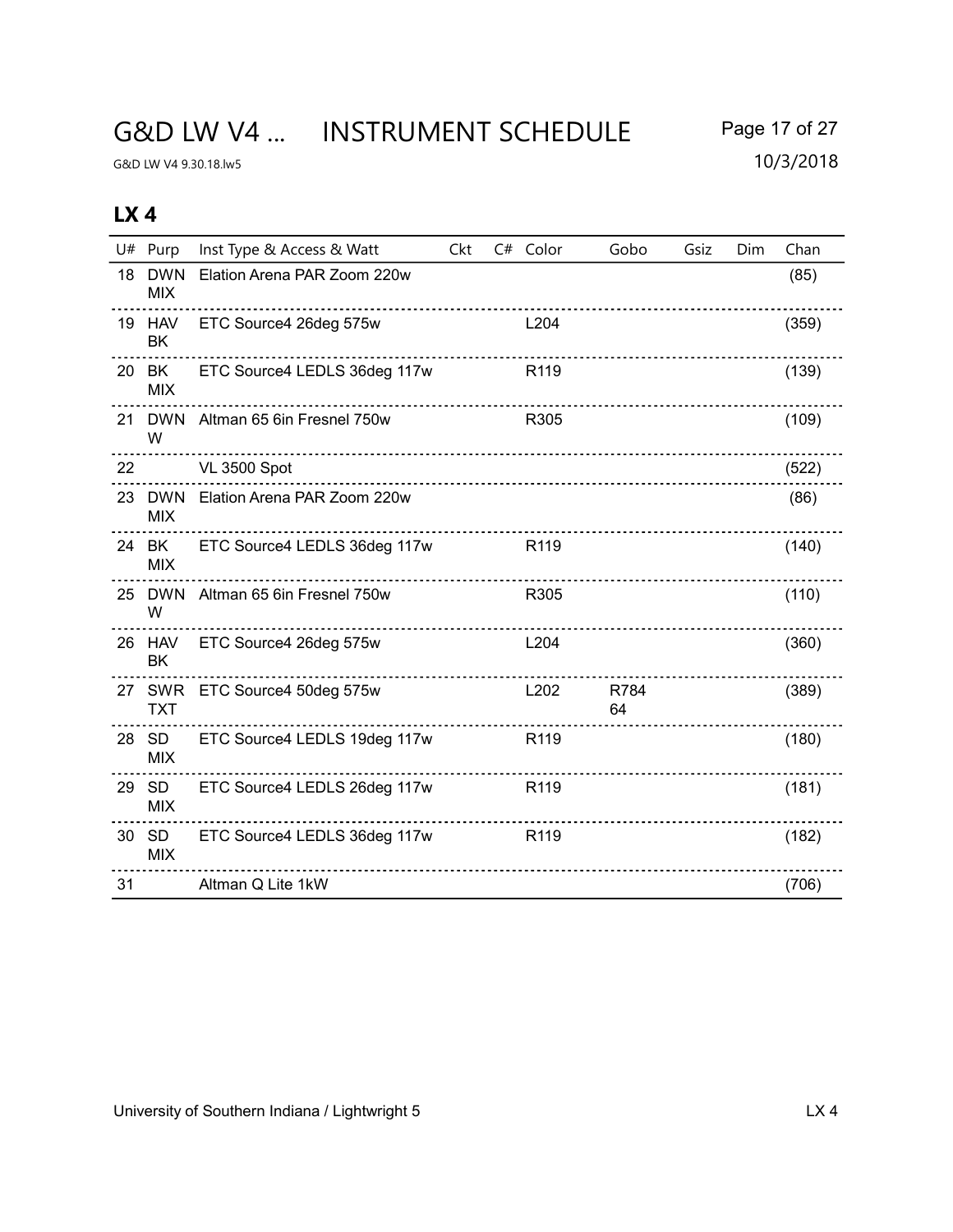## G&D LW V4 ... INSTRUMENT SCHEDULE Page 18 of 27

G&D LW V4 9.30.18.lw5 10/3/2018

## LX 5

|                | U# Purp          | Inst Type & Access & Watt | Ckt | C# | Color            | Gobo       | Gsiz | Dim | Chan  |
|----------------|------------------|---------------------------|-----|----|------------------|------------|------|-----|-------|
| 1              |                  | Altman Sky Cyc 1 Cell 1kW |     |    | R <sub>120</sub> |            |      |     | (321) |
| $\overline{2}$ |                  | Altman Sky Cyc 1 Cell 1kW |     |    | R <sub>120</sub> |            |      |     | (321) |
| 3              |                  | Altman Sky Cyc 1 Cell 1kW |     |    | R <sub>120</sub> |            |      |     | (322) |
| 4              |                  | Altman Sky Cyc 1 Cell 1kW |     |    | R <sub>120</sub> |            |      |     | (322) |
| 5              | <b>CLO</b><br>UD | ETC Source4 90deg 575w    |     |    | N/C              | R811<br>83 |      |     | (395) |
| 6              |                  | Altman Sky Cyc 1 Cell 1kW |     |    | R <sub>120</sub> |            |      |     | (323) |
| $\overline{7}$ |                  | Altman Sky Cyc 1 Cell 1kW |     |    | R <sub>120</sub> |            |      |     | (324) |
| 8              |                  | Altman Sky Cyc 1 Cell 1kW |     |    | R <sub>120</sub> |            |      |     | (323) |
| 9              | <b>CLO</b><br>UD | ETC Source4 90deg 575w    |     |    | N/C              | R811<br>82 |      |     | (396) |
| 10             |                  | Altman Sky Cyc 1 Cell 1kW |     |    | R <sub>120</sub> |            |      |     | (325) |
| 11             |                  | Altman Sky Cyc 1 Cell 1kW |     |    | R <sub>120</sub> |            |      |     | (325) |
| 12             |                  | Altman Sky Cyc 1 Cell 1kW |     |    | R <sub>120</sub> |            |      |     | (326) |
| 13             |                  | Altman Sky Cyc 1 Cell 1kW |     |    | R <sub>120</sub> |            |      |     | (326) |

| U# | Purp | Inst Type & Access & Watt | Ckt | $C#$ Color | Gobo | Gsiz | Dim | Chan  |
|----|------|---------------------------|-----|------------|------|------|-----|-------|
|    |      | Colour Chorus 72 630w     |     |            |      |      |     | (541) |
| 2  |      | Colour Chorus 72 630w     |     |            |      |      |     | (542) |
| 3  |      | Colour Chorus 72 630w     |     |            |      |      |     | (543) |
| 4  |      | Colour Chorus 72 630w     |     |            |      |      |     | (544) |
| 5  |      | Colour Chorus 72 630w     |     |            |      |      |     | (545) |
| 6  |      | Colour Chorus 72 630w     |     |            |      |      |     | (546) |
|    |      | Colour Chorus 72 630w     |     |            |      |      |     | (547) |
| 8  |      | Colour Chorus 72 630w     |     |            |      |      |     | (548) |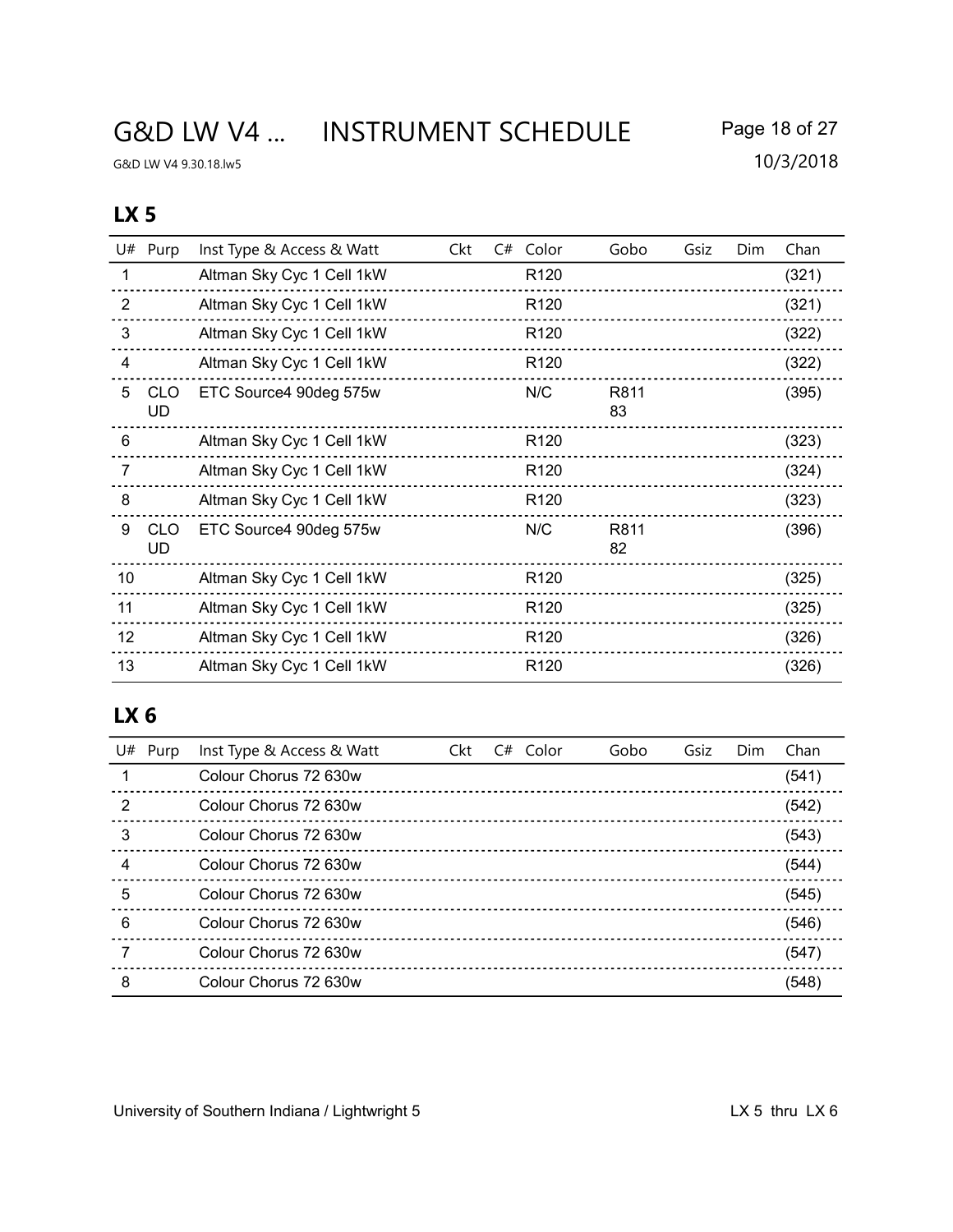# G&D LW V4 ... INSTRUMENT SCHEDULE Page 19 of 27

G&D LW V4 9.30.18.lw5 10/3/2018

#### SR LADDER 1

| U# | Purp                    | Inst Type & Access & Watt     | Ckt | C# Color                    | Gobo       | Gsiz | Dim | Chan  |
|----|-------------------------|-------------------------------|-----|-----------------------------|------------|------|-----|-------|
| 1  | <b>POR</b><br>T 1       | ETC Source4 36deg 575w        |     | N/C                         |            |      |     | (394) |
|    |                         | 2 SD C ETC Source4 19deg 575w |     | $L201+$<br>R <sub>119</sub> |            |      |     | (221) |
| 3  | <b>SD</b><br><b>TXT</b> | ETC Source4 26deg 575w        |     | L <sub>169</sub>            | R778<br>06 |      |     | (251) |
| 4  |                         | SD C ETC Source4 26deg 575w   |     | $L201+$<br>R <sub>119</sub> |            |      |     | (222) |
| 5  | <b>SD</b><br><b>TXT</b> | ETC Source4 36deg 575w        |     | L <sub>169</sub>            | R778<br>06 |      |     | (252) |
| 6  |                         | SD C ETC Source4 36deg 575w   |     | $L201+$<br>R <sub>119</sub> |            |      |     | (223) |

#### SR LADDER 2

|   | $U#$ Purp         | Inst Type & Access & Watt     | Ckt | $C#$ Color                  | Gobo       | Gsiz | Dim | Chan  |
|---|-------------------|-------------------------------|-----|-----------------------------|------------|------|-----|-------|
| 1 | Palm              | Altman PAR 64 WFL 1kW         |     | R <sub>305</sub>            |            |      |     | (355) |
|   |                   | 2 SD C ETC Source4 19deg 575w |     | $L201+$<br>R <sub>119</sub> |            |      |     | (224) |
| 3 | -SD<br><b>TXT</b> | ETC Source4 26deg 575w        |     | L <sub>169</sub>            | R778<br>06 |      |     | (253) |
| 4 |                   | SD C ETC Source4 26deg 575w   |     | $L201+$<br>R <sub>119</sub> |            |      |     | (225) |
| 5 | -SD<br><b>TXT</b> | ETC Source4 36deg 575w        |     | L <sub>169</sub>            | R778<br>06 |      |     | (254) |
| 6 |                   | SD C ETC Source4 36deg 575w   |     | $L201+$<br>R <sub>119</sub> |            |      |     | (226) |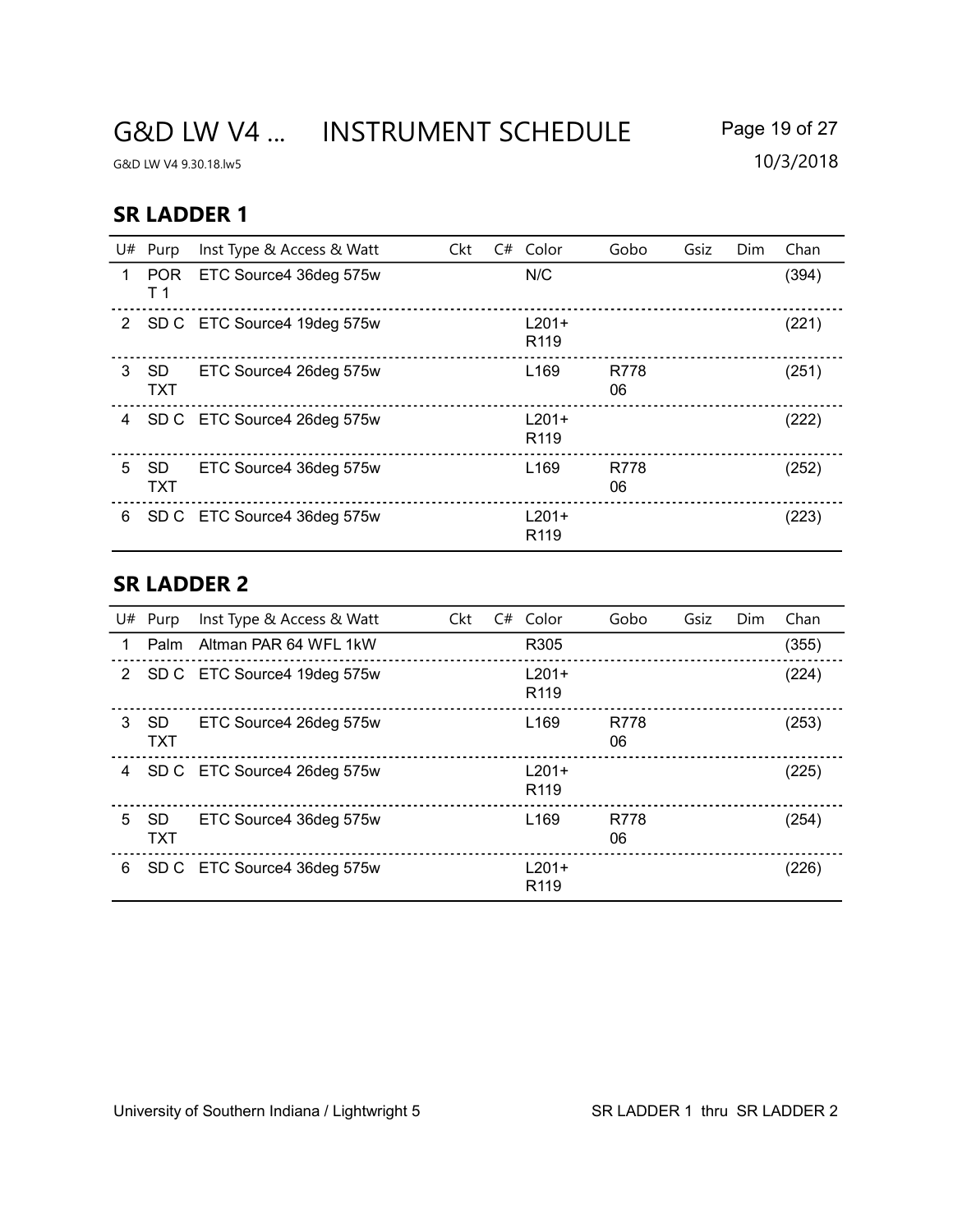# G&D LW V4 ... INSTRUMENT SCHEDULE Page 20 of 27

G&D LW V4 9.30.18.lw5 10/3/2018

#### SR LADDER 3

|    | $U#$ Purp         | Inst Type & Access & Watt     | <b>Ckt</b> | C# | Color                       | Gobo       | Gsiz | Dim | Chan  |
|----|-------------------|-------------------------------|------------|----|-----------------------------|------------|------|-----|-------|
| 1. |                   | SD C ETC Source4 19deg 575w   |            |    | $L201+$<br>R <sub>119</sub> |            |      |     | (227) |
| 2  | -SD<br><b>TXT</b> | ETC Source4 26deg 575w        |            |    | L <sub>169</sub>            | R778<br>06 |      |     | (255) |
| 3  |                   | SD C ETC Source4 26deg 575w   |            |    | $L201+$<br>R <sub>119</sub> |            |      |     | (228) |
| 4  | -SD<br><b>TXT</b> | ETC Source4 36deg 575w        |            |    | L <sub>169</sub>            | R778<br>06 |      |     | (256) |
|    |                   | 5 SD C ETC Source4 36deg 575w |            |    | $L201+$<br>R <sub>119</sub> |            |      |     | (229) |

#### SR LADDER 4

| U# | Purp              | Inst Type & Access & Watt     | Ckt | $C#$ Color                  | Gobo       | Gsiz | Dim | Chan  |
|----|-------------------|-------------------------------|-----|-----------------------------|------------|------|-----|-------|
| 1. |                   | SD C ETC Source4 19deg 575w   |     | $L201+$<br>R <sub>119</sub> |            |      |     | (230) |
| 2  | -SD<br><b>TXT</b> | ETC Source4 26deg 575w        |     | L <sub>169</sub>            | R778<br>06 |      |     | (257) |
| 3  |                   | SD C ETC Source4 26deg 575w   |     | $L201+$<br>R <sub>119</sub> |            |      |     | (231) |
| 4  | -SD<br><b>TXT</b> | ETC Source4 36deg 575w        |     | L <sub>169</sub>            | R778<br>06 |      |     | (258) |
|    |                   | 5 SD C ETC Source4 36deg 575w |     | $L201+$<br>R <sub>119</sub> |            |      |     | (232) |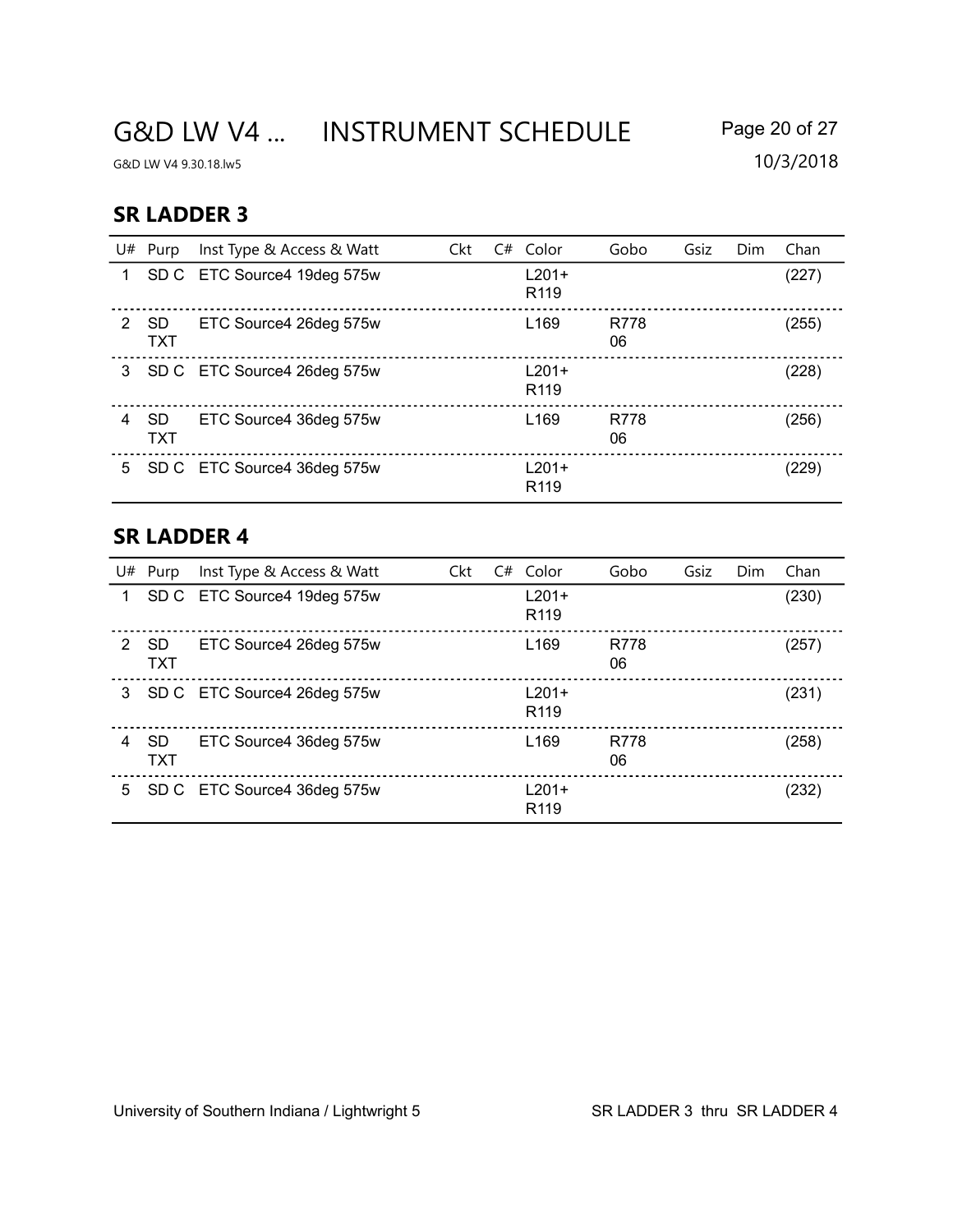# G&D LW V4 ... INSTRUMENT SCHEDULE Page 21 of 27

G&D LW V4 9.30.18.lw5 10/3/2018

### SL LADDER 1

|    | $U#$ Purp               | Inst Type & Access & Watt | <b>Ckt</b> | C# Color                 | Gobo       | Gsiz | Dim | Chan  |
|----|-------------------------|---------------------------|------------|--------------------------|------------|------|-----|-------|
| 1. | <b>POR</b><br>T 1       | ETC Source4 36deg 575w    |            | N/C                      |            |      |     | (391) |
| 2  | <b>SD</b><br>W          | ETC Source4 19deg 575w    |            | R36+<br>R <sub>119</sub> |            |      |     | (203) |
| 3  | <b>SD</b><br><b>TXT</b> | ETC Source4 26deg 575w    |            | <b>R87</b>               | R774<br>06 |      |     | (242) |
| 4  | -SD<br>W                | ETC Source4 26deg 575w    |            | R36+<br>R119             |            |      |     | (202) |
| 5  | -SD<br><b>TXT</b>       | ETC Source4 36deg 575w    |            | R87                      | R774<br>06 |      |     | (241) |
| 6  | <b>SD</b><br>w          | ETC Source4 36deg 575w    |            | R36+<br>R <sub>119</sub> |            |      |     | (201) |

#### SL LADDER 2

| U# | Purp                    | Inst Type & Access & Watt | <b>Ckt</b> | $C#$ Color                            | Gobo       | Gsiz | Dim | Chan  |
|----|-------------------------|---------------------------|------------|---------------------------------------|------------|------|-----|-------|
|    | <b>SD</b><br>W          | ETC Source4 19deg 575w    |            | R <sub>36</sub> +<br>R <sub>119</sub> |            |      |     | (206) |
| 2  | <b>SD</b><br><b>TXT</b> | ETC Source4 26deg 575w    |            | <b>R87</b>                            | R774<br>06 |      |     | (244) |
| 3  | -SD<br>W                | ETC Source4 26deg 575w    |            | R <sub>36</sub> +<br>R <sub>119</sub> |            |      |     | (205) |
| 4  | <b>SD</b><br><b>TXT</b> | ETC Source4 36deg 575w    |            | <b>R87</b>                            | R774<br>06 |      |     | (243) |
| 5. | <b>SD</b><br>W          | ETC Source4 36deg 575w    |            | R <sub>36</sub> +<br>R <sub>119</sub> |            |      |     | (204) |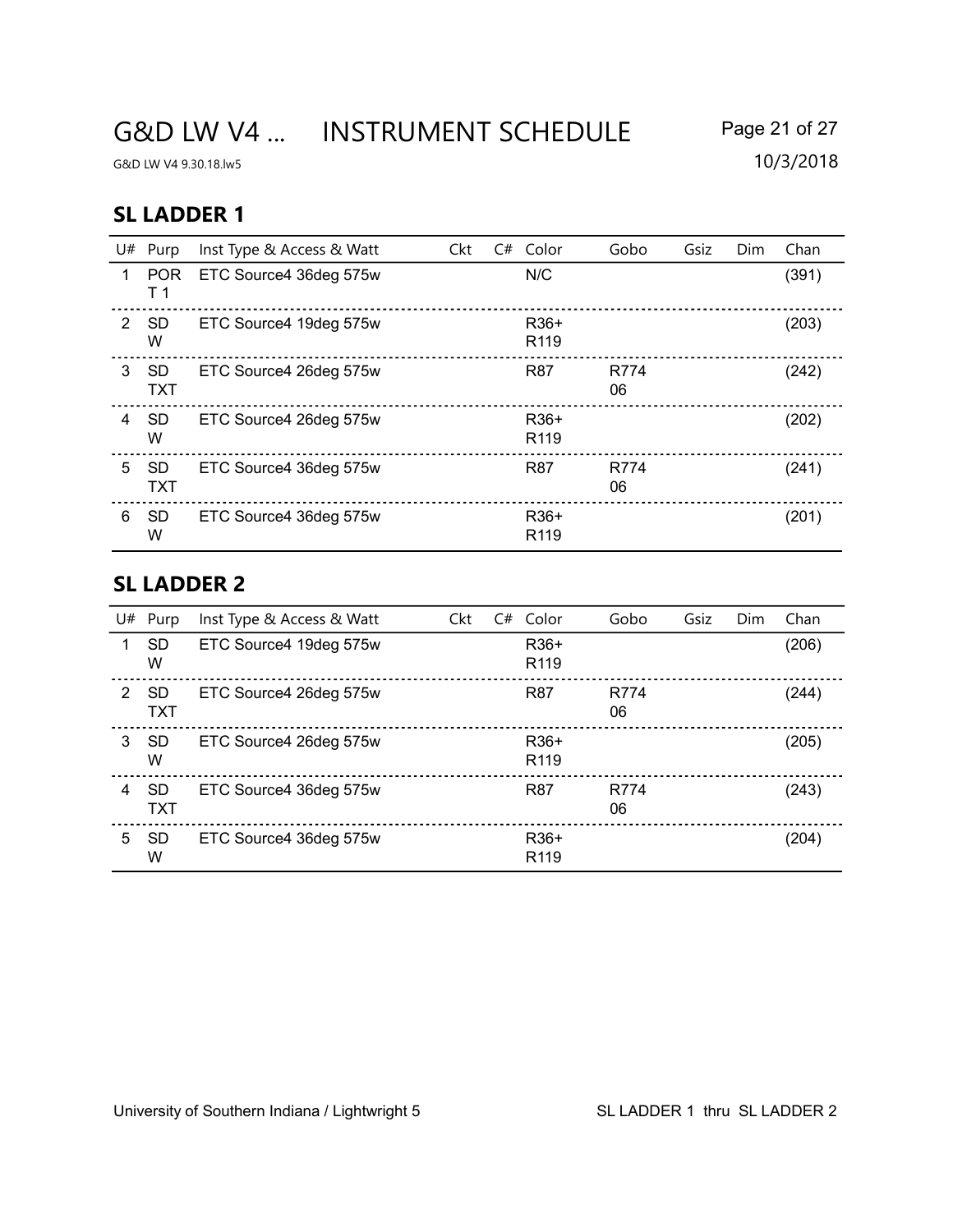# G&D LW V4 ... INSTRUMENT SCHEDULE Page 22 of 27

G&D LW V4 9.30.18.lw5 10/3/2018

#### SL LADDER 3

|    | $U#$ Purp               | Inst Type & Access & Watt | Ckt | C# | Color                                 | Gobo       | Gsiz | Dim | Chan  |
|----|-------------------------|---------------------------|-----|----|---------------------------------------|------------|------|-----|-------|
|    | <b>SD</b><br>W          | ETC Source4 19deg 575w    |     |    | R36+<br>R <sub>119</sub>              |            |      |     | (209) |
| 2  | <b>SD</b><br>TXT        | ETC Source4 26deg 575w    |     |    | <b>R87</b>                            | R774<br>06 |      |     | (246) |
| 3  | <b>SD</b><br>w          | ETC Source4 26deg 575w    |     |    | R <sub>36</sub> +<br>R <sub>119</sub> |            |      |     | (208) |
| 4  | <b>SD</b><br><b>TXT</b> | ETC Source4 36deg 575w    |     |    | R87                                   | R774<br>06 |      |     | (245) |
| 5. | <b>SD</b><br>W          | ETC Source4 36deg 575w    |     |    | R36+<br>R <sub>119</sub>              |            |      |     | (207) |

#### SL LADDER 4

| U# | Purp                    | Inst Type & Access & Watt | Ckt | $C#$ Color               | Gobo       | Gsiz | Dim | Chan  |
|----|-------------------------|---------------------------|-----|--------------------------|------------|------|-----|-------|
|    | <b>SD</b><br>W          | ETC Source4 19deg 575w    |     | R36+<br>R <sub>119</sub> |            |      |     | (212) |
| 2  | <b>SD</b><br><b>TXT</b> | ETC Source4 26deg 575w    |     | R87                      | R774<br>06 |      |     | (248) |
| 3  | SD<br>W                 | ETC Source4 26deg 575w    |     | R36+<br>R <sub>119</sub> |            |      |     | (211) |
| 4  | <b>SD</b><br><b>TXT</b> | ETC Source4 36deg 575w    |     | R87                      | R774<br>06 |      |     | (247) |
| 5  | <b>SD</b><br>W          | ETC Source4 36deg 575w    |     | R36+<br>R <sub>119</sub> |            |      |     | (210) |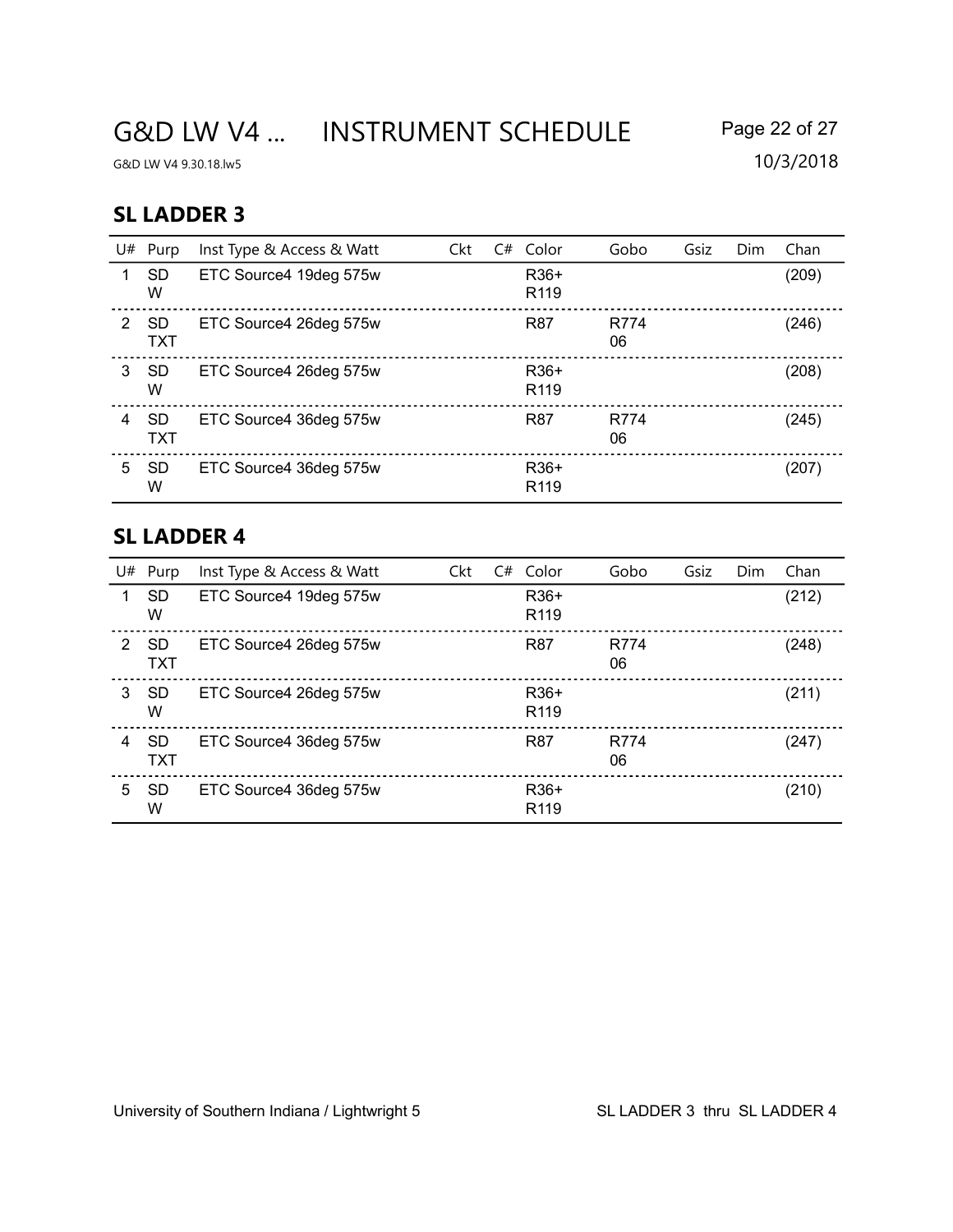# G&D LW V4 ... INSTRUMENT SCHEDULE Page 23 of 27

G&D LW V4 9.30.18.lw5 10/3/2018

### GROUND ROW

| U# | Purp | Inst Type & Access & Watt | Ckt | $C#$ Color | Gobo | Gsiz | Dim | Chan  |
|----|------|---------------------------|-----|------------|------|------|-----|-------|
|    |      | Colour Chorus 72 630w     |     |            |      |      |     | (531) |
| 2  |      | Colour Chorus 72 630w     |     |            |      |      |     | (532) |
| 3  |      | Colour Chorus 72 630w     |     |            |      |      |     | (533) |
| 4  |      | Colour Chorus 72 630w     |     |            |      |      |     | (534) |
| 5  |      | Colour Chorus 72 630w     |     |            |      |      |     | (535) |
| 6  |      | Colour Chorus 72 630w     |     |            |      |      |     | (536) |
|    |      | Colour Chorus 72 630w     |     |            |      |      |     | (537) |
| 8  |      | Colour Chorus 72 630w     |     |            |      |      |     | (538) |

#### FOOTLIGHTS

| U#             | Purp | Inst Type & Access & Watt | Ckt | C# | Color      | Gobo | Gsiz | Dim | Chan  |
|----------------|------|---------------------------|-----|----|------------|------|------|-----|-------|
| A <sub>1</sub> |      | Altman Zip Strip Cell     |     |    | N/C        |      |      |     | (261) |
| A2             |      | Altman Zip Strip Cell     |     |    | L162       |      |      |     | (262) |
| A <sub>3</sub> |      | Altman Zip Strip Cell     |     |    | <b>R87</b> |      |      |     | (263) |
| B <sub>1</sub> |      | Altman Zip Strip Cell     |     |    | N/C        |      |      |     | (261) |
| <b>B2</b>      |      | Altman Zip Strip Cell     |     |    | L162       |      |      |     | (262) |
| B <sub>3</sub> |      | Altman Zip Strip Cell     |     |    | <b>R87</b> |      |      |     | (263) |
| C <sub>1</sub> |      | Altman Zip Strip Cell     |     |    | N/C        |      |      |     | (264) |
| C <sub>2</sub> |      | Altman Zip Strip Cell     |     |    | L162       |      |      |     | (265) |
| C <sub>3</sub> |      | Altman Zip Strip Cell     |     |    | <b>R87</b> |      |      |     | (266) |
| D <sub>1</sub> |      | Altman Zip Strip Cell     |     |    | N/C        |      |      |     | (267) |
| D <sub>2</sub> |      | Altman Zip Strip Cell     |     |    | L162       |      |      |     | (268) |
| D <sub>3</sub> |      | Altman Zip Strip Cell     |     |    | <b>R87</b> |      |      |     | (269) |
| E <sub>1</sub> |      | Altman Zip Strip Cell     |     |    | N/C        |      |      |     | (267) |
| E <sub>2</sub> |      | Altman Zip Strip Cell     |     |    | L162       |      |      |     | (268) |
| E <sub>3</sub> |      | Altman Zip Strip Cell     |     |    | R87        |      |      |     | (269) |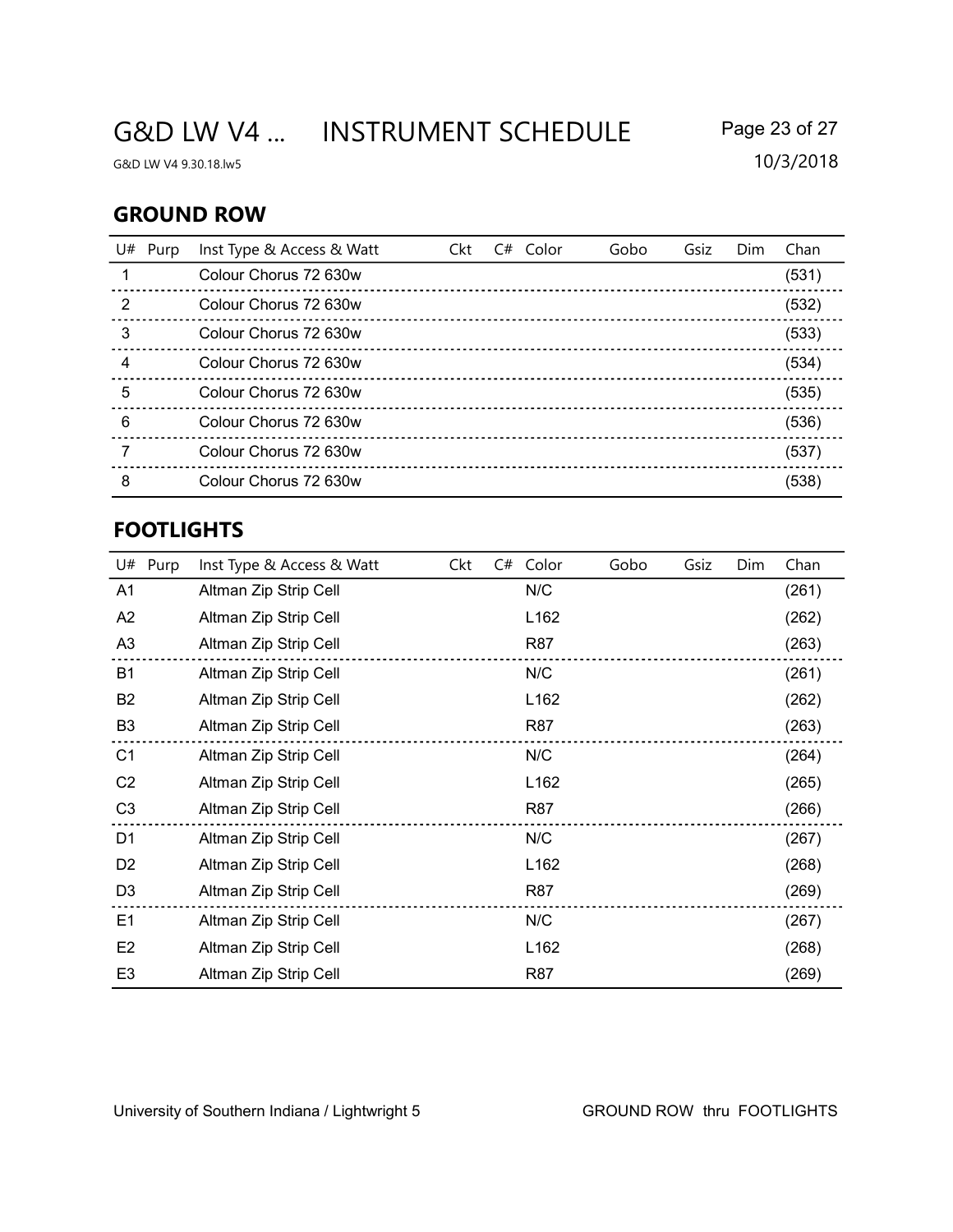# G&D LW V4 ... INSTRUMENT SCHEDULE Page 24 of 27

G&D LW V4 9.30.18.lw5 10/3/2018

## PORTAL 1

| U# Purp Inst Type & Access & Watt |  | Ckt C# Color | Gobo | Gsiz | Dim | - Chan |
|-----------------------------------|--|--------------|------|------|-----|--------|
| USITT Practical Luminaire         |  |              |      |      |     | (571)  |
| <b>USITT Practical Luminaire</b>  |  |              |      |      |     | (572)  |
| <b>USITT Practical Luminaire</b>  |  |              |      |      |     | (573)  |

## PORTAL 2

| U# Purp Inst Type & Access & Watt |  | Ckt C# Color | Gobo | Gsiz | Dim | - Chan |
|-----------------------------------|--|--------------|------|------|-----|--------|
| <b>USITT Practical Luminaire</b>  |  |              |      |      |     | (574)  |
| <b>USITT Practical Luminaire</b>  |  |              |      |      |     | (575)  |
| <b>USITT Practical Luminaire</b>  |  |              |      |      |     | (576)  |

## PORTAL 3

| U# Purp | Inst Type & Access & Watt        |  | Ckt C# Color | Gobo | Gsiz | Dim | - Chan |
|---------|----------------------------------|--|--------------|------|------|-----|--------|
|         | USITT Practical Luminaire        |  |              |      |      |     | (577)  |
|         | USITT Practical Luminaire        |  |              |      |      |     | (578)  |
|         | <b>USITT Practical Luminaire</b> |  |              |      |      |     | (579)  |

## LS 9

|    | U# Purp Inst Type & Access & Watt |  | Ckt C# Color | Gobo | Gsiz | Dim. | - Chan |
|----|-----------------------------------|--|--------------|------|------|------|--------|
|    | <b>USITT Practical Luminaire</b>  |  |              |      |      |      | (612)  |
|    | USITT Practical Luminaire         |  |              |      |      |      | (612)  |
| -3 | USITT Practical Luminaire         |  |              |      |      |      | (612)  |

## LS 15

| $U#$ Purp Inst Type & Access & Watt | Ckt C# Color | Gobo | Gsiz | Dim | Chan  |
|-------------------------------------|--------------|------|------|-----|-------|
| USITT Practical Luminaire           |              |      |      |     | (604) |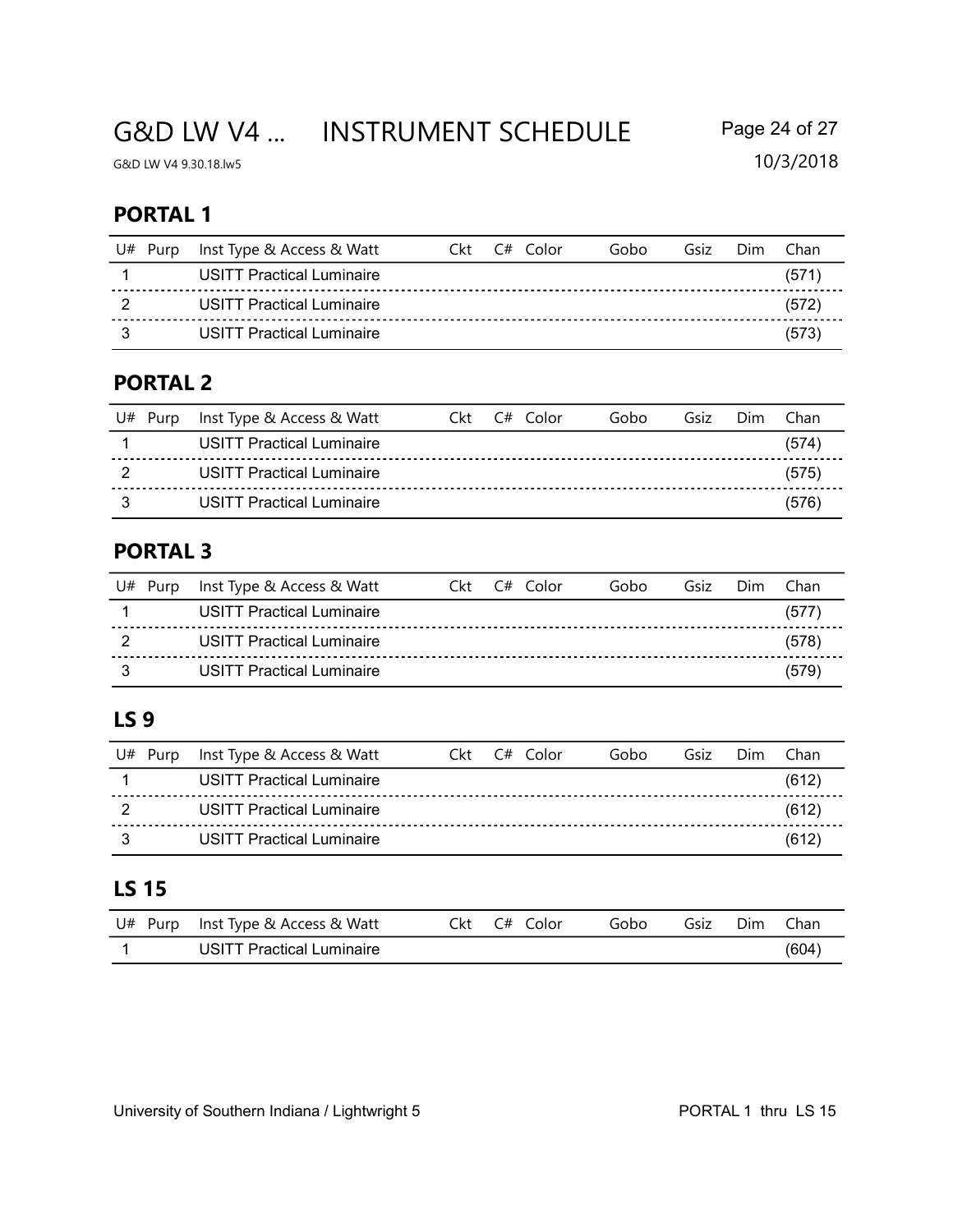G&D LW V4 ... INSTRUMENT SCHEDULE Page 25 of 27

## LS 34

| U# Purp Inst Type & Access & Watt |  | Ckt C# Color | Gobo | Gsiz | Dim. | Chan  |
|-----------------------------------|--|--------------|------|------|------|-------|
| USITT Practical Luminaire         |  |              |      |      |      | (606) |
| USITT Practical Luminaire         |  |              |      |      |      | (605) |

## MISSION INTERIOR

| U# Purp | Inst Type & Access & Watt        |  | Ckt C# Color | Gobo | Gsiz | Dim | Chan  |
|---------|----------------------------------|--|--------------|------|------|-----|-------|
|         | USITT Practical Luminaire        |  |              |      |      |     | (581) |
|         | <b>USITT Practical Luminaire</b> |  |              |      |      |     | (581) |
| 3       | <b>USITT Practical Luminaire</b> |  |              |      |      |     | (581) |
|         | <b>USITT Practical Luminaire</b> |  |              |      |      |     | (581  |

## MISSION EXT.

| U# Purp Inst Type & Access & Watt |  | Ckt C# Color | Gobo | Gsiz | Dim | Chan  |
|-----------------------------------|--|--------------|------|------|-----|-------|
| <b>USITT Practical Luminaire</b>  |  |              |      |      |     | (583) |
| USITT Practical Luminaire         |  |              |      |      |     | (582) |

## BUILDING A1

| U# Purp | Inst Type & Access & Watt   |  | Ckt C# Color | Gobo | Gsiz | Dim | Chan  |
|---------|-----------------------------|--|--------------|------|------|-----|-------|
|         | Elation Arena PAR Zoom 220w |  |              |      |      |     | (551) |
|         | Elation Arena PAR Zoom 220w |  |              |      |      |     | (552) |
|         | Elation Arena PAR Zoom 220w |  |              |      |      |     | (553) |

## BUILDING A2

| U#<br>Purp | Inst Type & Access & Watt   | Ckt. | C# Color | Gobo | Gsiz | Dim | Chan  |
|------------|-----------------------------|------|----------|------|------|-----|-------|
|            | Elation Arena PAR Zoom 220w |      |          |      |      |     | (554) |
|            | Elation Arena PAR Zoom 220w |      |          |      |      |     | (555) |
|            | Elation Arena PAR Zoom 220w |      |          |      |      |     | (556) |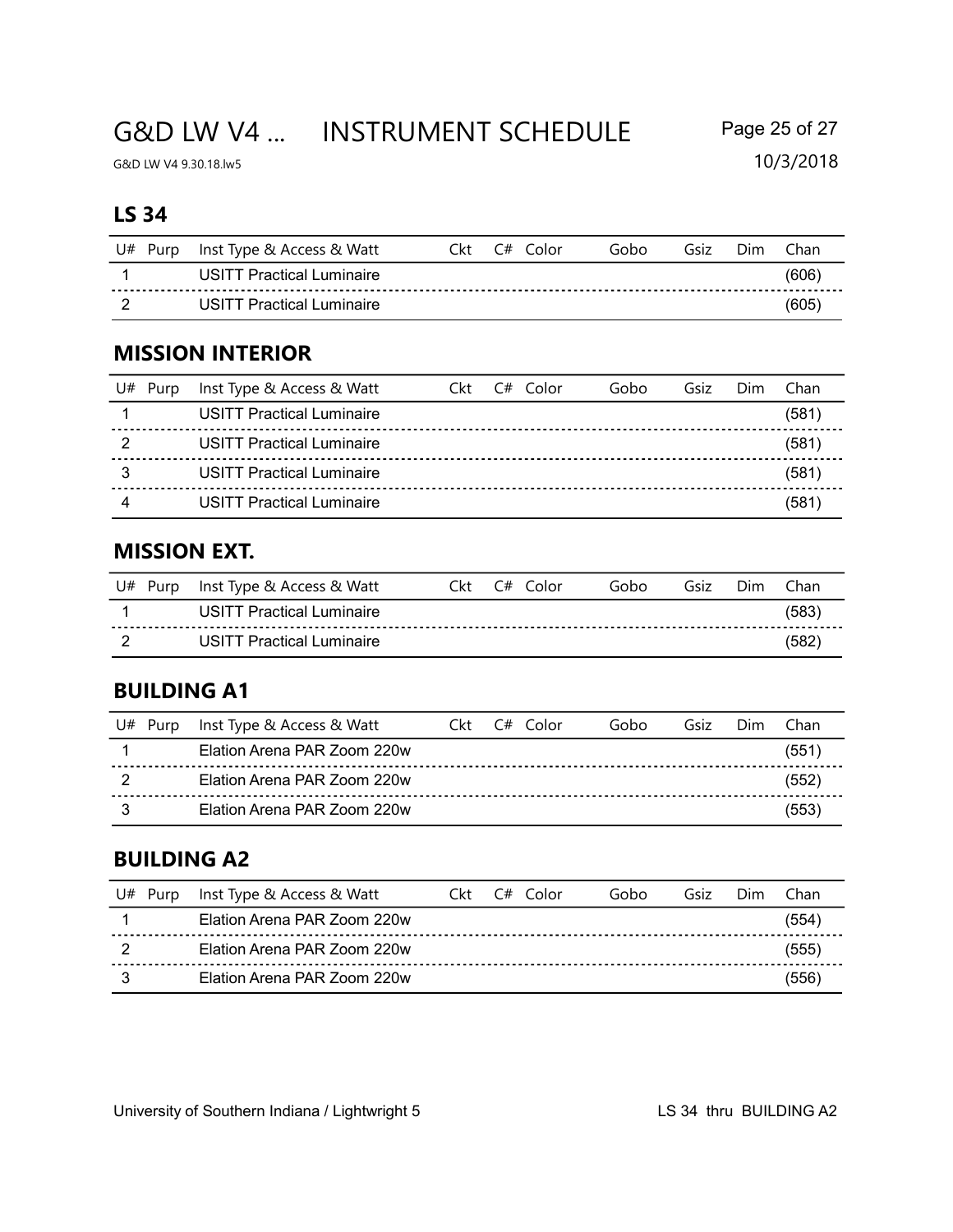# G&D LW V4 ... INSTRUMENT SCHEDULE Page 26 of 27

G&D LW V4 9.30.18.lw5 10/3/2018

#### BUILDING B1

| U# Purp Inst Type & Access & Watt |  | Ckt C# Color | Gobo | Gsiz | Dim | Chan  |
|-----------------------------------|--|--------------|------|------|-----|-------|
| Elation Arena PAR Zoom 220w       |  |              |      |      |     | (557) |
| Elation Arena PAR Zoom 220w       |  |              |      |      |     | (558) |
| Elation Arena PAR Zoom 220w       |  |              |      |      |     | (559) |

### BUILDING B2

| U# Purp Inst Type & Access & Watt |  | Ckt C# Color | Gobo | Gsiz | Dim. | Chan  |
|-----------------------------------|--|--------------|------|------|------|-------|
| Elation Arena PAR Zoom 220w       |  |              |      |      |      | (560) |
| Elation Arena PAR Zoom 220w       |  |              |      |      |      | (561) |
| Elation Arena PAR Zoom 220w       |  |              |      |      |      | (562) |

### HOT BOX PRO

|               | U# Purp | Inst Type & Access & Watt        |  | Ckt C# Color | Gobo | Gsiz | Dim | Chan  |
|---------------|---------|----------------------------------|--|--------------|------|------|-----|-------|
|               |         | <b>USITT Practical Luminaire</b> |  |              |      |      |     | (591) |
| $\mathcal{P}$ |         | <b>USITT Practical Luminaire</b> |  |              |      |      |     | (593) |
| 3             |         | <b>USITT Practical Luminaire</b> |  |              |      |      |     | (594) |
| 4             |         | <b>USITT Practical Luminaire</b> |  |              |      |      |     | (595) |
| 5             |         | <b>USITT Practical Luminaire</b> |  |              |      |      |     | (592) |

#### HAVANA

|     | U# Purp Inst Type & Access & Watt |  | Ckt C# Color | Gobo | Gsiz | Dim. | Chan  |
|-----|-----------------------------------|--|--------------|------|------|------|-------|
|     | <b>USITT Practical Luminaire</b>  |  |              |      |      |      | (601) |
| - 2 | <b>USITT Practical Luminaire</b>  |  |              |      |      |      | (601) |
| - 3 | <b>USITT Practical Luminaire</b>  |  |              |      |      |      | (601  |